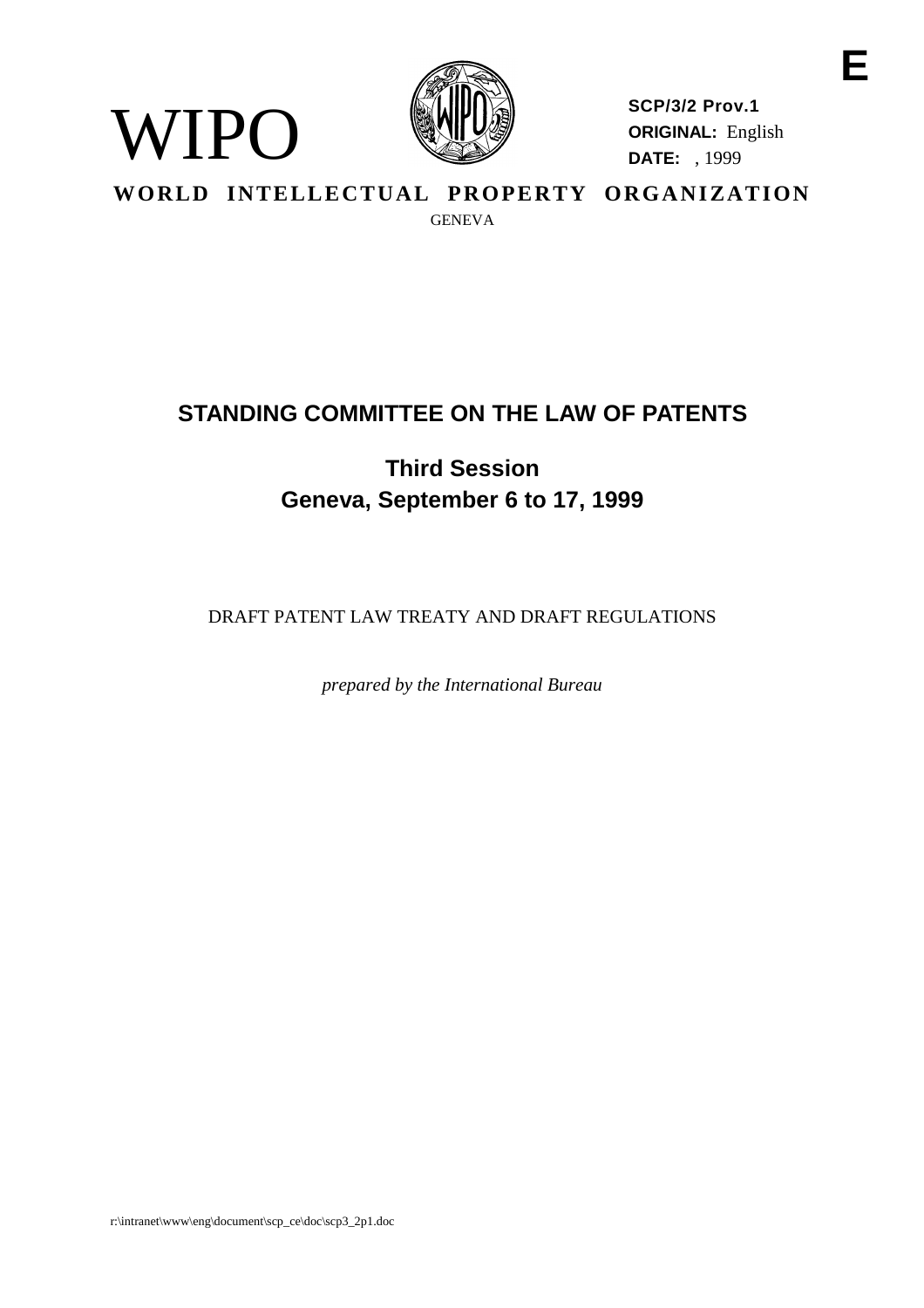#### INTRODUCTION

1. The present document contains a revised version of the draft Patent Law Treaty ("PLT") and accompanying Regulations. It takes into account the views expressed in the Standing Committee on the Law of Patents at its first session, first part (June 15 to 19, 1998) and second part (November 16 to 20, 1998), and at its second session (April 12 to 23, 1999).

2. Changes in the revised text contained in the present document as well as differences as compared to the former text of the draft Treaty and Regulations (document SCP/2/3) are presented as follows:

(i) provisions which have been adopted by the SCP are indicated within a frame, without underlines or strike-throughs,

(ii) text from document SCP/2/3 which is merely moved to a different location without change in substance, as well as mere consequential changes, are not highlighted,

(iii) redrafted text for provisions referred to the International Bureau is underlined, and

(iv) text of non-adopted provisions which appeared in document SCP/2/3 but which is omitted from the present document is shown as struck-through.

3. For reference, provisions which have been adopted by the SCP are indicated within a frame. As agreed at the first session, first part, such adopted provisions are closed for further discussion, except at the express request of a Member of the Standing Committee or to approve consequential modifications suggested by the International Bureau when redrafting other provisions. Where a modification has been made in the adopted text as a consequence of redrafting other provisions referred to the International Bureau for further study, the changes in the text are highlighted within the frame.

4. A study with regard to the need to include provisions corresponding to draft Rule 2*bis* as suggested by the Study Regarding the Interface between the Draft Patent Law Treaty and the Patent Cooperation Treaty at the second session of the SCP will be submitted in a separate document at a later stage.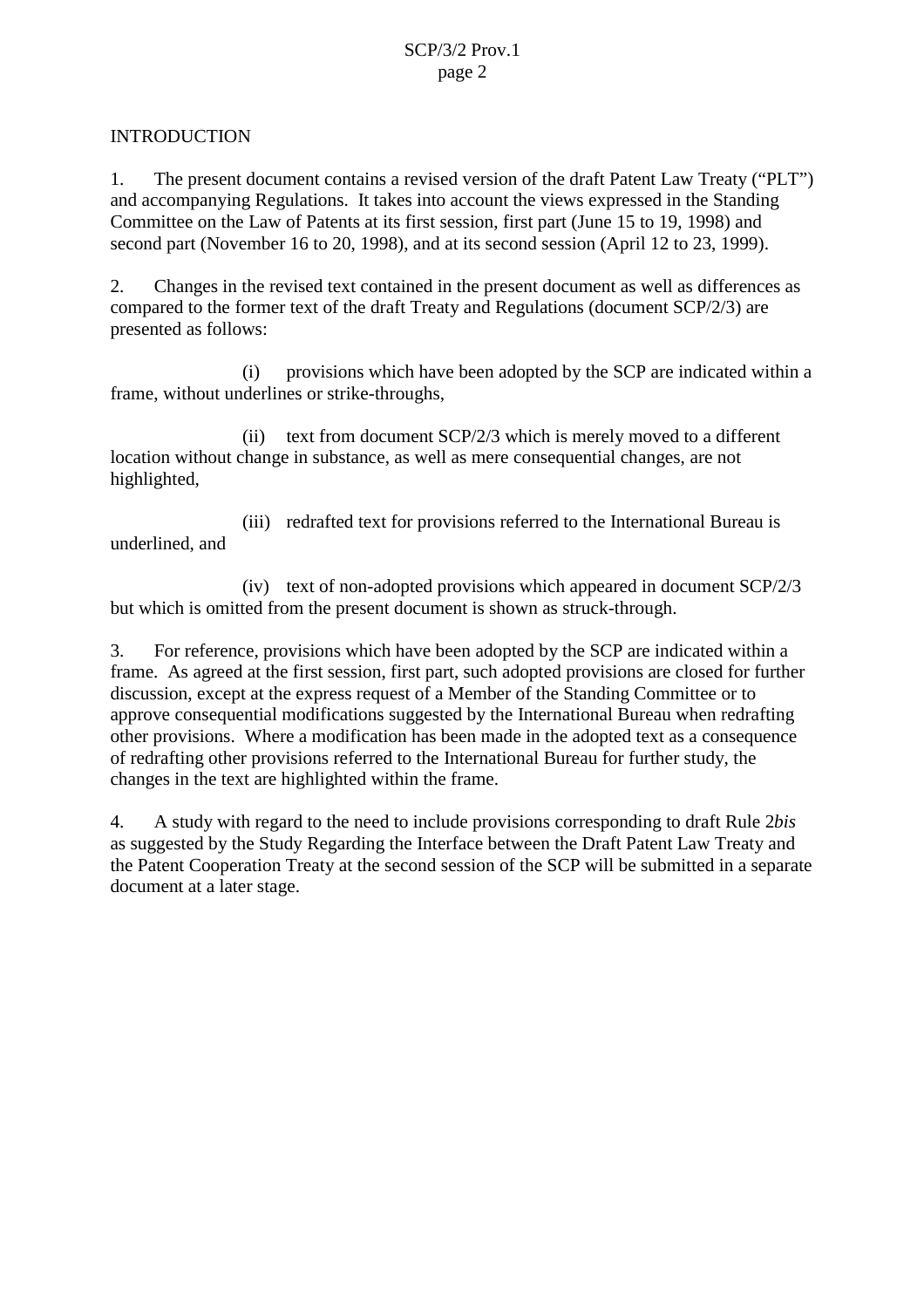## DRAFT TREATY

## *List of the Articles of the Draft Treaty*

| Article 1  | <b>Abbreviated Expressions</b>                                                                   | $\overline{7}$ |
|------------|--------------------------------------------------------------------------------------------------|----------------|
| Article 2  | Applications and Patents to Which the Treaty Applies                                             | 11             |
| Article 3  | <b>National Security</b>                                                                         | 13             |
| Article 4  | <b>Filing Date</b>                                                                               | 14             |
| Article 5  | Application                                                                                      | 18             |
| Article 6  | Representation                                                                                   | 22             |
| Article 7  | Communications; Addresses                                                                        | 25             |
| Article 8  | Notifications                                                                                    | 28             |
| Article 9  | Validity of Patent; Revocation                                                                   | 29             |
| Article 10 | Relief in Respect of the Non-Compliance<br>With a Time Limit                                     | 30             |
| Article 11 | Continued Processing and Re-instatement of Rights<br>Without a Finding of Due Care by the Office | 32             |
| Article 12 | Re-instatement of Rights After a Finding of<br>Due Care or Unintentionality by the Office        | 33             |
| Article 13 | Correction, Addition or Restoration<br>of Priority Claim                                         | 34             |
| Article 14 | Regulations                                                                                      | 39             |
| Article 15 | Relation to the Paris Convention                                                                 | 41             |
| Article 16 | Assembly                                                                                         | 42             |
| Article 17 | <b>International Bureau</b>                                                                      | 44             |
| Article 18 | Revisions                                                                                        | 45             |
| Article 19 | Eligibility for Becoming Party to the Treaty                                                     | 46             |
| Article 20 | Signature of the Treaty                                                                          | 47             |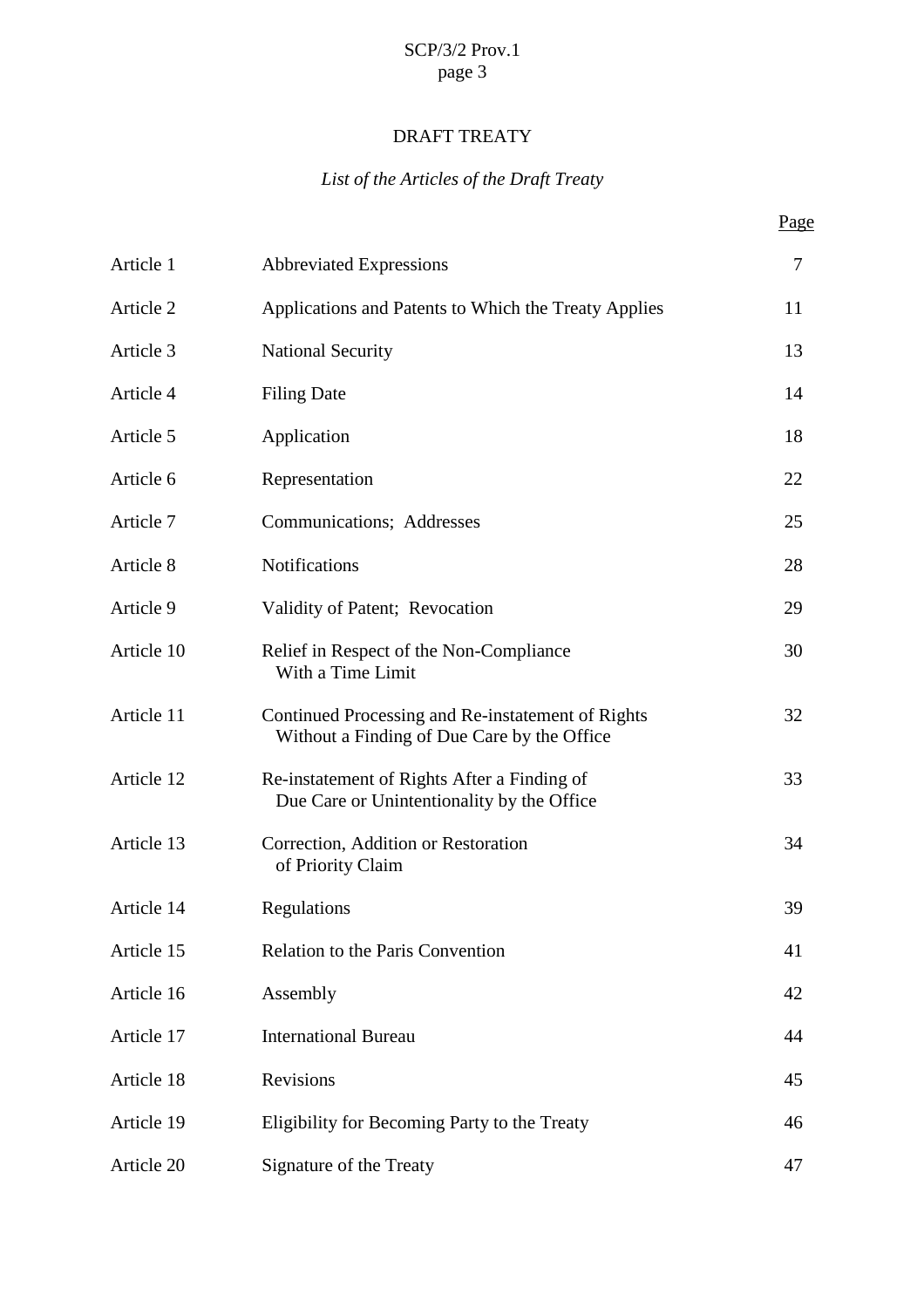|            |                                                                   | Page |
|------------|-------------------------------------------------------------------|------|
| Article 21 | Entry into Force                                                  | 48   |
| Article 22 | Reservations                                                      | 50   |
| Article 23 | Denunciation of the Treaty                                        | 51   |
| Article 24 | Languages of the Treaty                                           | 52   |
| Article 25 | Depositary; Registration                                          | 53   |
| Article 26 | Application of the Treaty to Existing Applications<br>and Patents | 54   |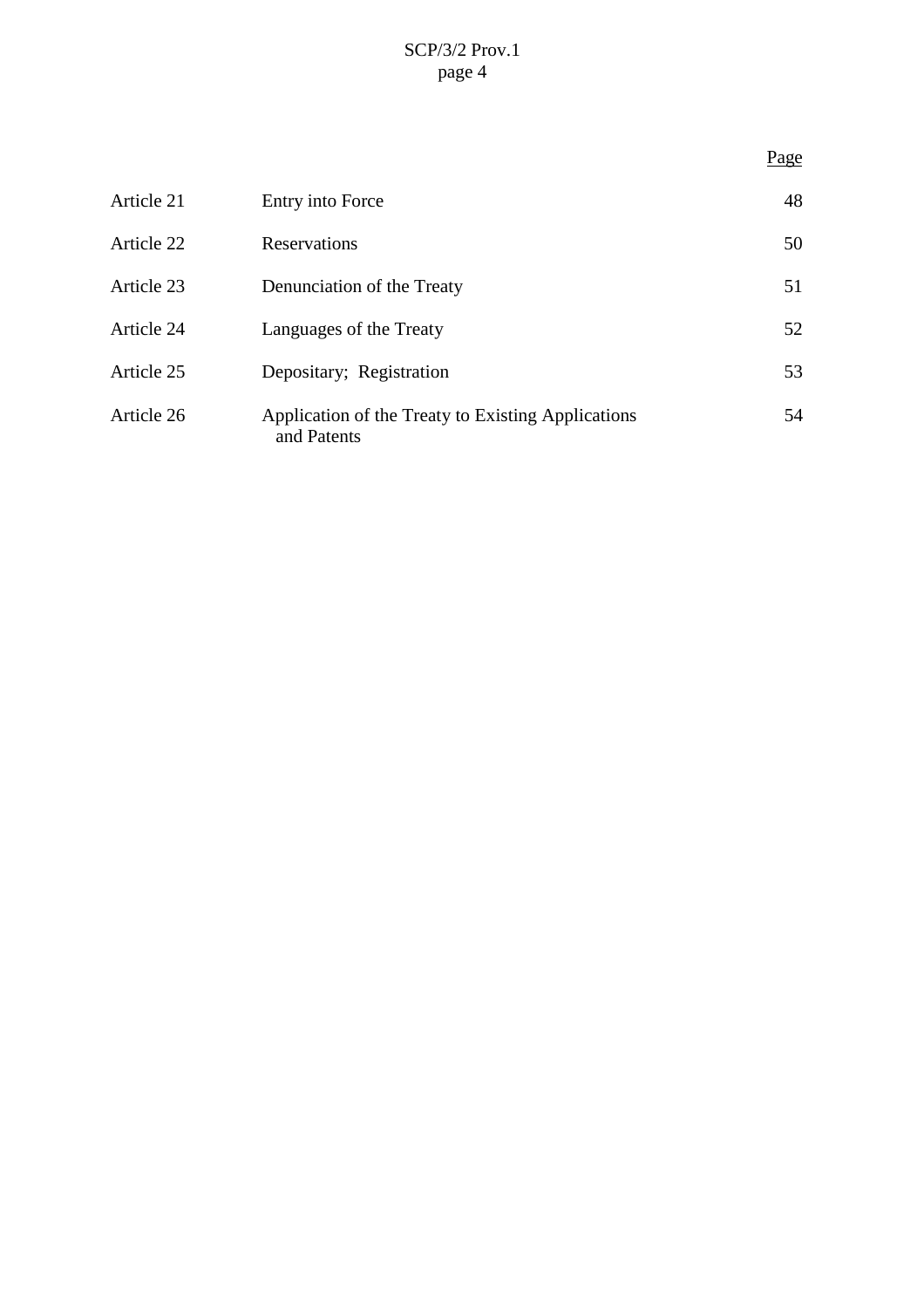# DRAFT REGULATIONS

## *List of the Rules of the Draft Regulations*

| Rule 1  | <b>Abbreviated Expressions</b>                                                                                                          | 55 |
|---------|-----------------------------------------------------------------------------------------------------------------------------------------|----|
| Rule 2  | Details Concerning Filing Date Under Article 4                                                                                          | 56 |
| Rule 3  | Additional Permitted Requirements Under Article 5(1)                                                                                    | 60 |
| Rule 4  | Availability of Earlier Application Under Article 5(5)<br>and Rule $2(4)$ and $(5)(b)$                                                  | 61 |
| Rule 5  | Evidence Under Articles 5(6), 7(4)(c) [and $11(6)$ ]<br>and Rules $7(5)$ , $16(5)$ , $17(7)$ , $18(7)$ and $19(5)$                      | 63 |
| Rule 6  | Time Limits Concerning the Application Under<br>Article 5                                                                               | 63 |
| Rule 7  | Details Concerning Representation Under Article 6                                                                                       | 65 |
| Rule 8  | Filing of Communications Under Article $7(1)$                                                                                           | 68 |
| Rule 9  | Details Concerning the Signature Under Article 7(4)                                                                                     | 70 |
| Rule 10 | <b>Details Concerning Indications</b><br>Under Article $7(5)$ and $(6)$                                                                 | 73 |
| Rule 11 | Time Limits Concerning Communications<br>Under Article $7(7)$ and $(8)$                                                                 | 75 |
| Rule 12 | Details Concerning Relief in Respect of the<br>Non-Compliance With a Time Limit<br>Under Article 10                                     | 76 |
| Rule 13 | Details Concerning Continued Processing and<br>Re-instatement of Rights Without a Finding of<br>Due Care by the Office Under Article 11 | 79 |
| Rule 14 | Details Concerning Re-instatement of Rights<br>After a Finding of Due Care or Unintentionality by<br>the Office Under Article 12        | 78 |
| Rule 15 | Details Concerning Correction, Addition or<br>Restoration of Priority Claim Under Article 13                                            | 82 |
| Rule 16 | Request for Recordal of Change in Name or Address                                                                                       | 85 |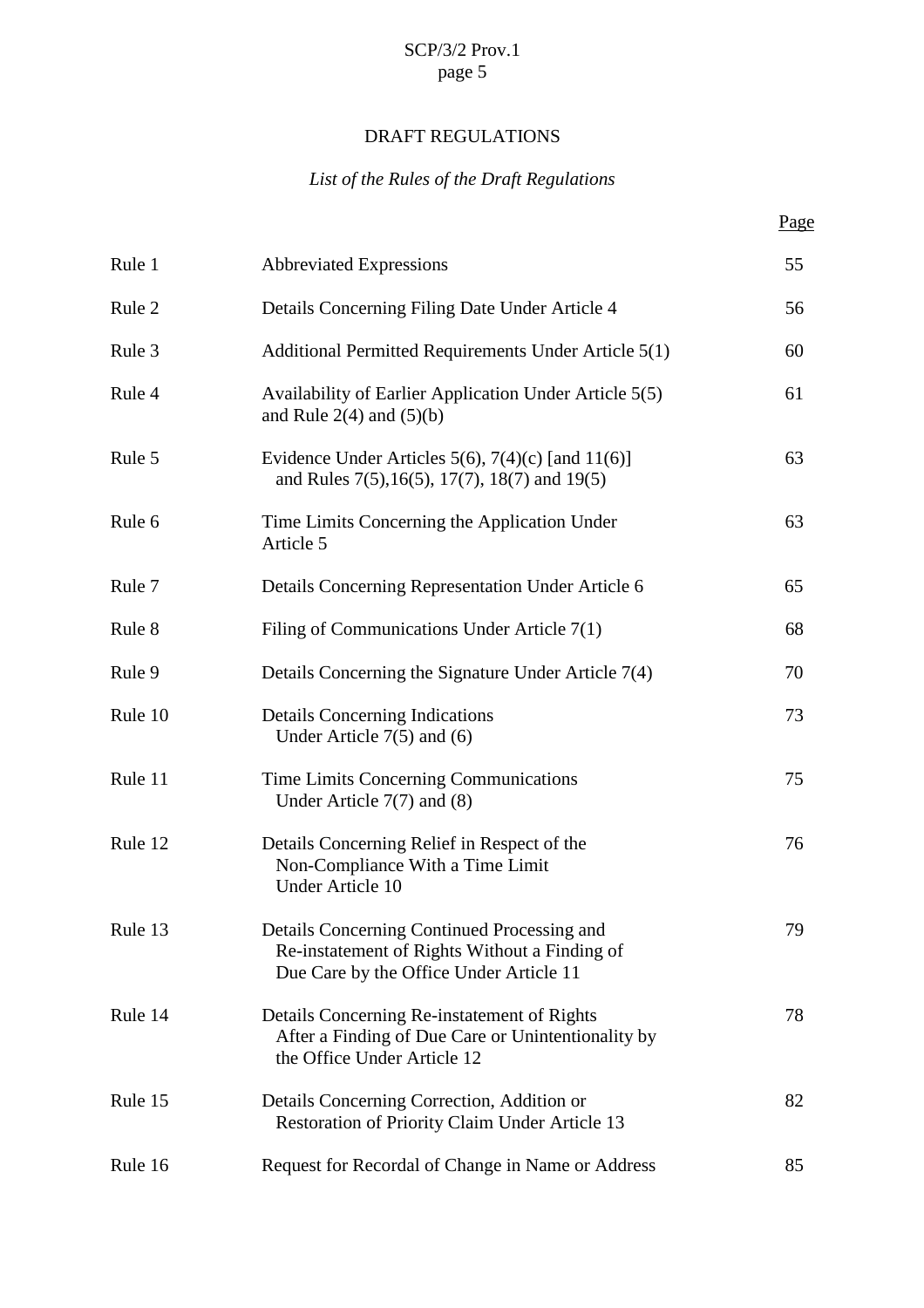|         |                                                                                     | Page |
|---------|-------------------------------------------------------------------------------------|------|
| Rule 17 | Request for Recordal of Change in Applicant or Owner                                | 89   |
| Rule 18 | Request for Recordal of a Licensing Agreement or<br><b>Security Interest</b>        | 95   |
| Rule 19 | Request for Correction of a Mistake                                                 | 100  |
| Rule 20 | Manner of Identification of an Application<br><b>Without Its Application Number</b> | 103  |
| Rule 21 | Establishment of Model International Forms and<br>Formats                           | 104  |
| Rule 22 | Requirements of Unanimity for Amending Certain<br>Rules Under Article 14(3)         | 106  |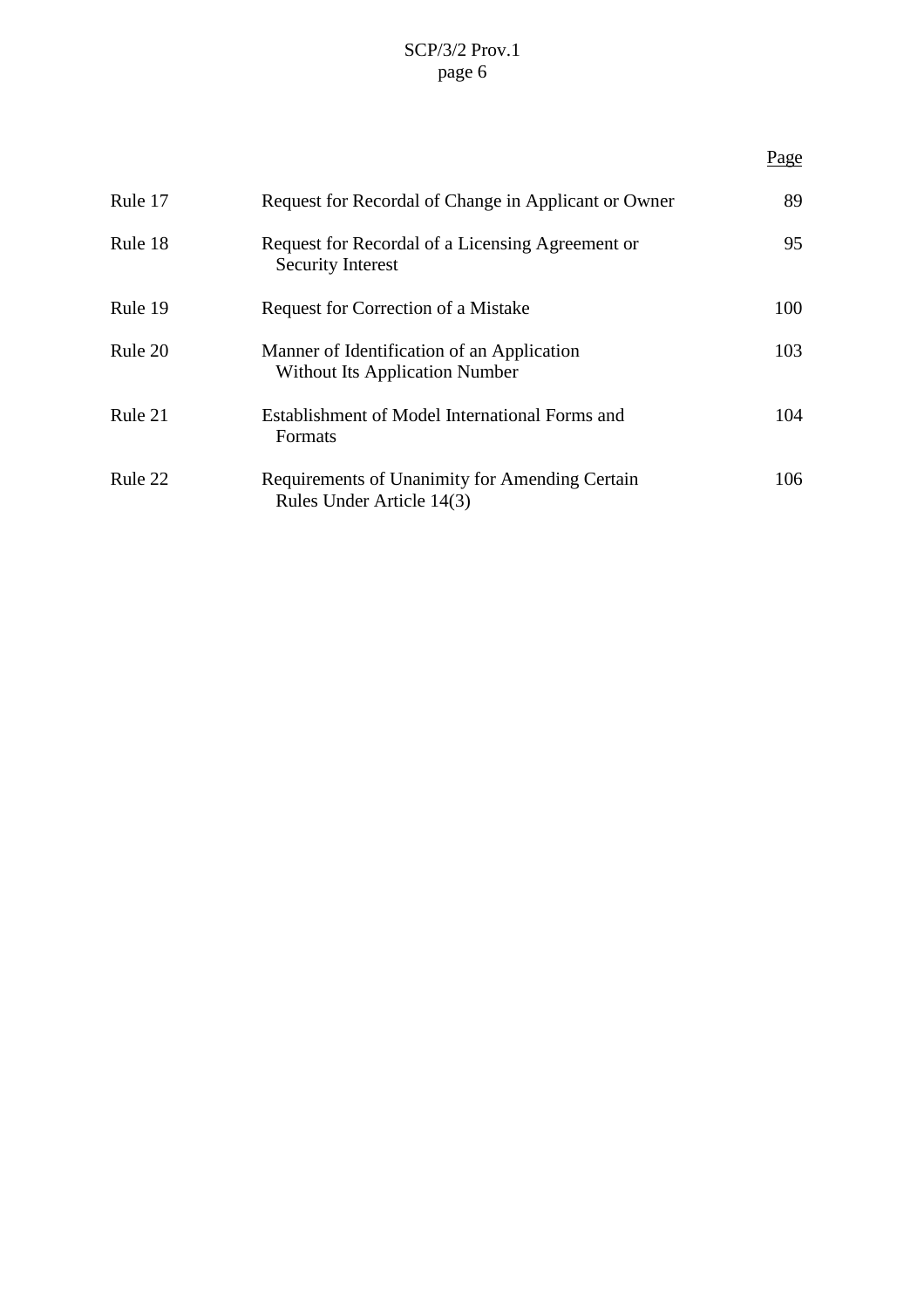#### DRAFT TREATY

## *Article 1*

#### *Abbreviated Expressions*

For the purposes of this Treaty, unless expressly stated otherwise:

(i) "Office" means the authority of a Contracting Party entrusted with the granting of patents or with other matters covered by this Treaty;

(ii) "application" means an application for the grant of a patent, as referred to in Article 2;

(iii) "patent" means a patent as referred to in Article 2;

(iv) references to a "person" shall be construed as references to both a natural person and a legal entity;

(v) "communication" means any application, or any request, declaration, document, correspondence or information relating to an application or patent, whether relating to a procedure under this Treaty or not, which is filed with the Office by means permitted by the Office;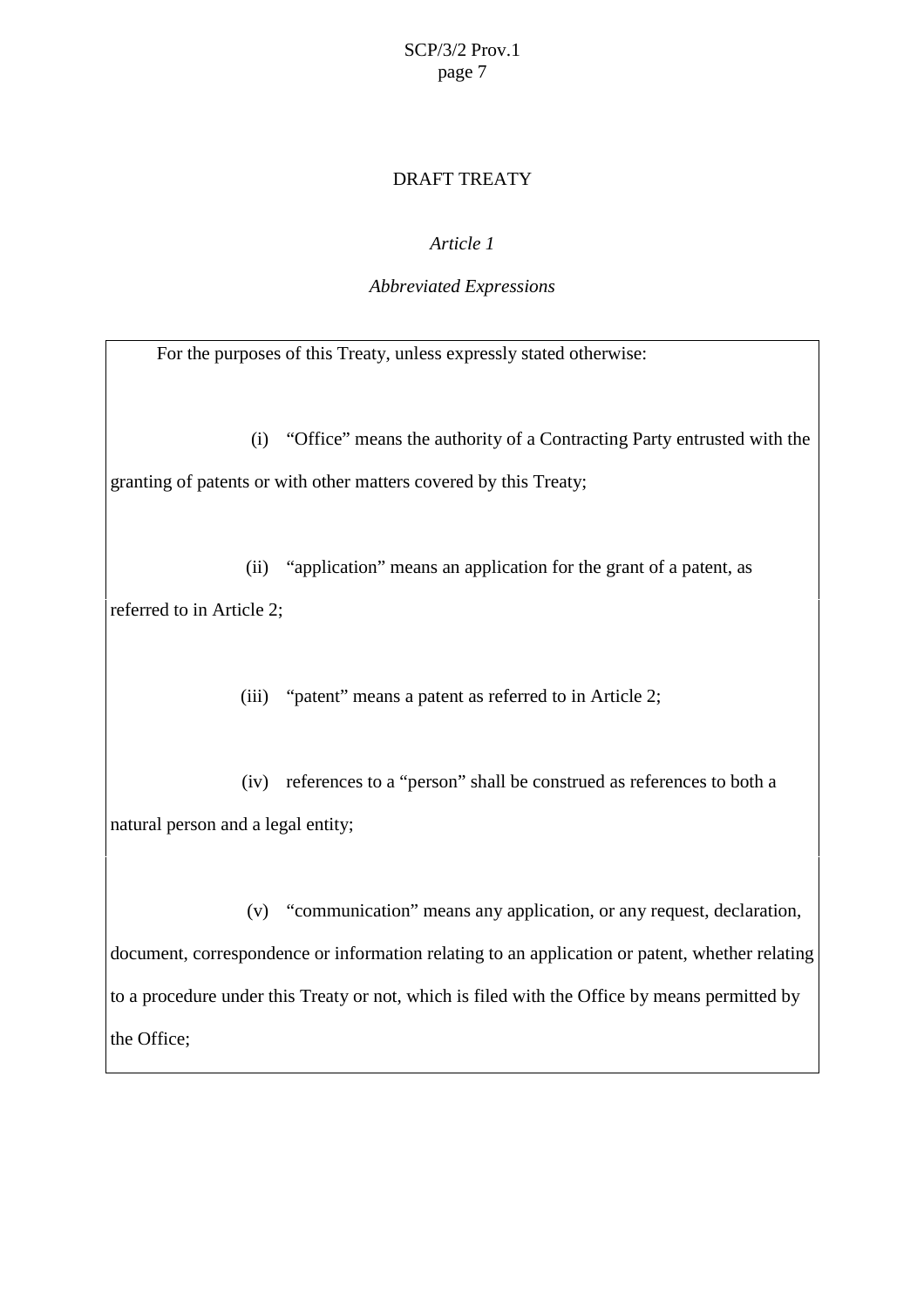[Article 1, continued]

(vi) "records of the Office" means the collection of information maintained by the Office, relating to and including the applications filed with, and the patents granted by, that Office or another authority with effect for the Contracting Party concerned, irrespective of the medium in which such information is maintained;

(vii) "recordal" means recordal in the records of the Office;

(viii) "applicant" means the person whom the records of the Office show as the person who is applying for the patent, or another person who, pursuant to the applicable law, is filing or prosecuting the application;

(ix) "owner" means the person whom the records of the Office show as the owner of the patent;

(x) "representative" means any person, firm or partnership that can be a representative under the applicable law;

(xi) "signature" means any means of self-identification;

(xii) "a language accepted by the Office" means any one language accepted by the Office for the relevant procedure before the Office;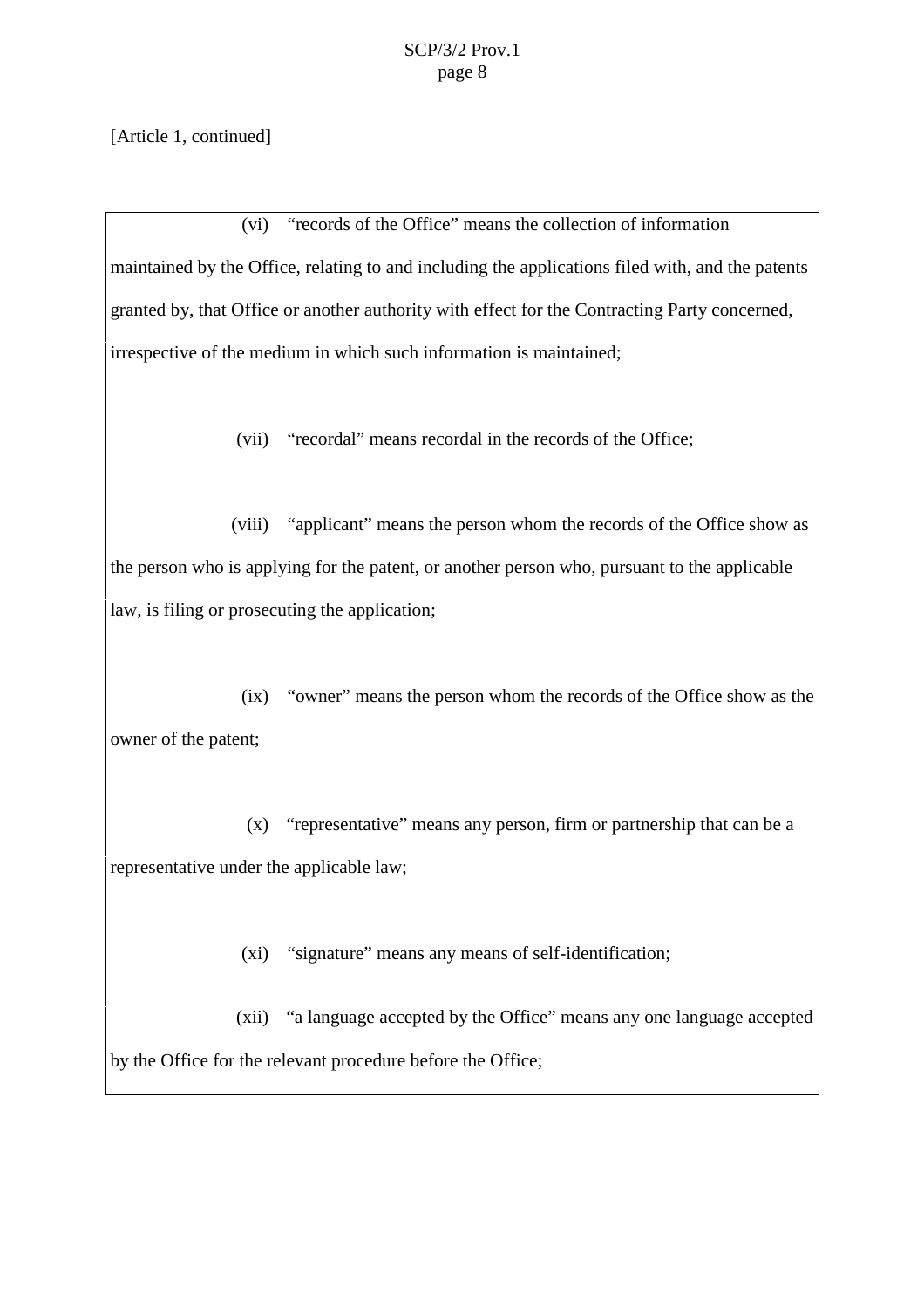[Article 1, continued]

(xiii) "translation" means a translation into a language accepted by the Office; (xiv) "procedure before the Office" means any procedure in proceedings before the Office with respect to an application or patent; (xv) except where the context indicates otherwise, words in the singular include the plural, and *vice versa*, and masculine personal pronouns include the feminine; (xvi) "Paris Convention" means the Paris Convention for the Protection of Industrial Property, signed on March 20, 1883, as revised and amended; (xvii) "Patent Cooperation Treaty" means the Patent Cooperation Treaty ("PCT") signed on June 19, 1970, as amended and modified; (xviii) "Contracting Party" means any State or intergovernmental organization party to this Treaty; (xix) "Organization" means the World Intellectual Property Organization;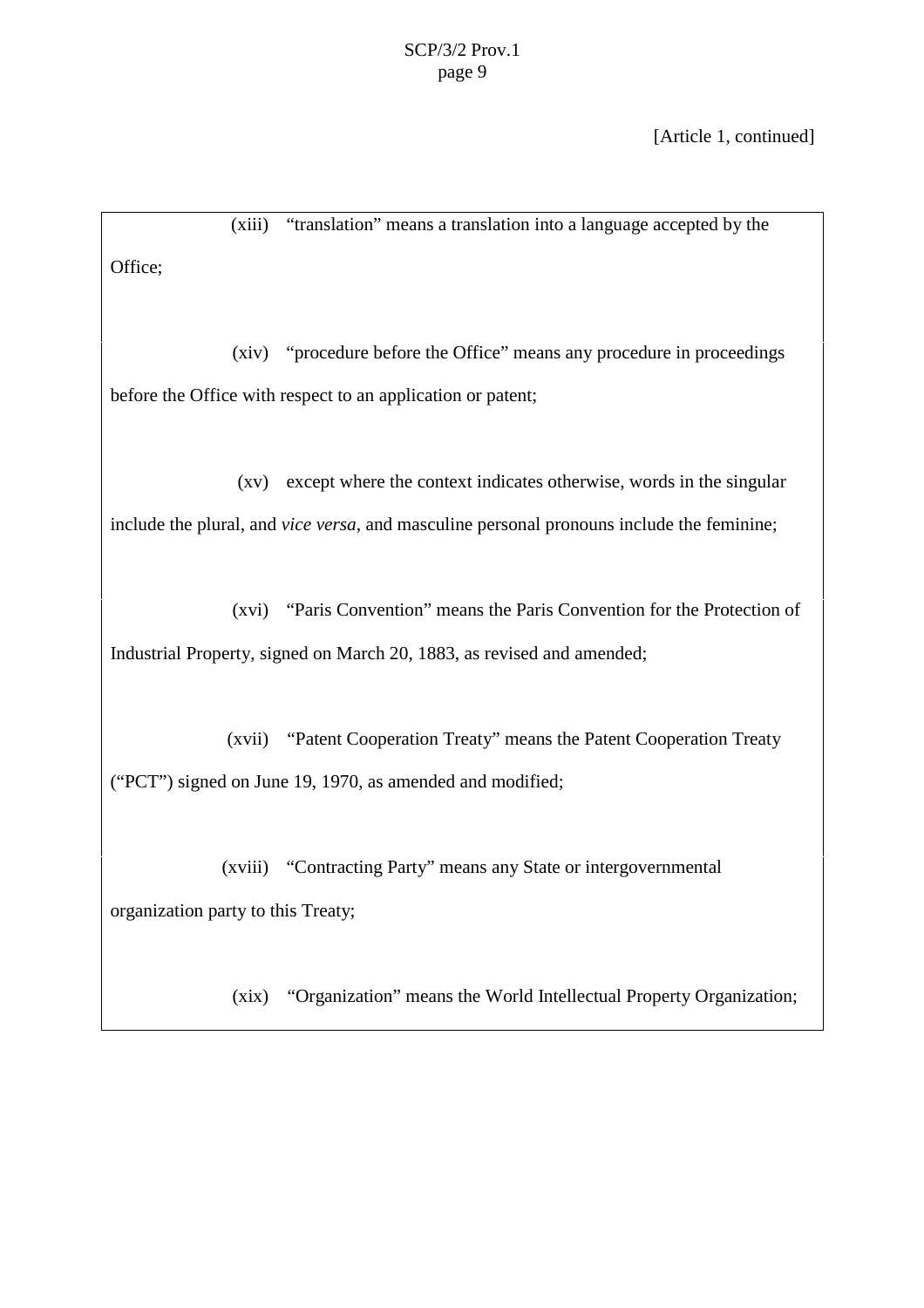[Article 1, continued]

(xx) "International Bureau" means the International Bureau of the

Organization;

(xxi) "Director General" means the Director General of the Organization.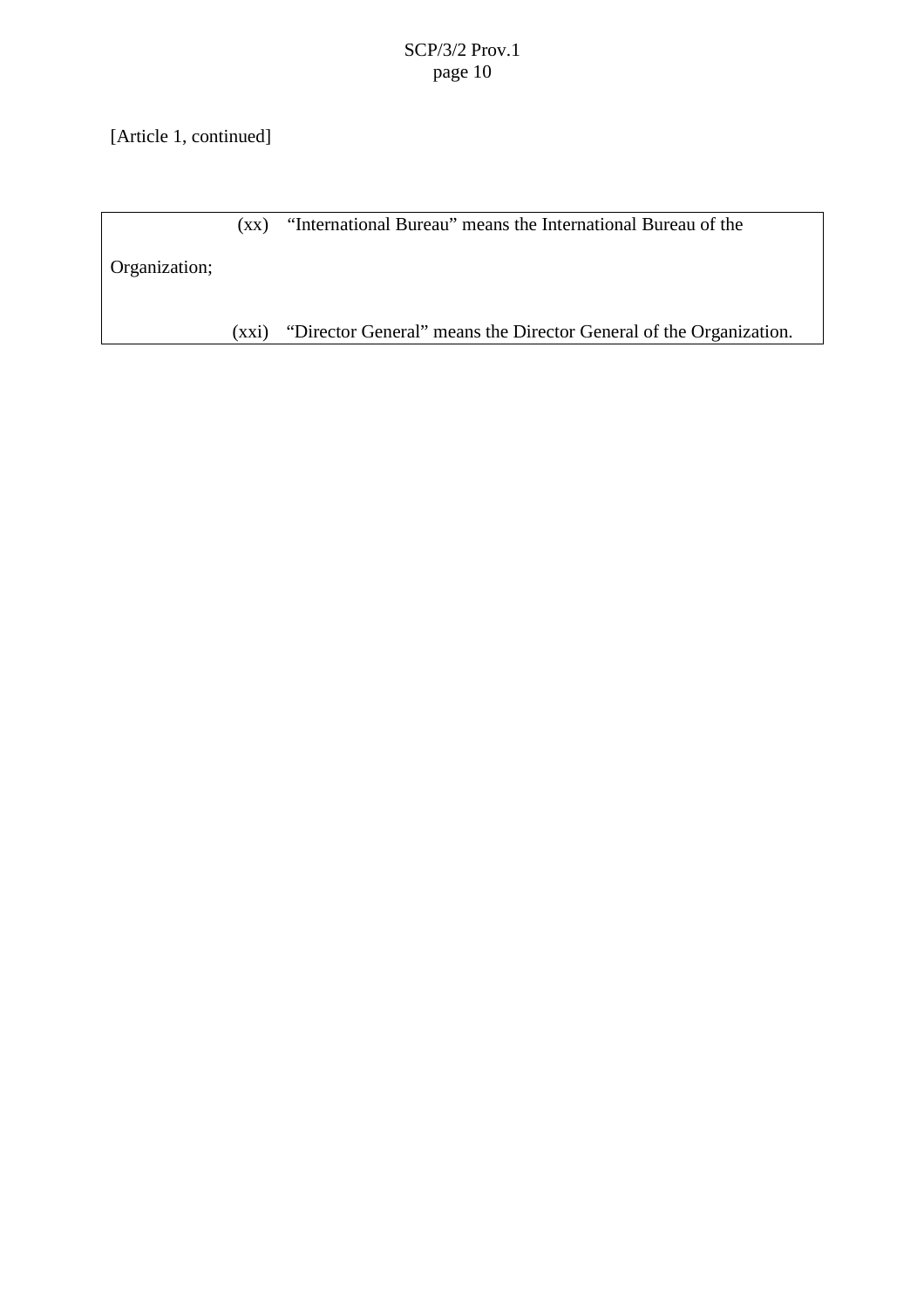#### *Article 2*

## *Applications and Patents to Which the Treaty Applies*

(1) [*Applications*] (a) The provisions of this Treaty and the Regulations shall apply to national and regional applications for patents for invention, and for patents of addition, which are filed with or for the Office of a Contracting Party, and which are:

(i) types of applications that can be filed as international applications under the Patent Cooperation Treaty;

(ii) divisional applications for patents for invention, or for patents of addition, as referred to in Article 4G(1) or (2) of the Paris Convention.

(b) Subject to the provisions of the Patent Cooperation Treaty, the provisions of this Treaty and the Regulations shall apply to international applications for patents for invention, and for patents of addition, under the Patent Cooperation Treaty:

(i) in respect of the time limits applicable in the Office of any Contracting Party under Articles 22 and 39(1) of the Patent Cooperation Treaty;

(ii) from the date on which processing or examination of the international application may start under Article 23 or 40 of that Treaty.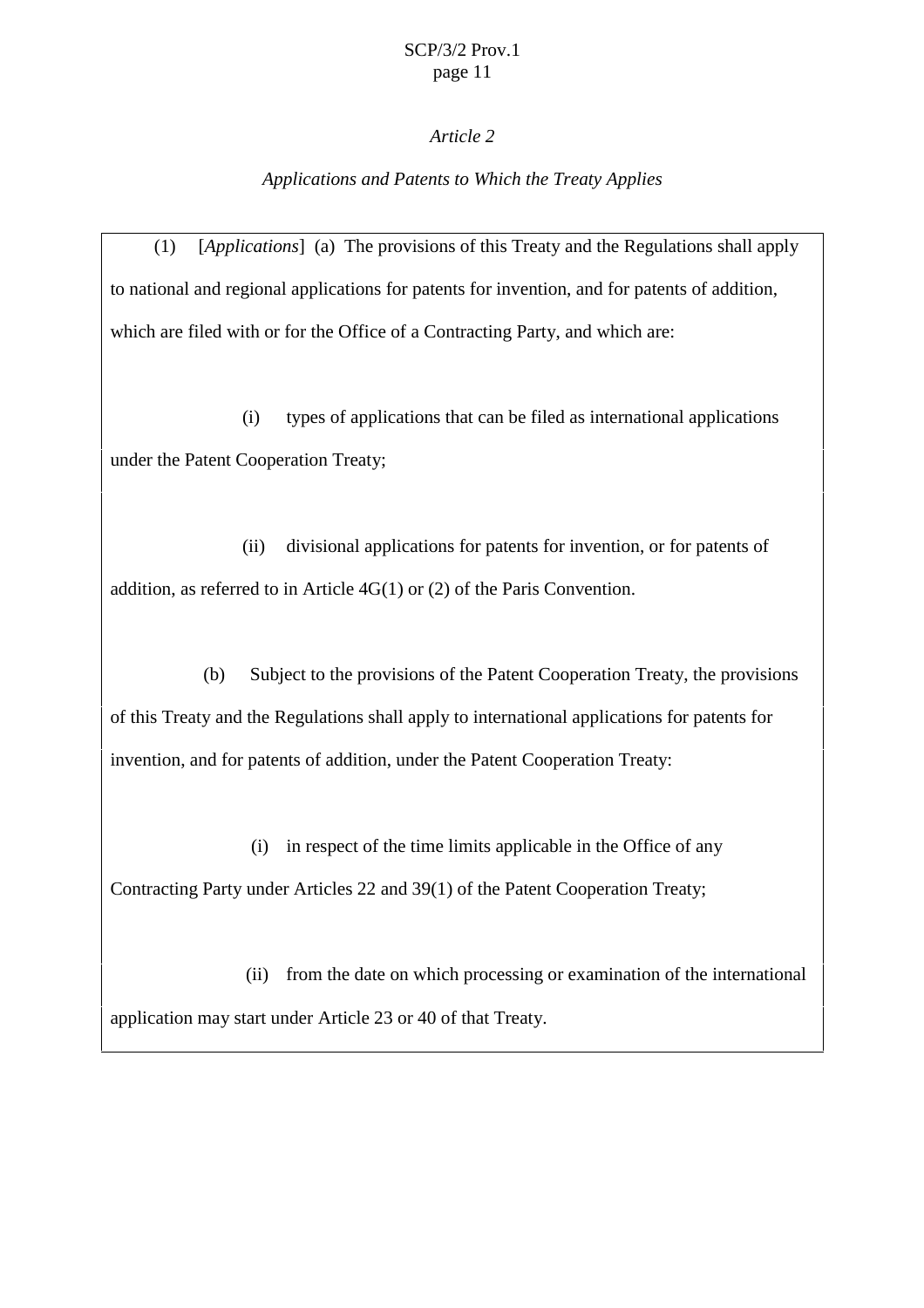[Article 2, continued]

(2) [*Patents*] The provisions of this Treaty and the Regulations shall apply to patents for invention, and to patents of addition, which have been granted with effect for a Contracting Party.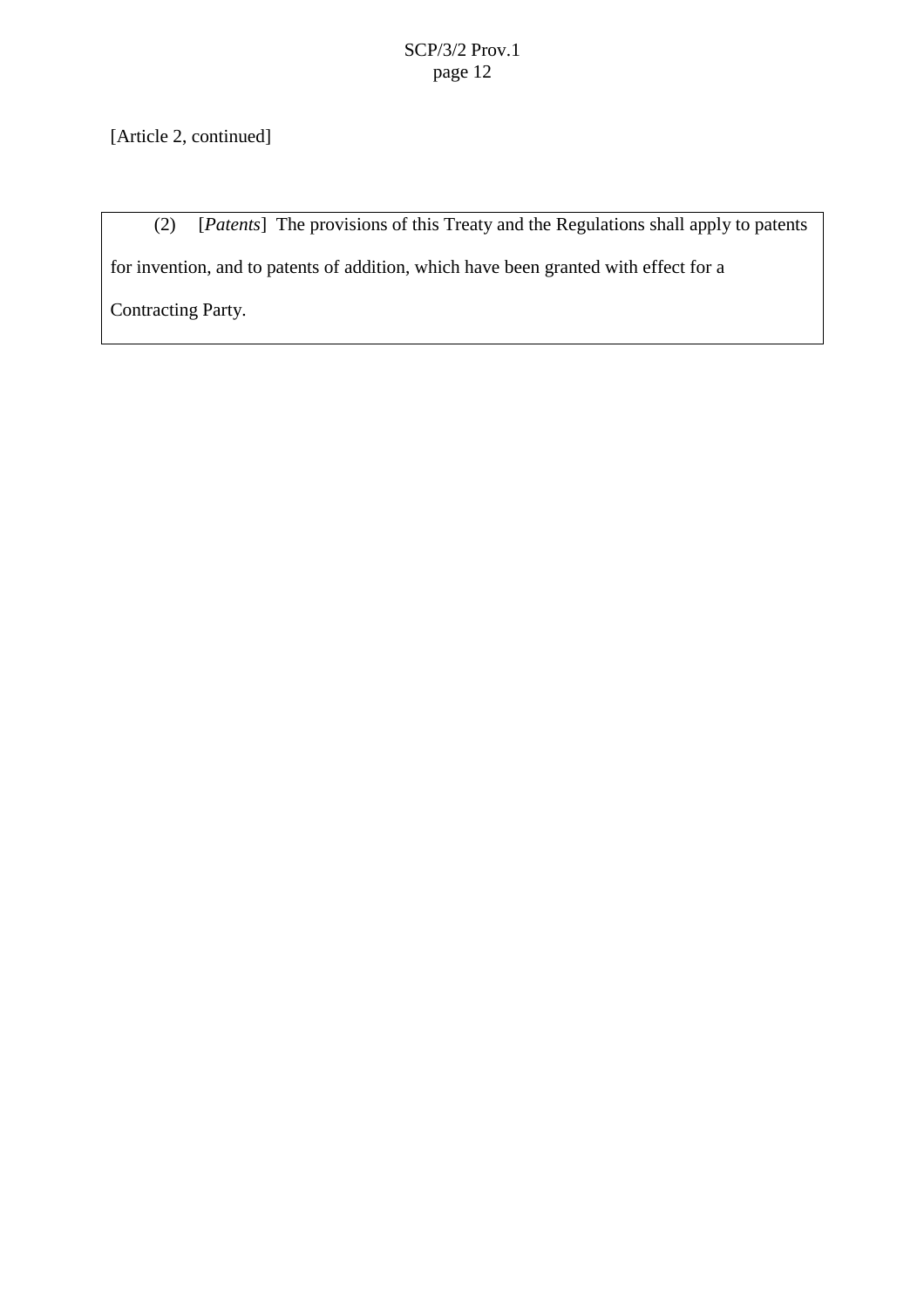# *Article 3*

## *National Security*

Nothing in this Treaty and the Regulations shall limit the freedom of any Contracting

Party to take any action deemed necessary for the preservation of its national security.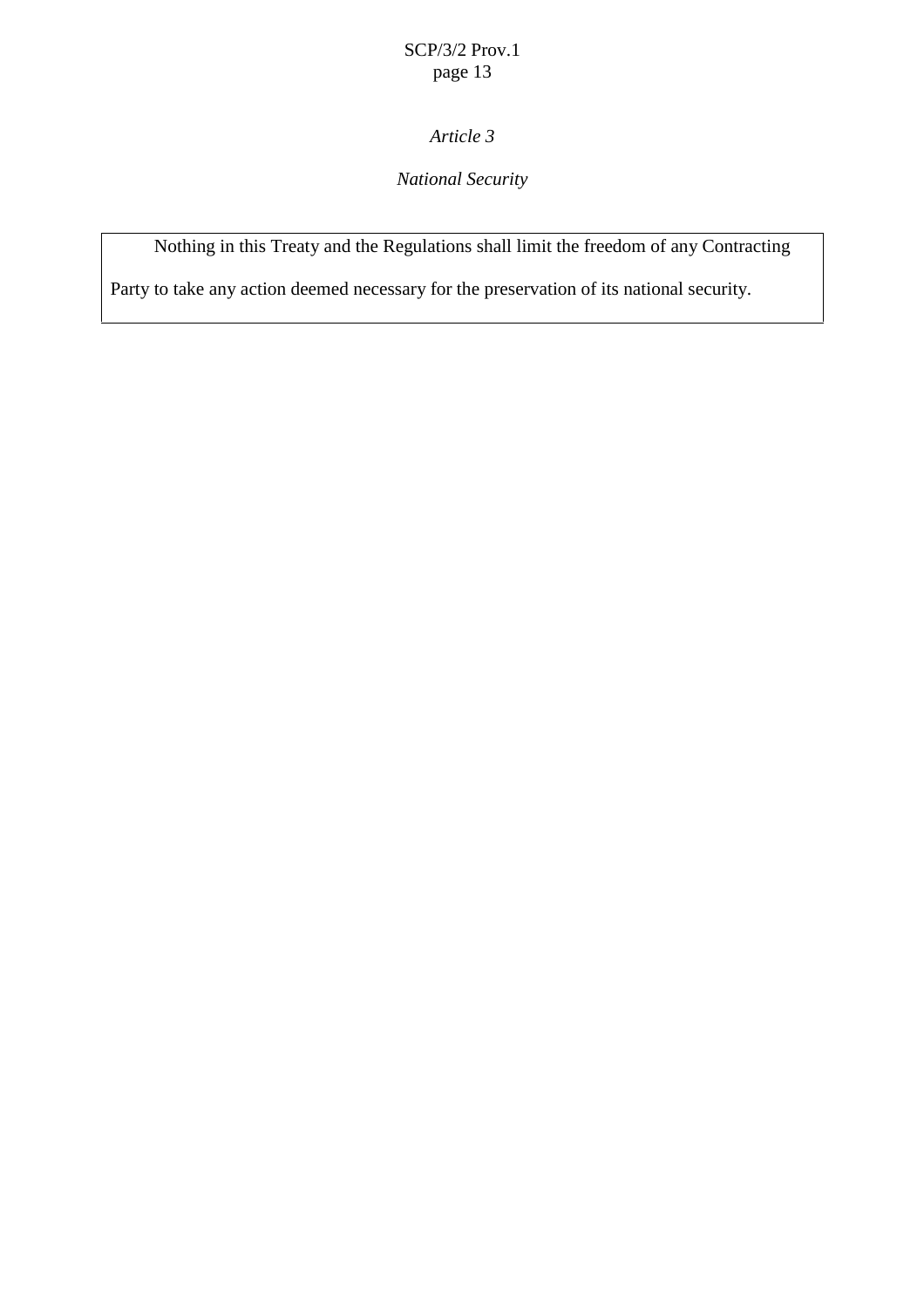## *Article 4*

## *Filing Date*

(1) [*Elements of Application*] (a) Subject to paragraphs (2) to (8), a Contracting Party shall provide that the filing date of an application shall be [no later than] the date on which its Office has received all of the following elements, filed, at the option of the applicant, on paper or by means permitted by the Office:

(i) an express or implicit indication to the effect that the elements are intended to be an application;

(ii) indications allowing the identity of the applicant to be established or allowing the applicant to be contacted by the Office;

(iii) a part which on the face of it appears to be a description.

(b) A Contracting Party may, for the purposes of the filing date, accept a drawing as the element referred to in subparagraph (a)(iii).

(2) [*Language*] (a) The indications referred to in paragraph (1)(a)(i) and (ii) may be required to be in a language accepted by the Office.

(b) The part referred to in paragraph  $(1)(a)(iii)$  may, for the purposes of the filing date, be in any language.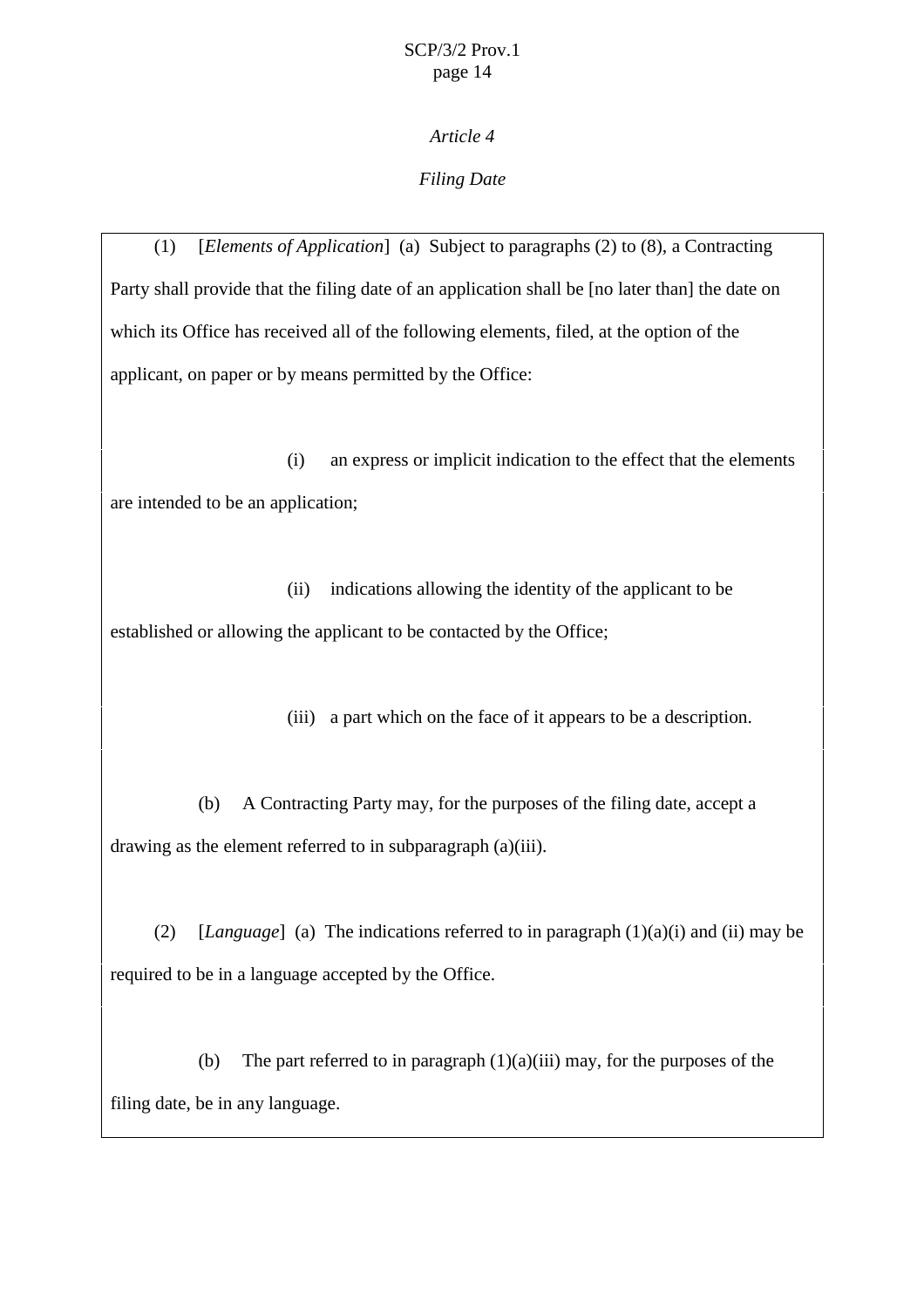[Article 4, continued]

(3) [*Notification*] Where the application does not comply with one or more of the requirements of paragraphs (1) and (2), the Office shall, as soon as practicable, notify the applicant, giving an opportunity to comply with any such requirement, and to make observations, within the relevant time limit prescribed in the Regulations.

(4) [*Subsequent Compliance with Requirements*] (a) Where one or more of the requirements referred to in paragraphs (1) and (2) are not complied with in the application as initially filed, the filing date shall, subject to subparagraph (b) and paragraph (5), be [no later than] the date on which all of the requirements referred to in paragraphs (1) and (2) are complied with.

(b) A Contracting Party may provide that, where one or more of the requirements referred to in subparagraph (a) are not complied with within the time limit prescribed in the Regulations, the application shall be regarded as not having been filed. Where the application is regarded as not having been filed, the Office shall notify the applicant accordingly, indicating the reasons therefore.

(5) [*Missing Part of Description or Drawing*] Where, in establishing the filing date, the Office finds that a part of the description appears to be missing from the application or that the application refers to a drawing which appears to be missing from the application, the Office shall promptly notify the applicant accordingly.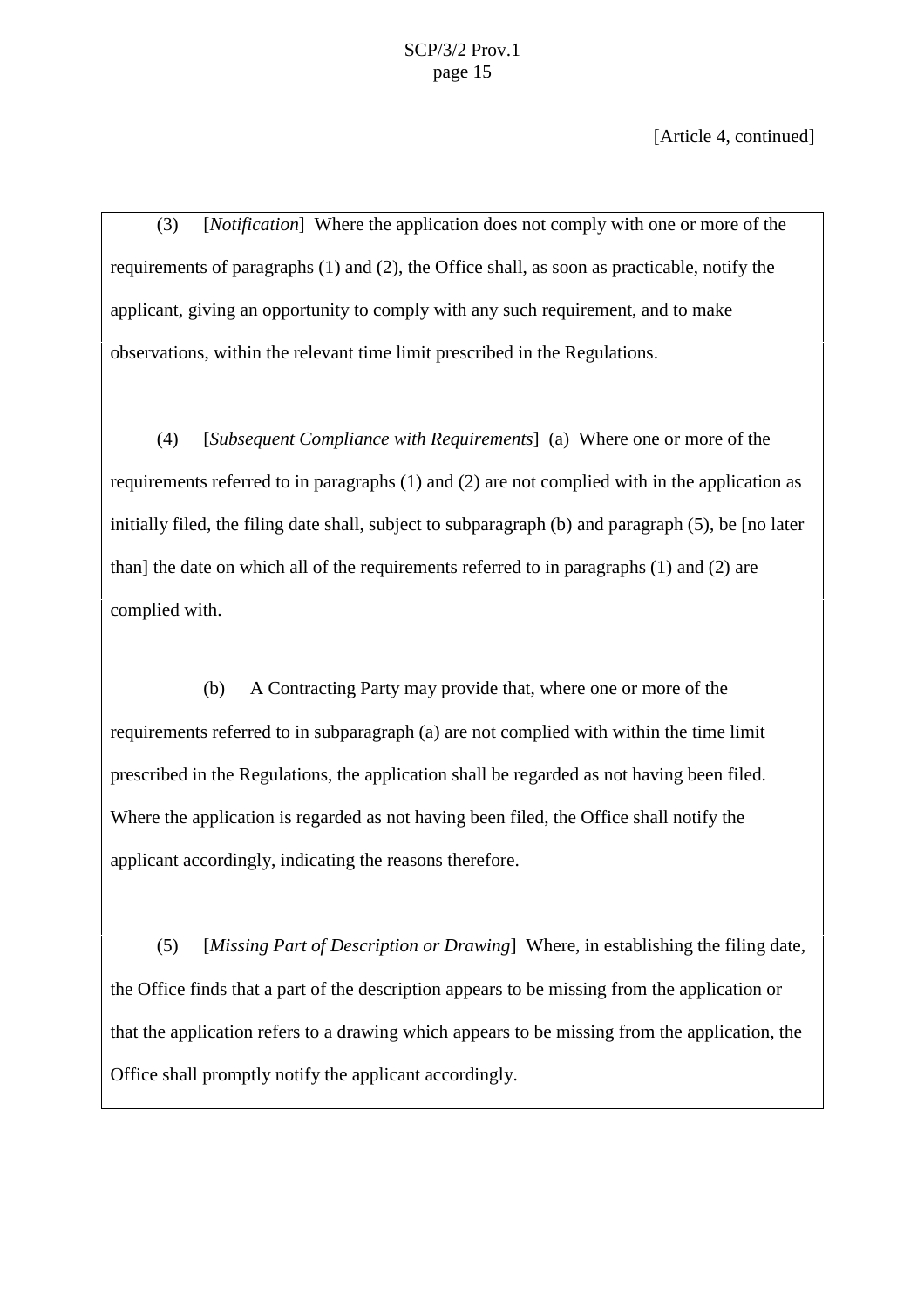[Article 4, continued]

(6) (a) Where a missing part of the description or a missing drawing is filed with the Office within the time limit prescribed in the Regulations, that part of the description or drawing shall be included in the application, and, subject to subparagraphs (b) and (c), the filing date shall be [no later than] the date on which the Office has received that part of the description or that drawing, or the date on which all of the requirements referred to in paragraphs (1) and (2) are complied with, whichever is later.

(b) Where the missing part of a description or missing drawing is filed under subparagraph (a) to rectify its omission from an application which, at the time of filing, claims the priority of an earlier application, the filing date shall, at the request of the applicant within a time limit prescribed in the Regulations and subject to the requirements prescribed in the Regulations, be [no later than] the date on which all the requirements referred to in paragraphs (1) and (2) are complied with.

(c) Where the missing part of the description or the missing drawing filed under subparagraph (a) is withdrawn within a time limit fixed by the Contracting Party, the filing date shall be [no later than] the date on which the requirements referred to in paragraphs (1) and (2) are complied with.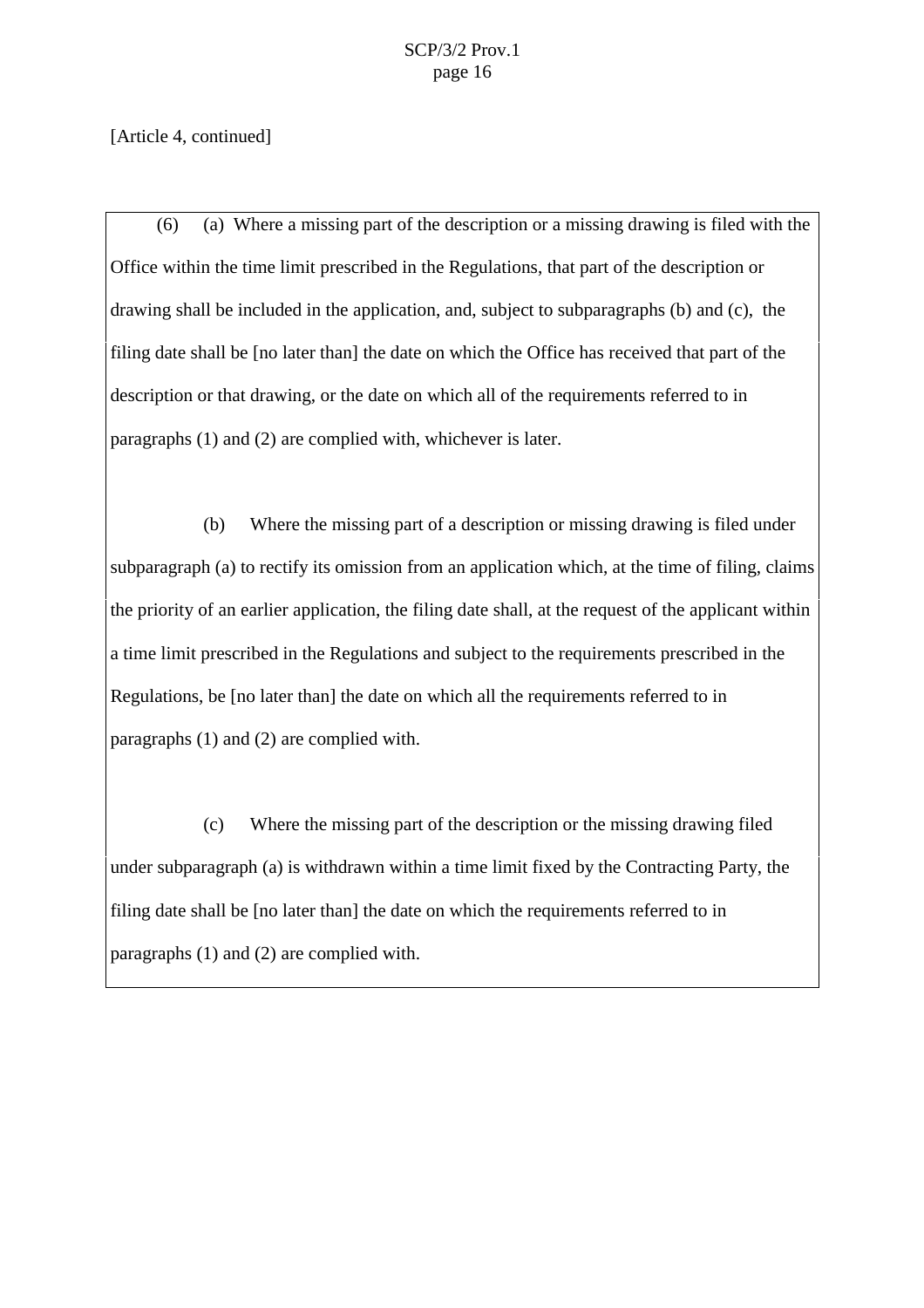[Article 4, continued]

(7) [*Replacing Description and Drawings by Reference to a Previously Filed Application*] (a) Subject to the requirements prescribed in the Regulations, a reference, in a language accepted by the Office, to a previously filed application shall, for the purposes of the filing date of the application, replace the description and any drawings.

(b) Where the requirements referred to in subparagraph (a) are not complied with, the application may be considered as not having been filed.

(8) [*Exceptions*] Nothing in this Article shall limit:

(i) the right of an applicant under Article  $4G(1)$  or (2) of the Paris Convention to preserve, as the date of a divisional application referred to in that Article, the date of the initial application referred to in that Article and the benefit of the right of priority, if any;

(ii) the freedom of any Contracting Party to apply any requirements necessary to accord the benefit of the filing date of an earlier application to any type of application prescribed in the Regulations.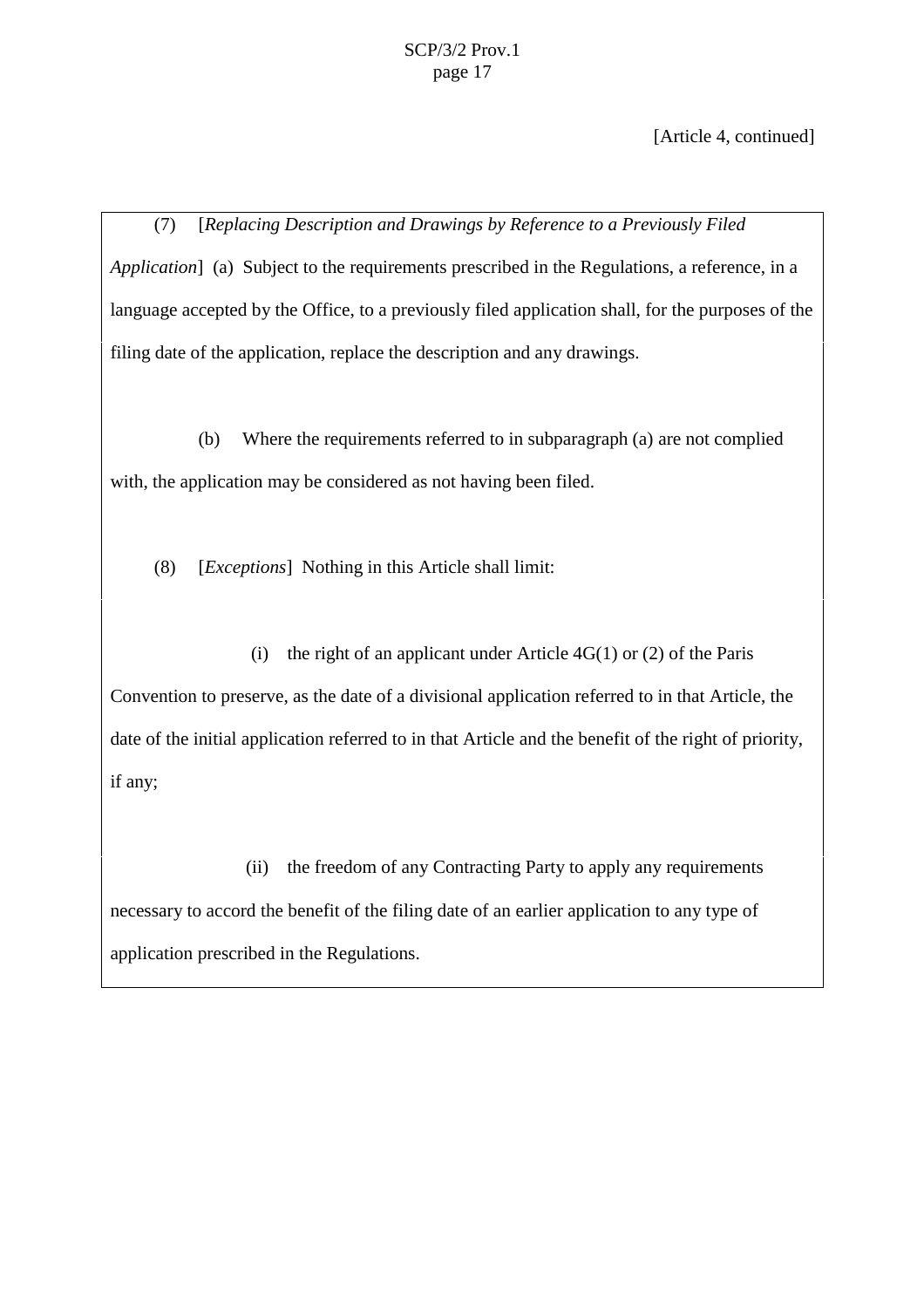*Article 5*

#### *Application*

(1) [*Form or Contents of Application*] No Contracting Party shall require compliance with any requirement relating to the form or contents of an application different from or additional to those which are provided for in respect of international applications under the Patent Cooperation Treaty, except where otherwise provided for by this Treaty or prescribed in the Regulations, it being understood that a Contracting Party shall be free to provide for requirements which, from the viewpoint of applicants, are more favorable than the requirements applicable under the Patent Cooperation Treaty.

(2) [*Request Form or Format*] (a) A Contracting Party may require that the contents of an application which correspond to the mandatory contents of the request of an international application under the Patent Cooperation Treaty be presented on a request Form or in a format prescribed by that Contracting Party.

(b) Notwithstanding subparagraph (a) and subject to Article 7(1), a Contracting Party shall accept the presentation of the contents referred to in subparagraph (a) on a request Form, filed on paper, if that request Form corresponds to the Patent Cooperation Treaty Request Form with any modifications provided for in the Regulations.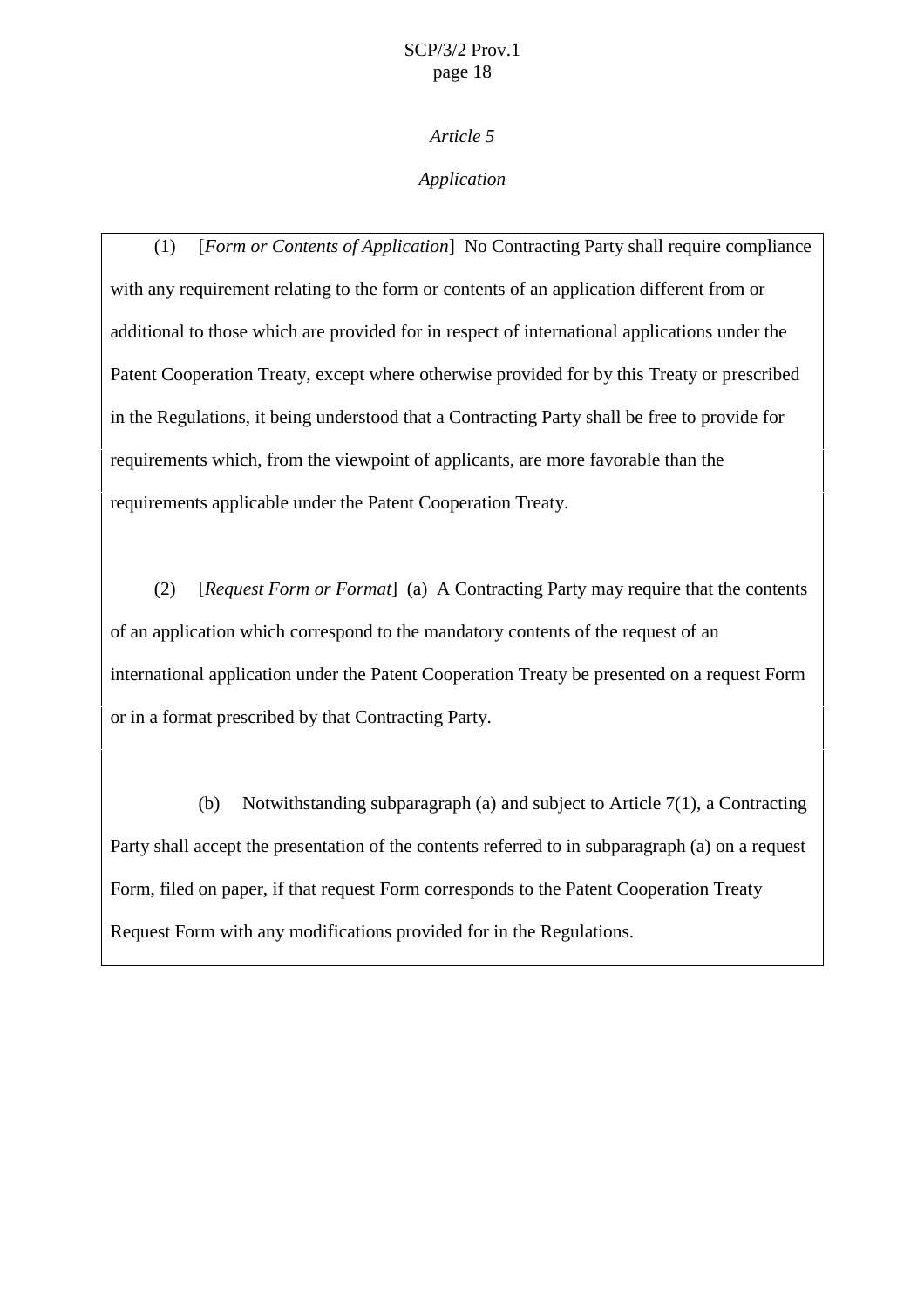Article 5(2), continued]

(c) Notwithstanding subparagraph (a) and subject to Article 7(1), a Contracting Party shall accept the presentation of the contents referred to in subparagraph (a) in a format, if that format corresponds to the Model International Request Format provided for in the Regulations.

(3) [*Translation; Transliteration*] A Contracting Party may require a translation or, where appropriate, a transliteration, of any part of the application that is not in a language accepted by its Office.

(4) [*Fees*] A Contracting Party may require that fees be paid in respect of the application.

(5) [*Priority Document*] Where the priority date of an earlier application is claimed, a Contracting Party may require that a copy of the earlier application, and a translation where the earlier application is not in a language accepted by the Office, be filed with the Office in accordance with the Regulations.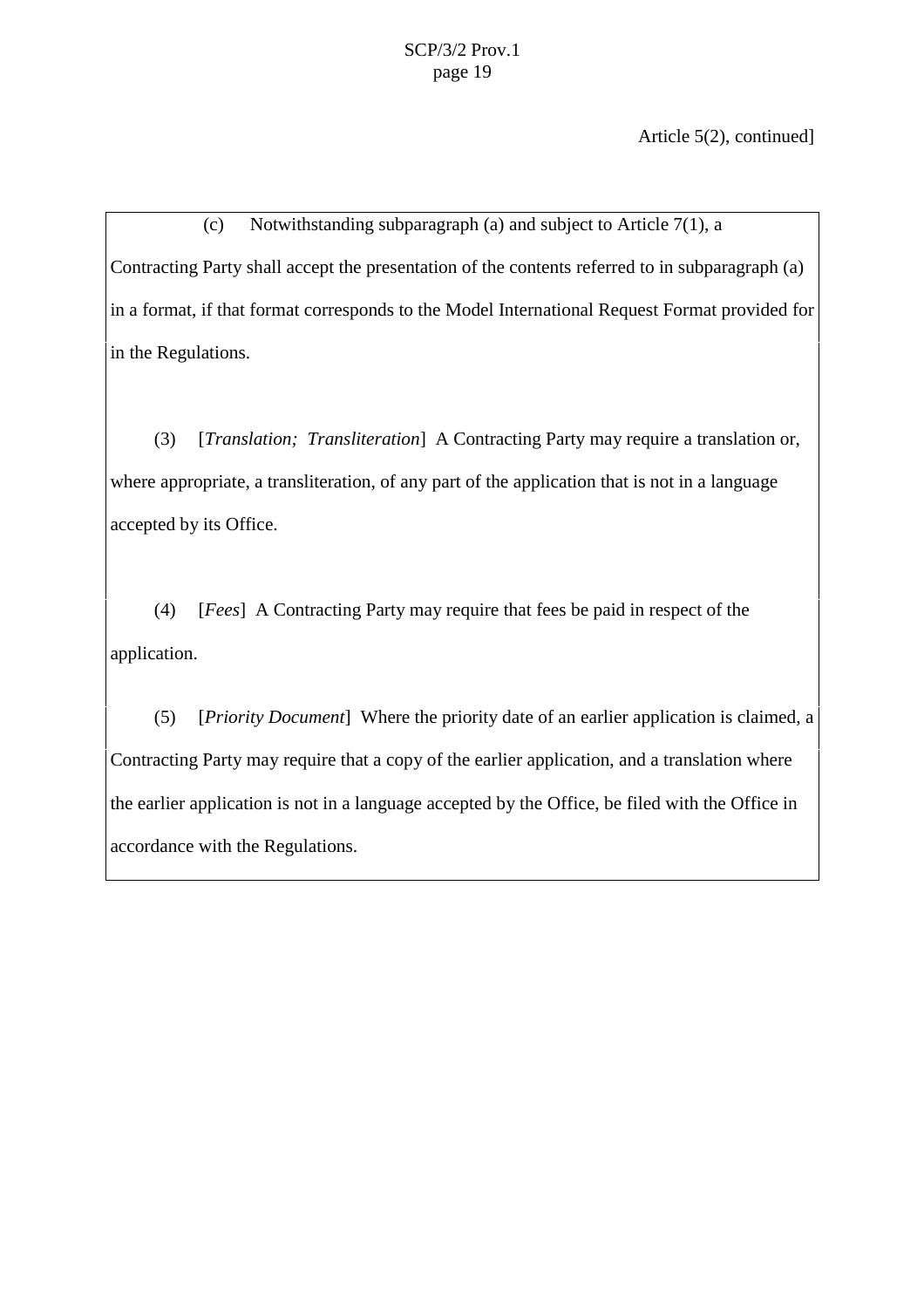[Article 5, continued]

(6) [*Evidence*] A Contracting Party may require that evidence be filed with its Office in the course of the processing of the application only where that Office may reasonably doubt the veracity of any matter contained in the request Form or format referred to in paragraph (2), or in a declaration of priority, or the accuracy of any translation required under paragraph  $(3)$  or  $(5)$ .

(7) [*Notification*] Where one or more of the requirements applied under paragraphs (1) to (5) are not complied with, or where evidence is required under paragraph (6), the Office shall notify the applicant, giving an opportunity to comply with any such requirement, and to make observations, within the relevant time limit prescribed in the Regulations.

(8) [*Non-Compliance with Requirements*] (a) Where one or more of the requirements applied under paragraphs (1) to (6) are not complied with within the time limit prescribed in the Regulations, the Contracting Party may, subject to subparagraph (b) and Article 4, apply such sanction as is provided for in its law.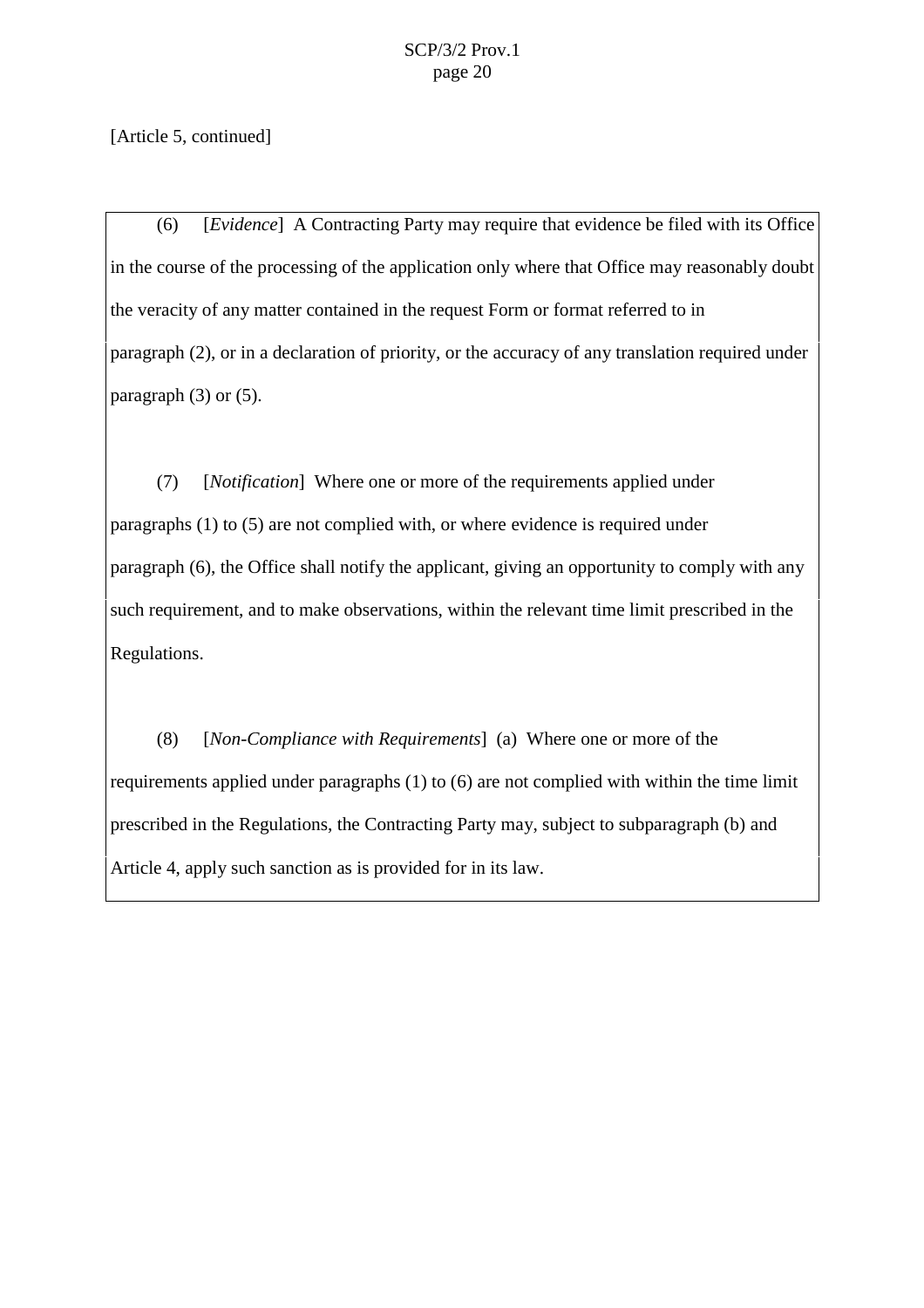[Article 5(8), continued]

(b) Where any requirement applied under paragraph (1), (5) or (6) in respect of a priority claim is not complied with within the time limit prescribed in the Regulations, the priority claim may be considered non-existent. Subject to Article 4(7)(b), no other sanctions may be applied.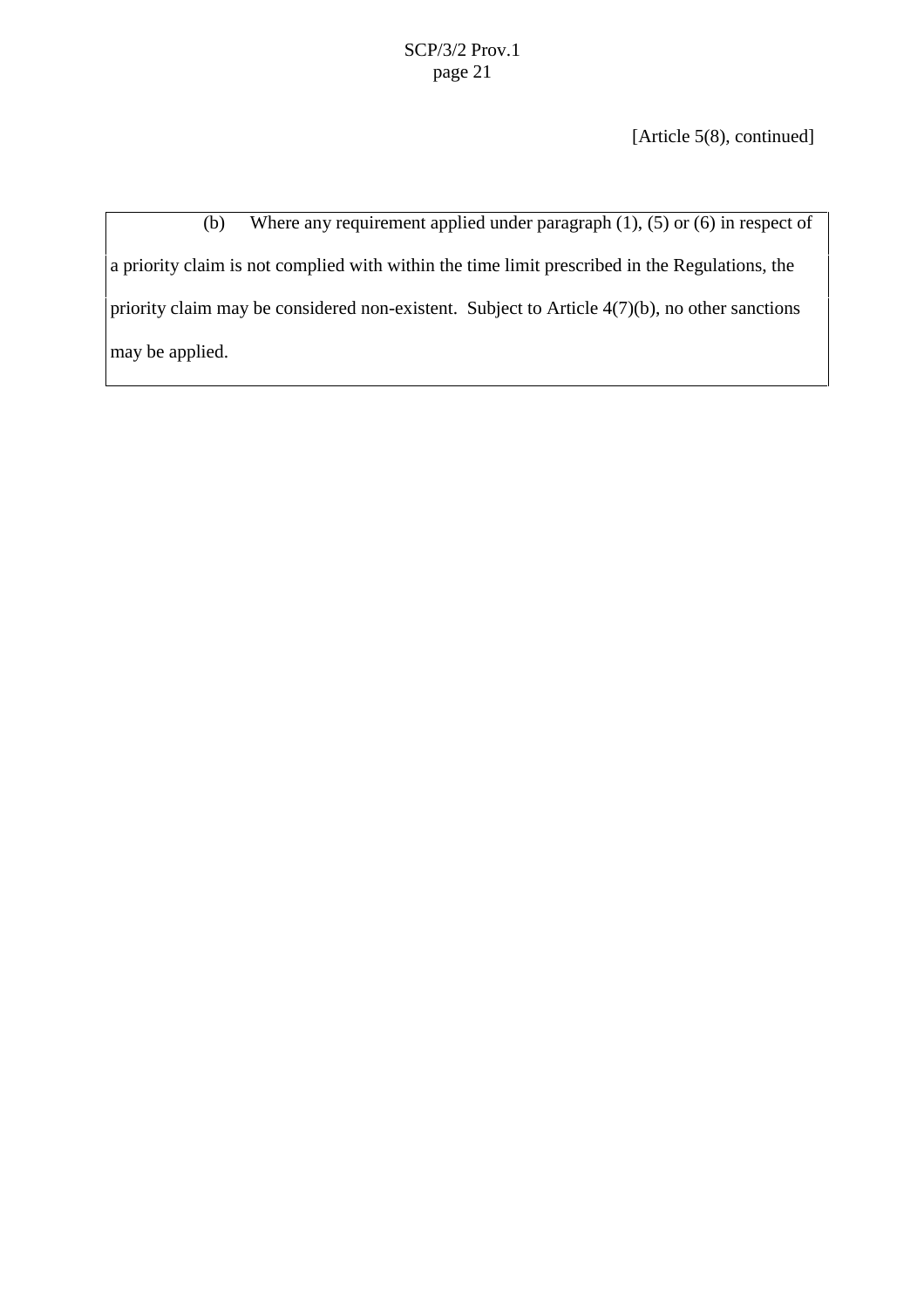#### *Article 6*

#### *Representation*

(1) [*Representatives*] (a) A Contracting Party may require that a representative appointed for the purposes of any procedure before the Office:

(i) have the right, under the applicable law, to practice before the Office in respect of applications and patents;

(ii) provide an address on a territory prescribed by the Contracting Party.

(b) Subject to subparagraph (c), an act, with respect to any procedure before the Office, by or in relation to a representative who complies with the requirements applied by the Contracting Party under subparagraph (a), shall have the effect of an act by or in relation to the applicant, owner or other interested person who appointed that representative.

(c) Any Contracting Party may provide that, in the case of an oath or declaration or the revocation of a power of attorney, the signature of a representative shall not have the effect of the signature of the applicant, owner or other interested person who appointed that representative.

(2) [*Mandatory Representation*] A Contracting Party may require that an applicant, owner or other interested person appoint a representative for the purposes of any procedure before the Office after the filing date, other than: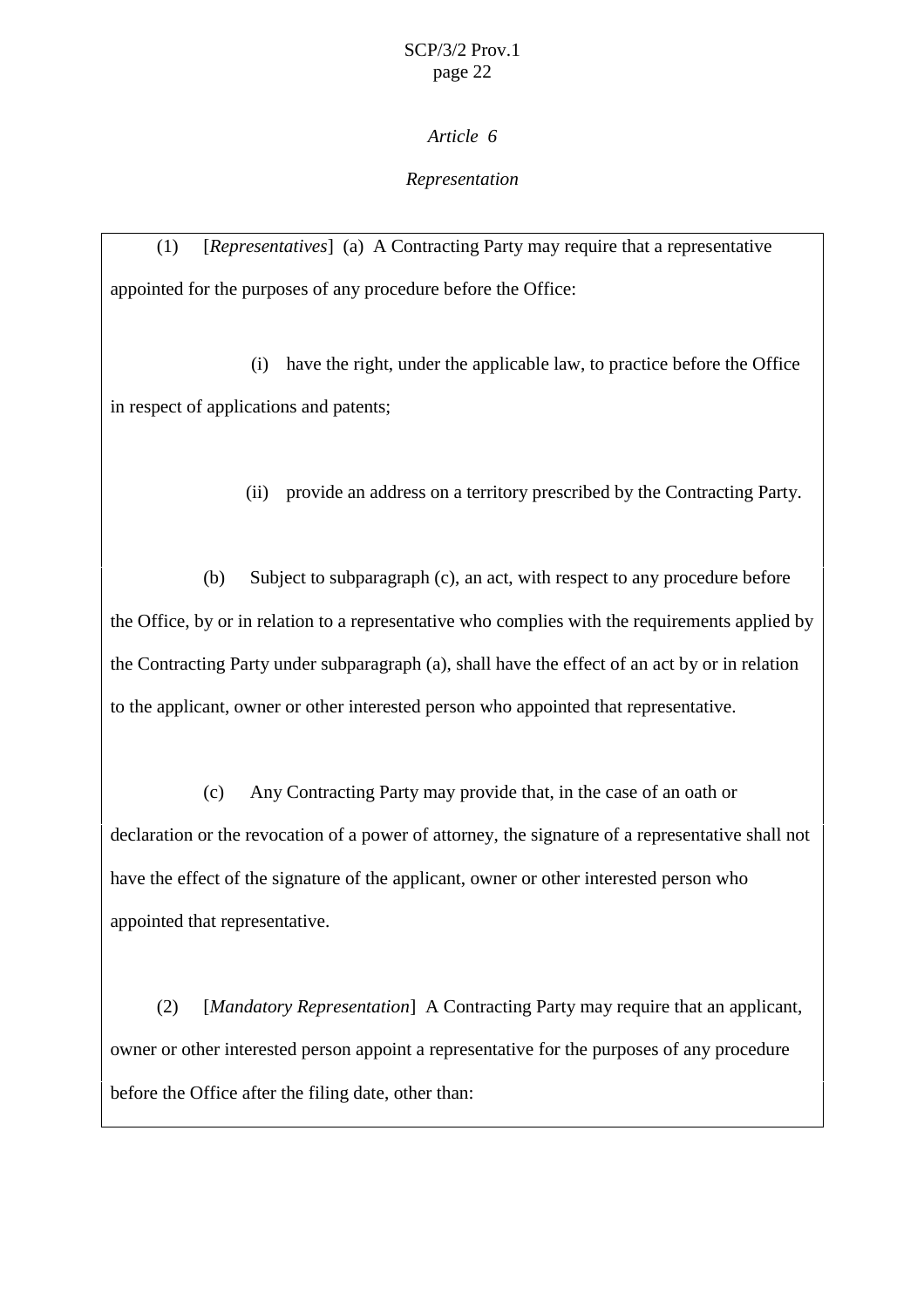[Article 6(2), continued]

(i) the payment of maintenance fees; [(ii) any procedure referred to in Article 4;]  $[(iii)$  the payment of fees; [(iv) the filing of a translation;]  $[(v)$  any other procedure as prescribed in the Regulations;  $]$ (vi) the issue of a receipt or notification by the Office in respect of any procedure referred to in items (i) to (v). (3) [*Appointment of Representative*] A Contracting Party shall accept that the appointment of the representative be filed with the Office in a manner prescribed in the Regulations.

(4) [*Prohibition of Other Requirements*] No Contracting Party may require that formal requirements other than those referred to in paragraphs (1) to (3) be complied with in respect of the matters dealt with in those paragraphs.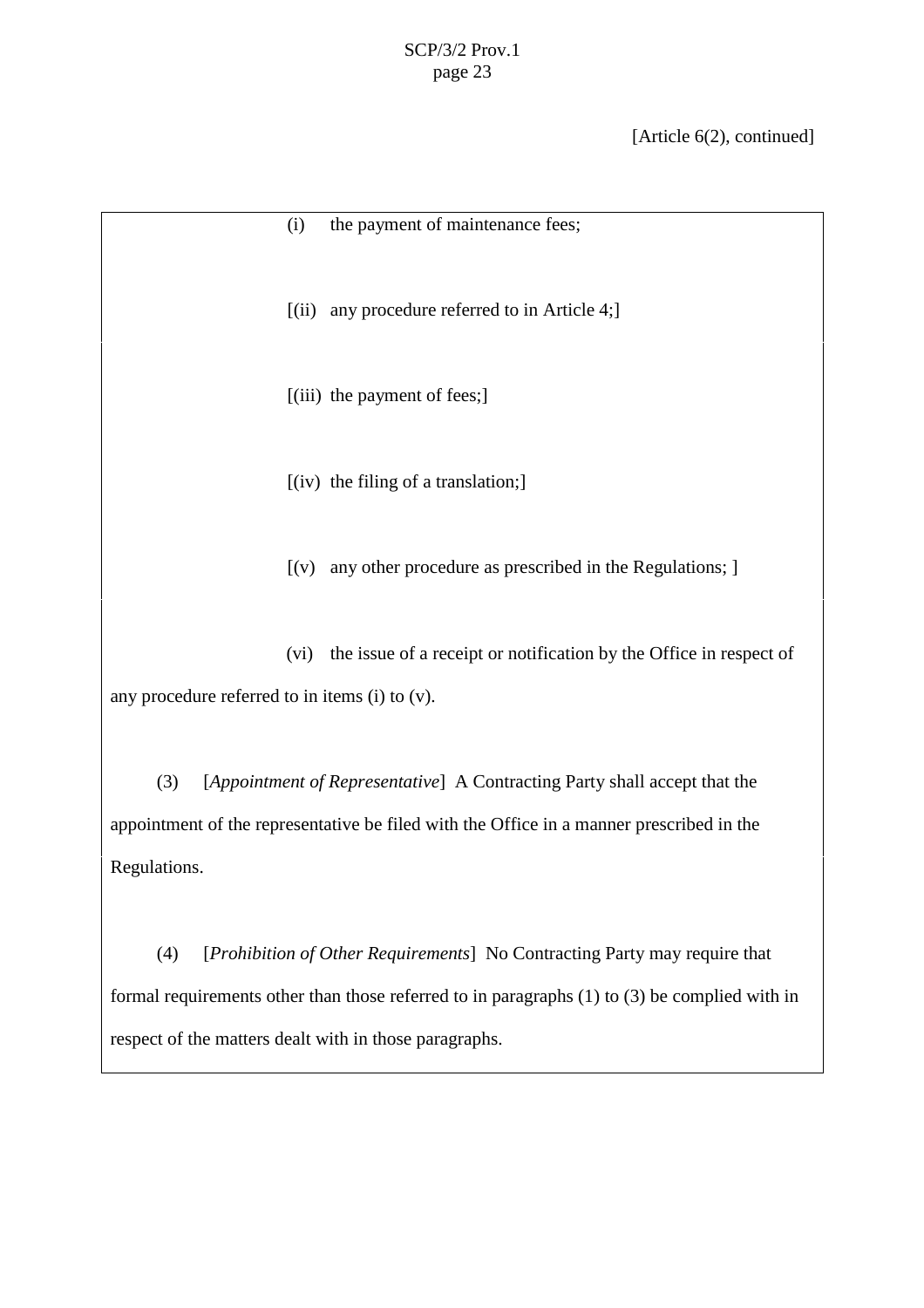[Article 6, continued]

(5) [*Notification*] Where one or more of the requirements applied under paragraphs (1) to (3) are not complied with, or where evidence is required under the Regulations pursuant to paragraph (3), the Office shall notify the applicant, owner or other interested person, giving an opportunity to comply with any such requirement, and to make observations, within the relevant time limit prescribed in the Regulations.

(6) [*Non-Compliance with Requirements*] Where one or more of the requirements applied under paragraphs (1) to (3) are not complied with within the time limit prescribed in the Regulations, the Contracting Party may apply such sanction as is provided for in its law.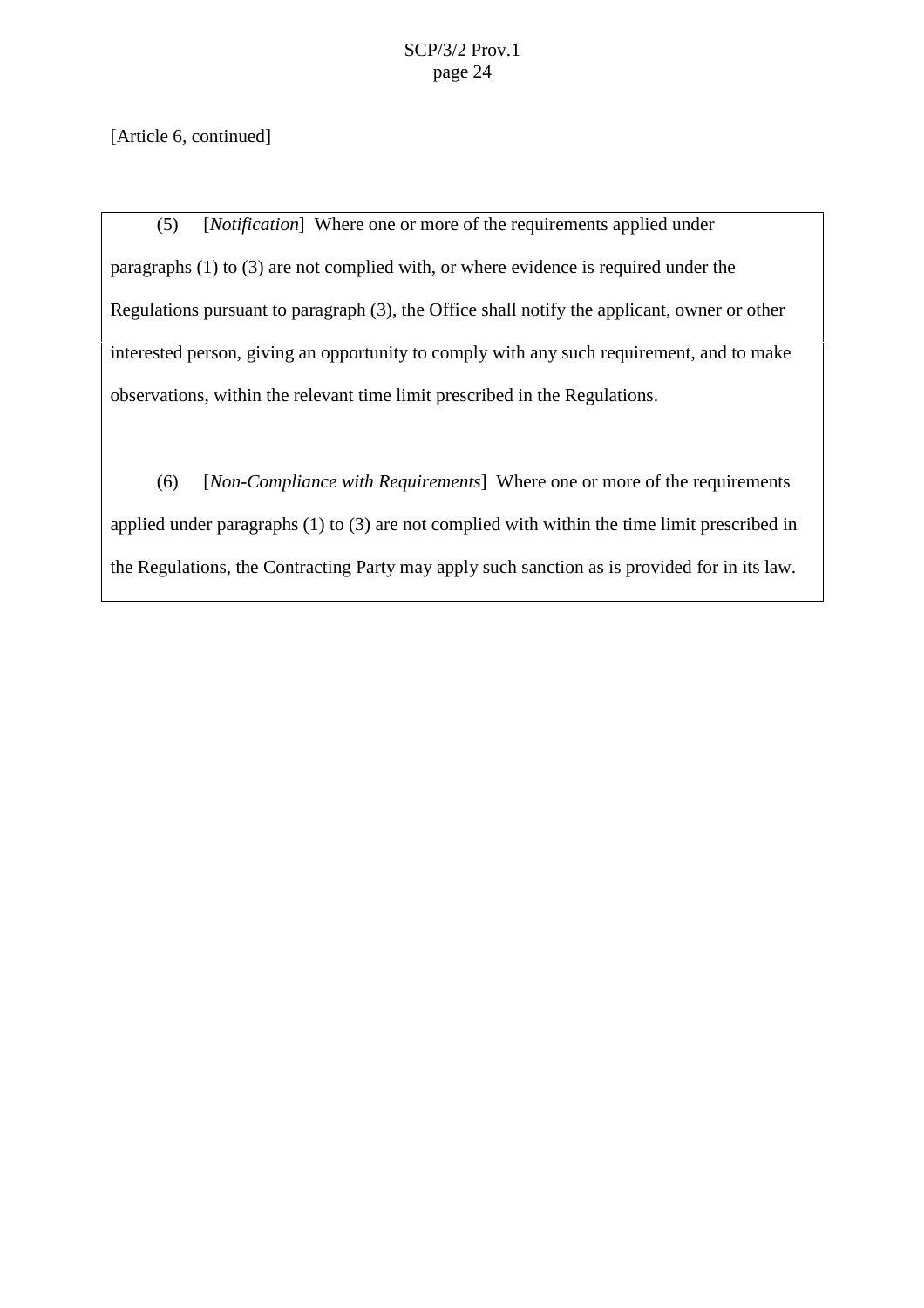## *Article 7*

## *Communications; Addresses*

(1) [*Form, Format and Means of Filing of Communications*] (a) Except for the establishment of a filing date under Article 4(1), the Regulations shall, subject to subparagraphs (b) and (c), set out the requirements which a Contracting Party shall be permitted to apply as regards the form, format and means of filing of communications.

(b) No Contracting Party shall be obliged to accept the filing of communications in a form, or by means, other than on paper.

(c) No Contracting Party shall be obliged to exclude the filing of communications on paper.

(d) A Contracting Party shall accept the filing of communications on paper for the purpose of complying with a time limit.

(2) [*Language of Communications*] A Contracting Party may, except where otherwise provided for by this Treaty or the Regulations, require that a communication be in a language accepted by the Office.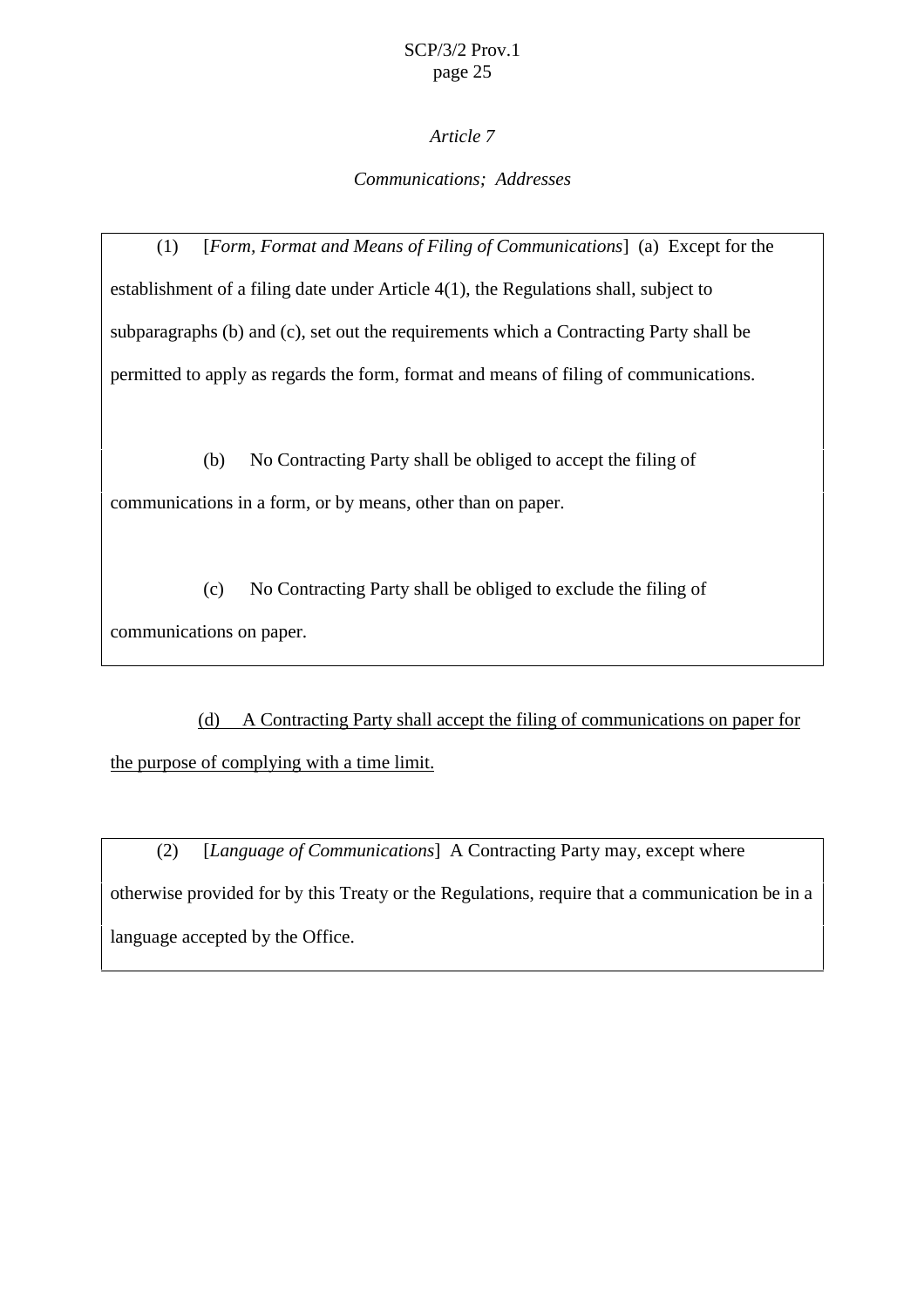[Article 7, continued]

(3) [*Model International Forms; Model International Formats*] Notwithstanding paragraph (1)(a) and subject to paragraph (1)(b), a Contracting Party shall accept the presentation of the contents of a communication on a Form or in a format which corresponds to a Model International Form or a Model International Format provided for in the Regulations, if any.

(4) [*Signature of Communications*] (a)Where a Contracting Party requires a signature for the purposes of any communication, that Contracting Party shall accept any signature that complies with the requirements prescribed in the Regulations.

(b) No Contracting Party may require the attestation, notarization, authentication, legalization or other certification of any signature which is communicated to its Office, except as prescribed in the Regulations.

(c) Subject to subparagraph (b), a Contracting Party may require that evidence be filed with the Office where the Office may reasonably doubt the authenticity of any signature.

(5) [*Indications in Communications*] A Contracting Party may require that any communication contain one or more indications prescribed in the Regulations.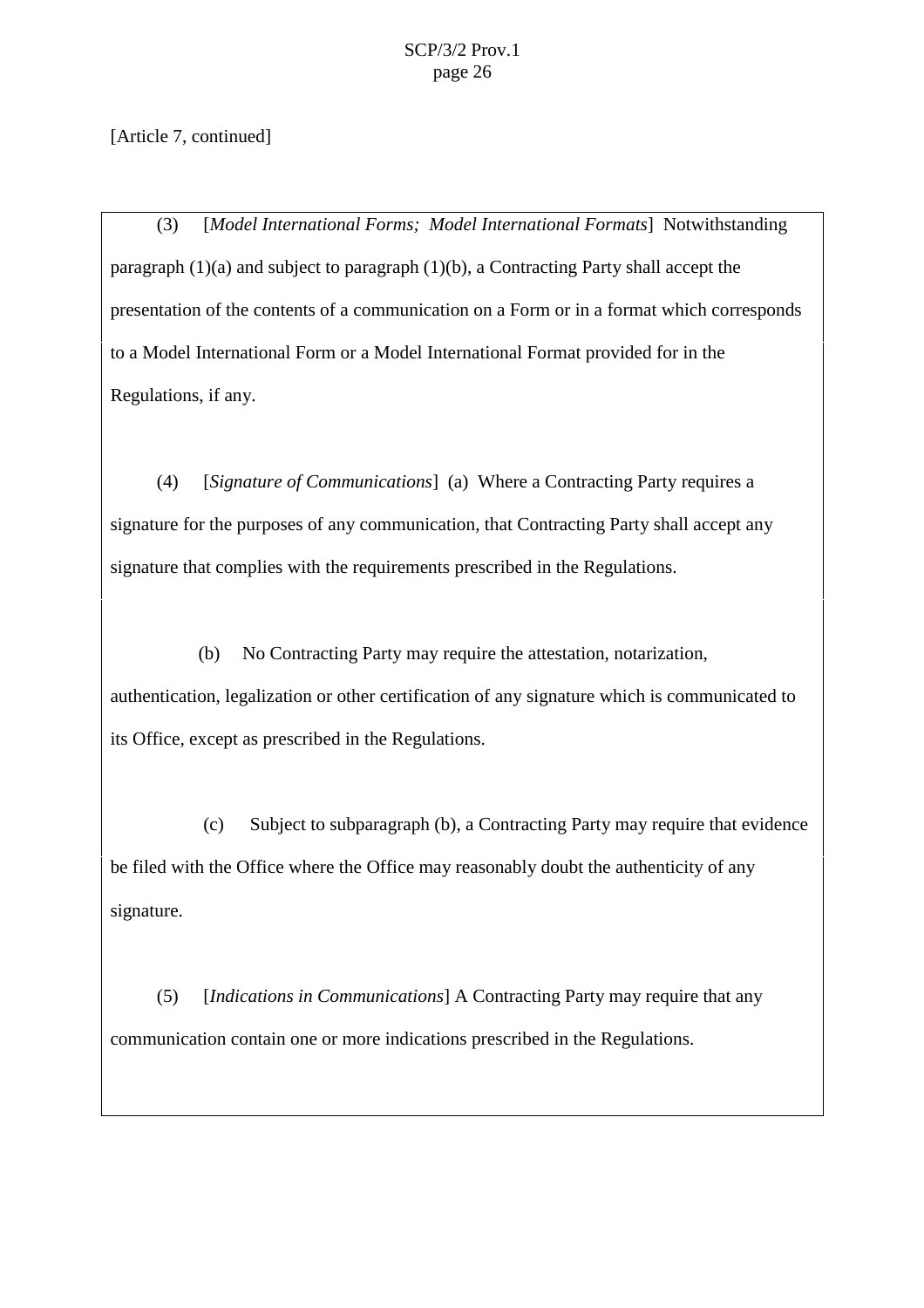[Article 7, continued]

(6) [*Address for Correspondence and Address for Legal Service*] A Contracting Party may, subject to any provisions prescribed in the Regulations, require that an applicant, owner or other interested person indicate:

- (i) an address for correspondence;
- (ii) an address for legal service;
- (iii) any other address provided for in the Regulations.

(7) [*Notification*] Where one or more of the requirements applied under paragraphs  $(1)$  to  $(3)$ ,  $(4)(a)$  and  $(b)$ ,  $(5)$  and  $(6)$  are not complied with in respect of communications, or where evidence is required under paragraph  $(4)(c)$ , the Office shall notify the applicant, owner or other interested person, giving an opportunity to comply with any such requirement, and to make observations, within the relevant time limit prescribed in the Regulations.

(8) [*Non-Compliance with Requirements*] Where one or more of the requirements applied under paragraphs (1) to (6) are not complied with within the time limit prescribed in the Regulations, the Contracting Party may, subject to Article 4 and to any exceptions prescribed in the Regulations, apply such sanction as is provided for in its law.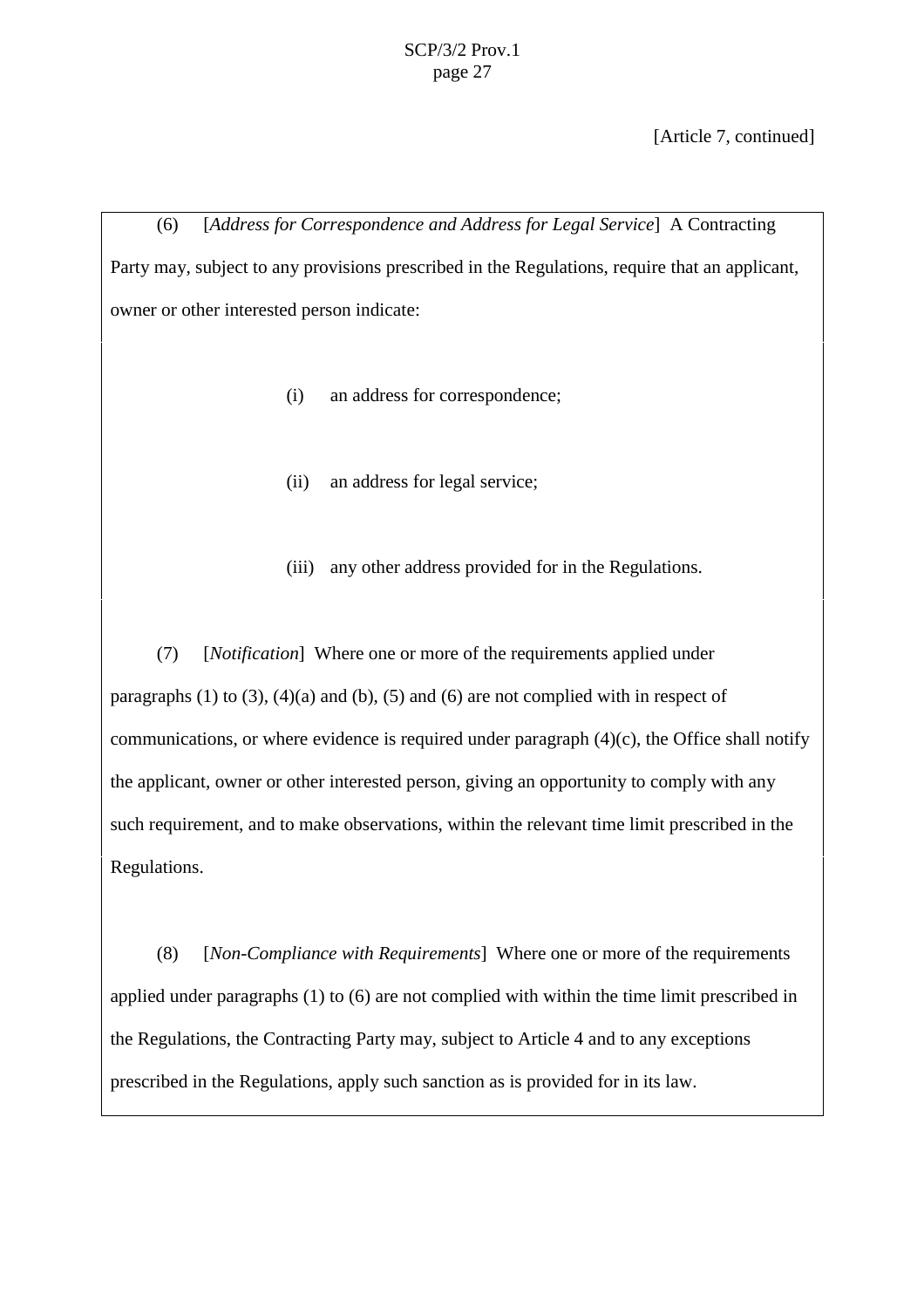*Article 8*

#### *Notifications*

(1) [*Sufficient Notification*] Any notification under this Treaty or the Regulations which is sent by the Office to an address for correspondence or address for legal service indicated under Article 7(6), or any other address provided for in the Regulations for the purpose of this provision, and which complies with the provisions with respect to that notification, shall constitute a sufficient notification for the purposes of this Treaty and the Regulations.

(2) [*If Indications Allowing Contact Were Not Filed*] Nothing in this Treaty and in the Regulations shall oblige a Contracting Party to send a notification to an applicant, owner or other interested person, if indications allowing that applicant, owner or other interested person to be contacted have not been filed with the Office.

(3) [*Failure to Notify*] Subject to Article 9(1), where an Office does not notify an applicant, owner or other interested person of a failure to comply with any requirement under this Treaty or the Regulations, that absence of notification does not relieve that applicant, owner or other interested person of the obligation to comply with that requirement.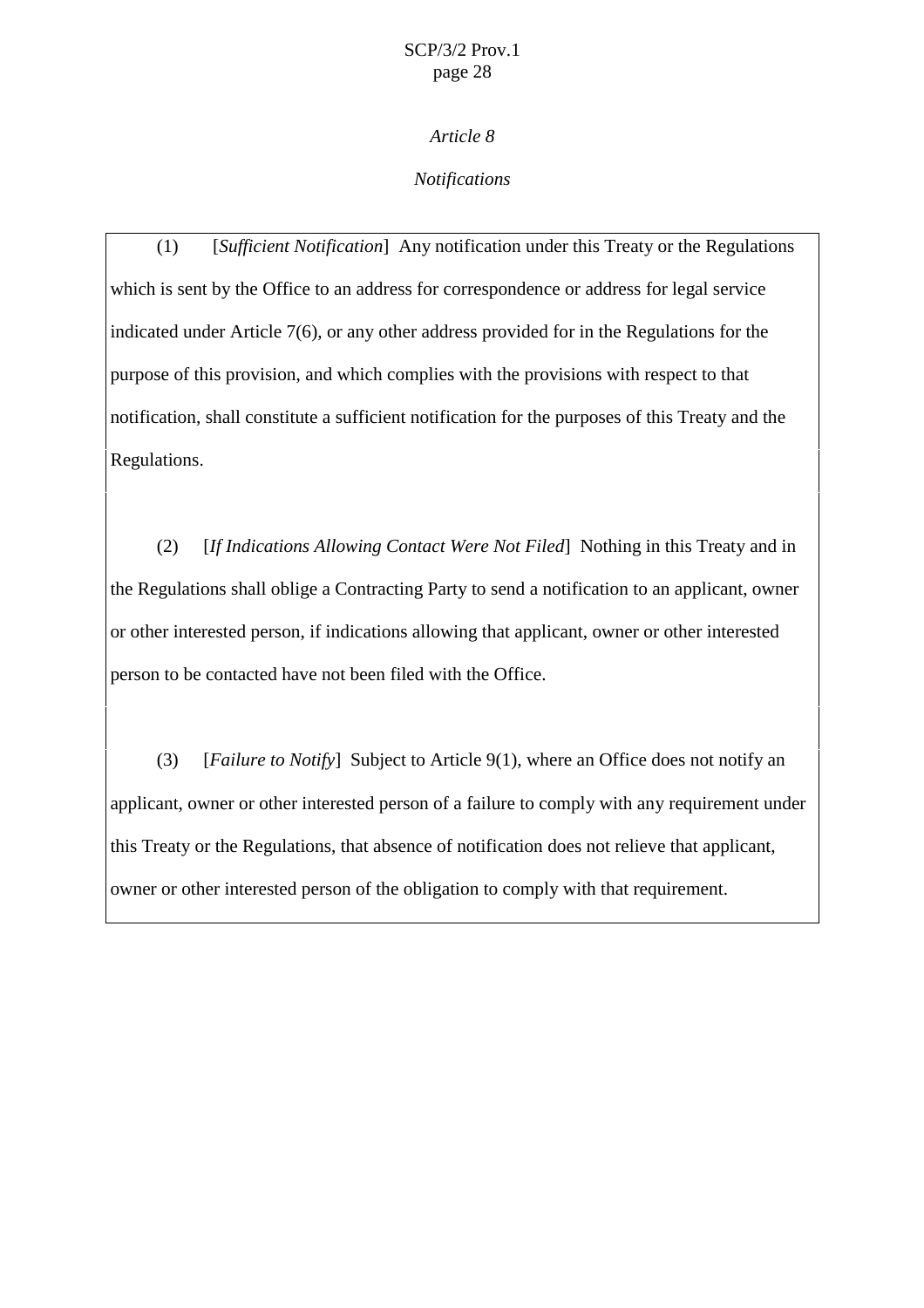#### *Article 9*

#### *Validity of Patent; Revocation*

(1) [*Validity of Patent Not Affected by Non-Compliance with Certain Formal Requirements*] Once a patent has been granted, it may not be revoked or invalidated, either totally or in part, by the Office, or by a court, a board of appeal or any other competent authority of a Contracting Party on the ground of non-compliance with one or more of the formal requirements with respect to an application referred to in Articles 5(1), (2), (4) and (5) and  $7(1)$  to (4), except where the non-compliance with the formal requirement occurred as a result of a fraudulent intention.

(2) [*Opportunity to Make Observations, Amendments or Corrections in Case of Intended Revocation or Invalidation*] A patent may not be revoked or invalidated, either totally or in part, by the Office, a court, a board of appeal or any other competent authority of a Contracting Party, without the owner being given at least one opportunity to make observations on the intended revocation or invalidation, and to make amendments and corrections where permitted under the applicable law, within a reasonable time limit.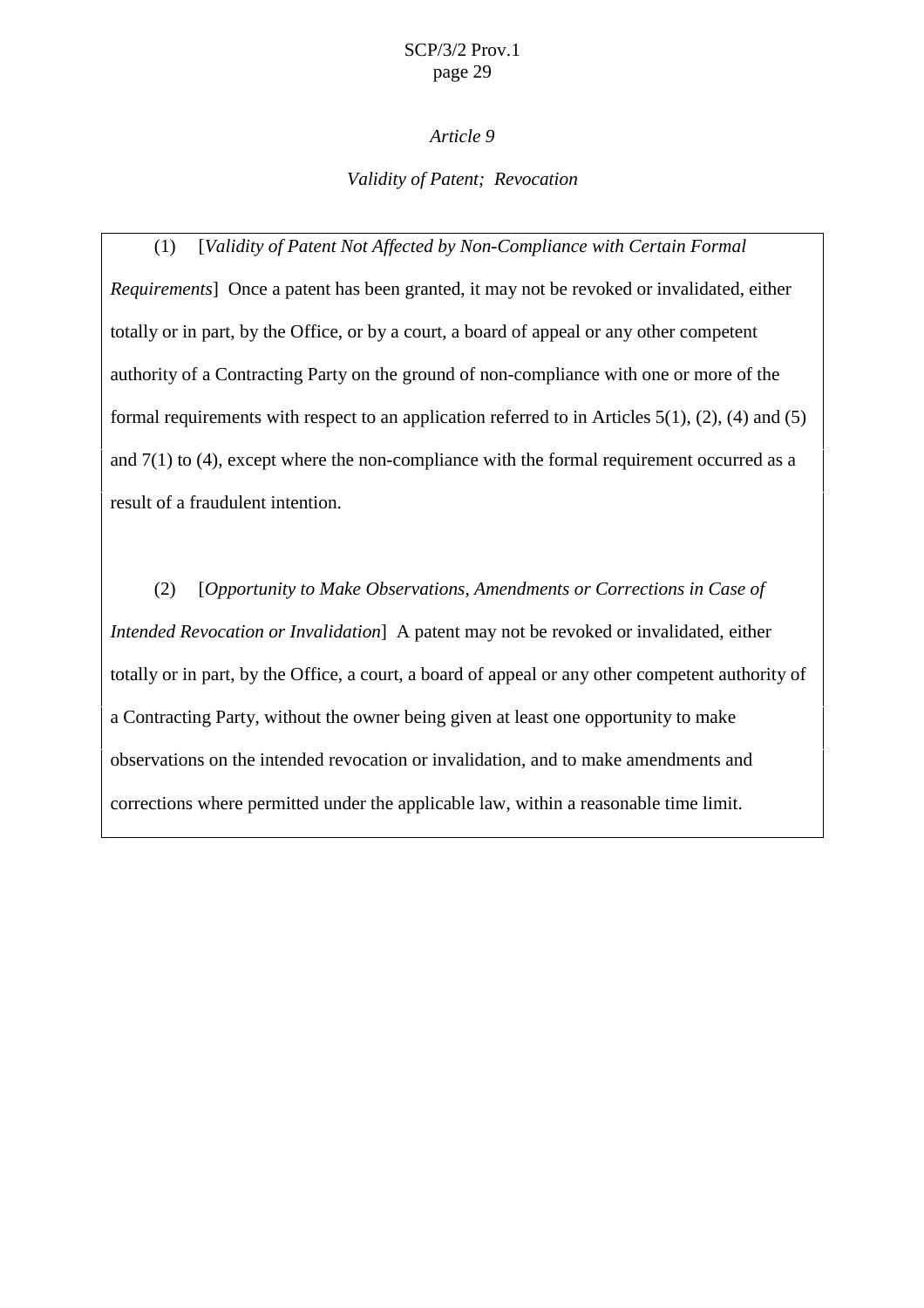#### *Article 10*

#### *Relief in Respect of the Non-Compliance With a Time Limit*

(1) [*Obligation*] A Contracting Party shall provide for relief in respect of the non-compliance with a time limit fixed by the Office for an action in a procedure before the Office in respect of an application or a patent, if:

(i) a request to that effect is made to the Office in accordance with the requirements prescribed in the Regulations;

(ii) the request is made within the time limit prescribed in the

Regulations.

(2) [*Form of Relief*] The consequence of the relief referred to in paragraph (1) shall be at least that the time limit fixed by the Office shall be considered to have been met without a loss of rights, or, at the option of the Contracting Party, that there shall be continued processing with regard to the application or patent and, if necessary, re-instatement of the rights of the applicant or owner with respect to that application or patent.

(3) [*Exceptions*] No Contracting Party shall be required to provide for the relief referred to in paragraph (1) with respect to the exceptions prescribed in the Regulations.

(4) [*Fees*] A Contracting Party may require that a fee be paid in respect of a request under paragraph (1).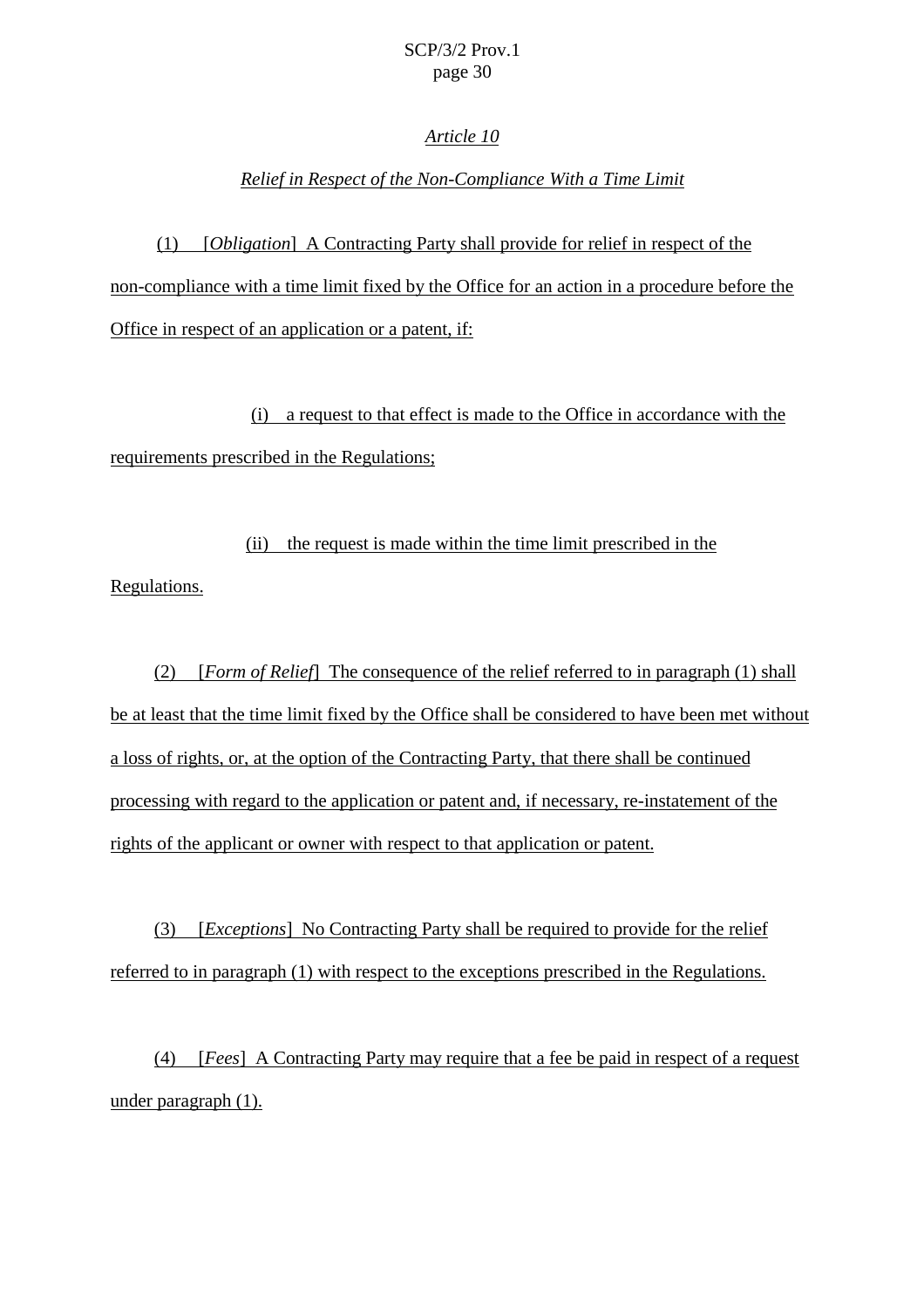[Article 10, continued]

(5) [*Prohibition of Other Requirements*] No Contracting Party may require that requirements other than those referred to in paragraphs (1) to (4) be complied with in respect of the relief provided for under paragraph (1), except where otherwise provided for by this Treaty or prescribed in the Regulations.

(6) [*Opportunity to Make Observations in Case of Intended Refusal*] A request under paragraph (1) may not be refused without the applicant or owner being given at least one opportunity to make observations on the intended refusal within a reasonable time limit.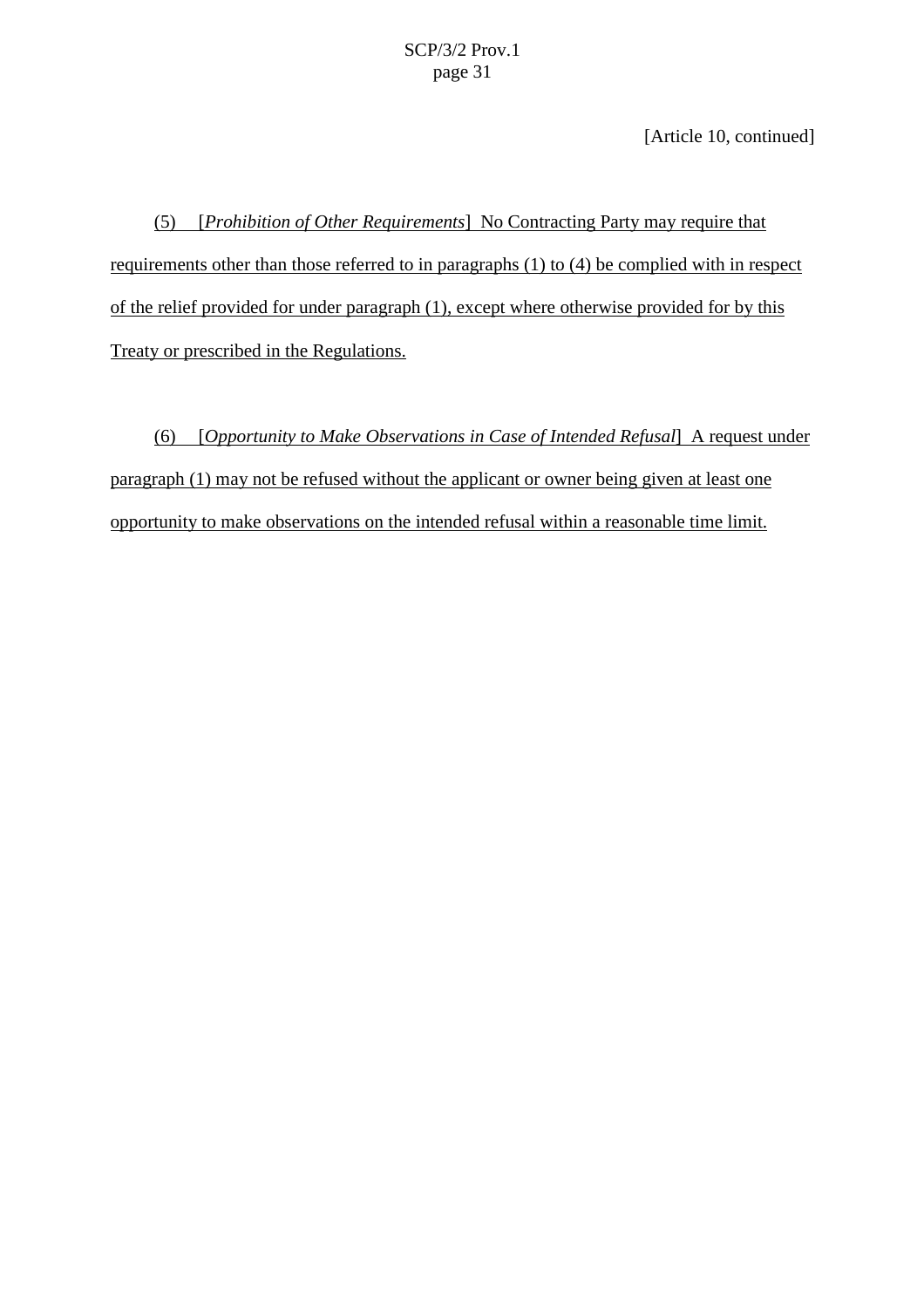#### $r - \sigma$

## *Article 11*

*Continued Processing and Re-instatement of Rights Without a Finding of Due Care by the Office*

[Reserved]\*

<sup>\*&</sup>lt;br>
\* Reserved pending the discussion on Articles 10 and 11 by the Standing Committee.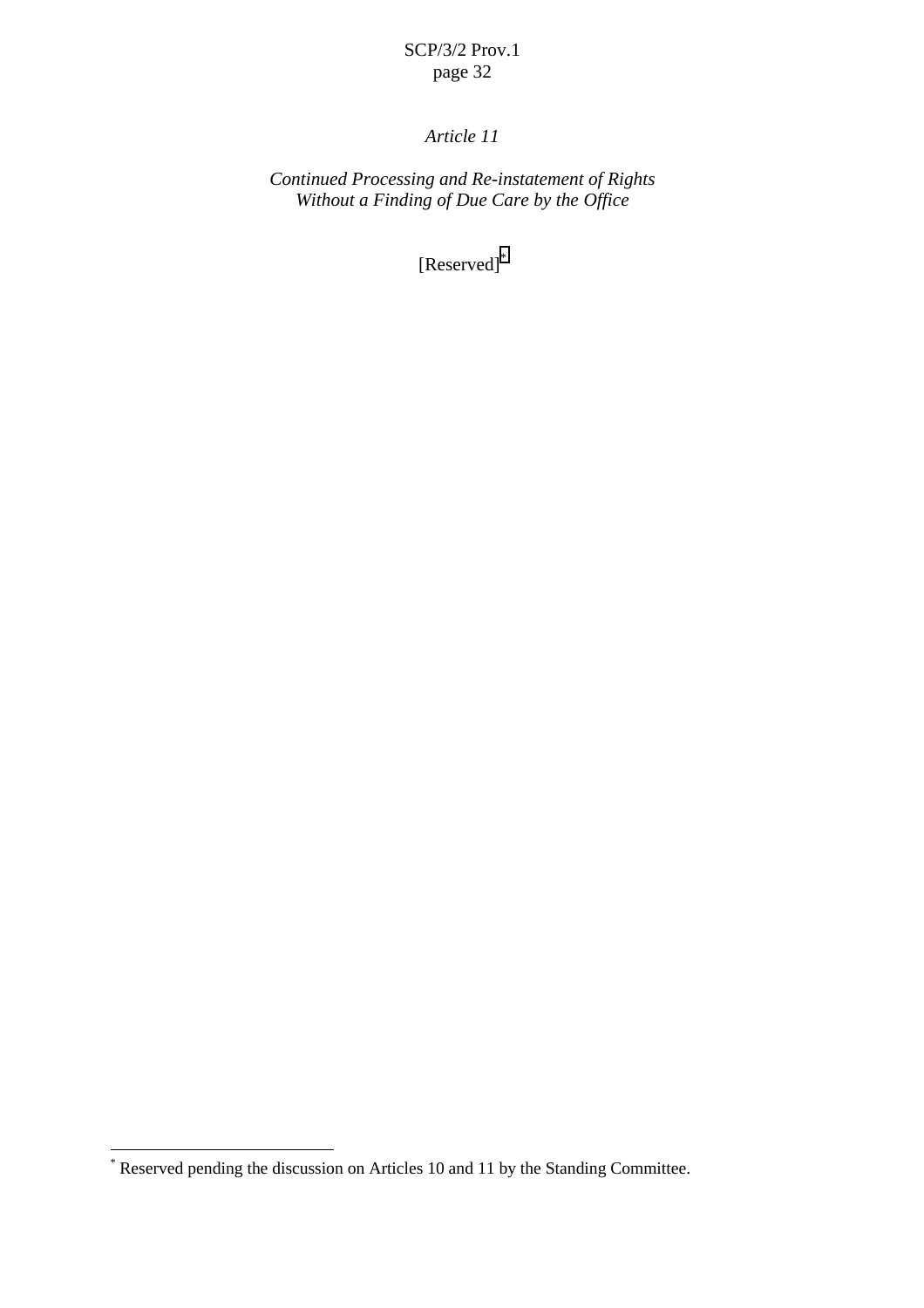#### *Article 12*

#### *Re-instatement of Rights After a Finding of Due Care or Unintentionality by the Office*

(1) [*Request*] Where an applicant or owner has failed to comply with a time limit for an action in a procedure before the Office, the Office shall re-instate the rights of the applicant or owner with respect to the application or patent concerned, if:

(i) a request to that effect is made to the Office in accordance with the requirements prescribed in the Regulations;

(ii) the request is made, and all of the requirements in respect of which the time limit for the said action applied are complied with, within the time limit prescribed in the Regulations;

(iii) the failure to comply with the time limit for the said action applied has the direct consequence of causing a loss of rights with respect to the application or patent;

(iv) the request states the grounds on which it is based; and

(v) the Office finds that the failure to comply with the time limit occurred in spite of all due care required by the circumstances having been taken or, at the option of the Contracting Party, that any delay was unintentional.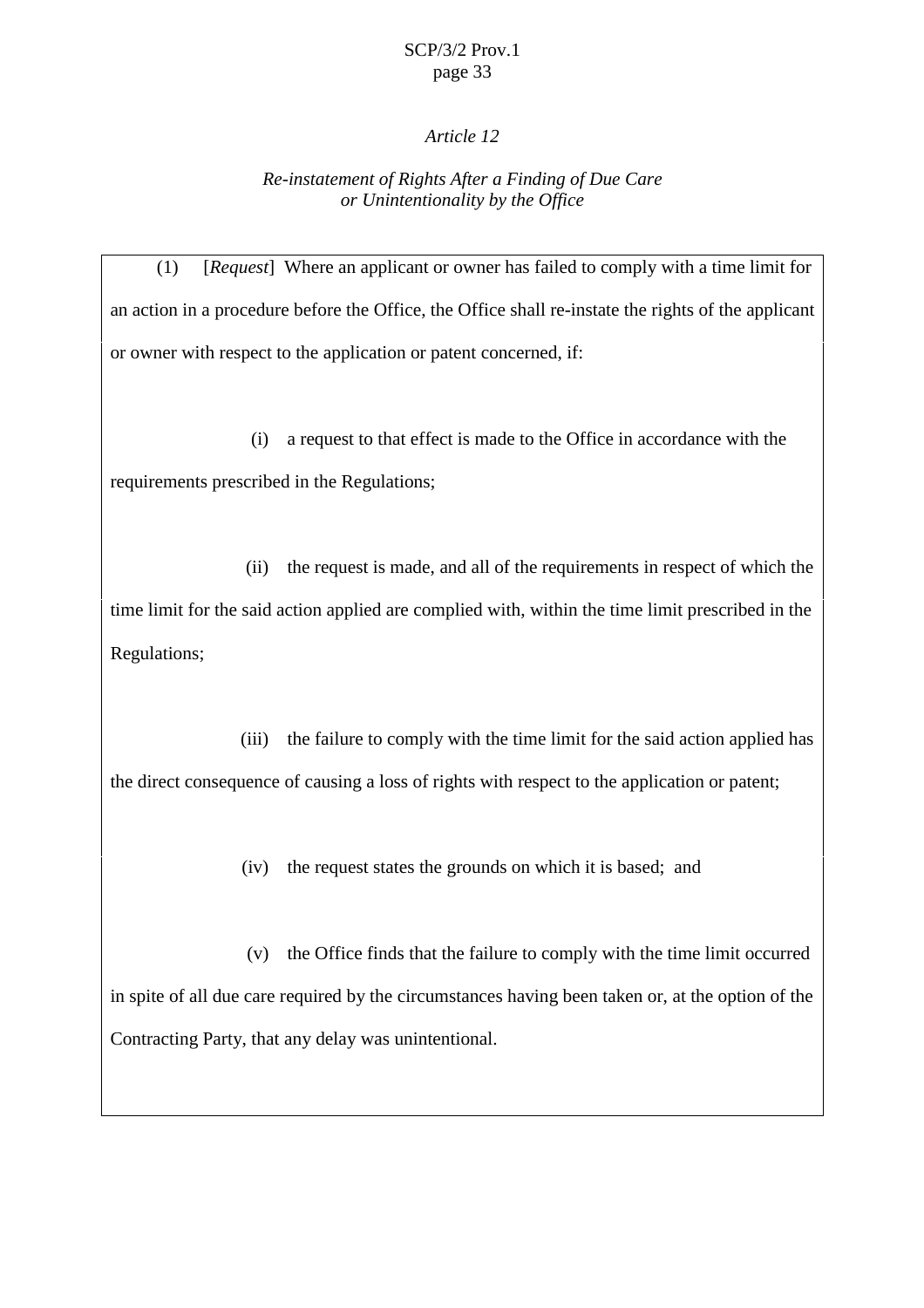[Article 12, continued]

(2) [*Exceptions*] No Contracting Party shall be required to provide for the re-instatement of rights under paragraph (1) with respect to the exceptions prescribed in the Regulations.

(3) [*Fees*] A Contracting Party may require that a fee be paid in respect of a request under paragraph (1).

(4) [*Evidence*] A Contracting Party may require that a declaration or other evidence in support of the grounds referred to in paragraph  $(1)(iv)$  be filed with the Office within a time limit fixed by the Office.

(5) [*Opportunity to Make Observations in Case of Intended Refusal*] A request under paragraph (1) may not be refused, totally or in part, without the requesting party being given at least one opportunity to make observations on the intended refusal within a reasonable time limit.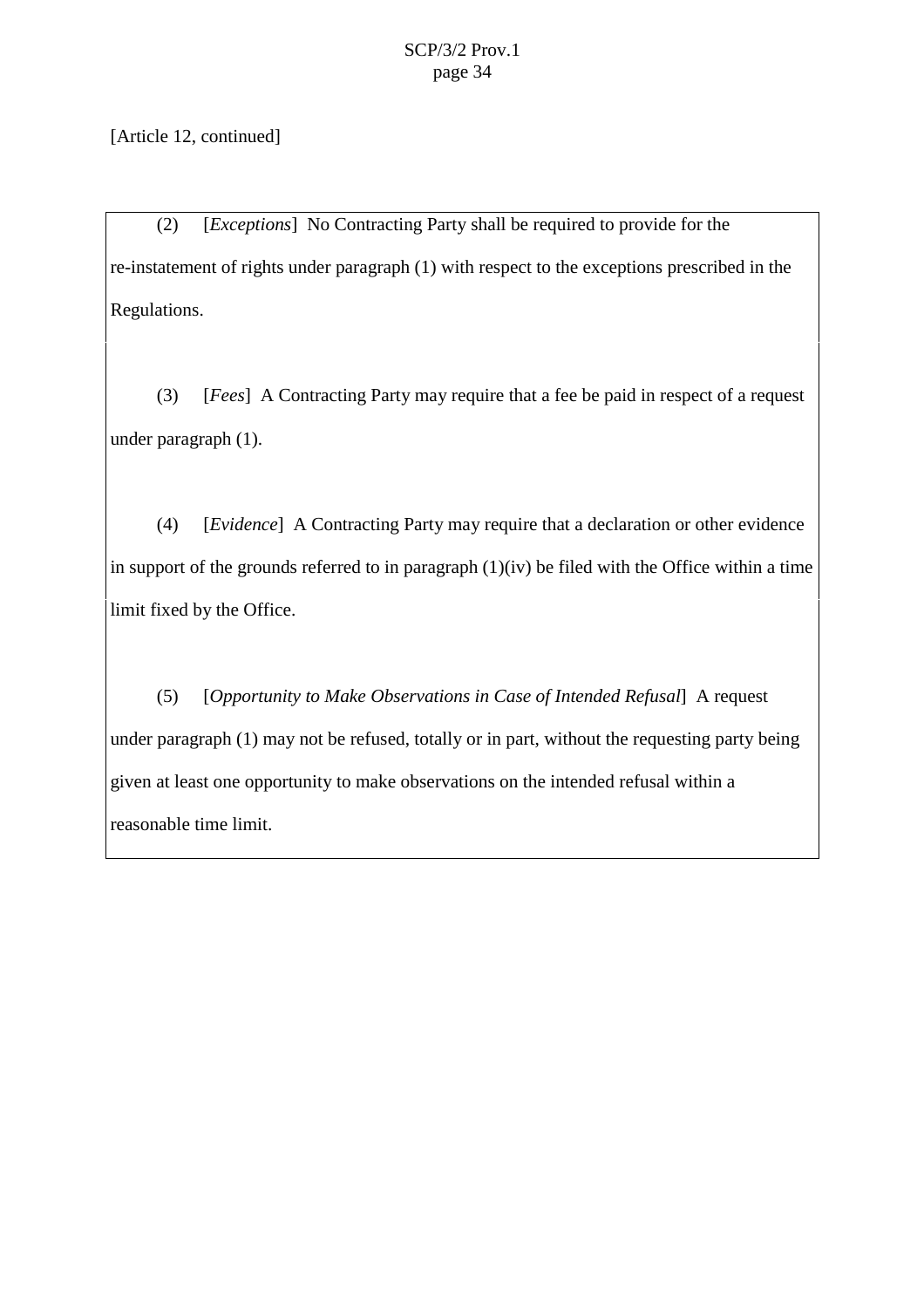#### *Article 13*

#### *Correction, Addition and or Restoration of Priority Claim*

(1) [*Correction or Addition of Priority Claim*] The Office shall, upon a request made in a communication to the Office signed by the applicant, correct or add a priority claim to an application ("the subsequent application"), if:

(i) a request to that effect is made to the office in accordance with the requirements prescribed in the Regulations;

(ii) the request is made within the time limit prescribed in the Regulations; and

(iii) the filing date of the subsequent application is not later than the date of the expiration of the priority period calculated from the filing date of the earlier application whose priority is claimed.

(2) [*Delayed Filing of the Subsequent Application*] Where an application ("the subsequent application") which claims or could have claimed the priority of an earlier application has a filing date which is later than the date on which the priority period expired, but within the time limit prescribed in the Regulations, the Office shall restore the right of priority, upon a request made in a communication to the Office signed by the applicant, if: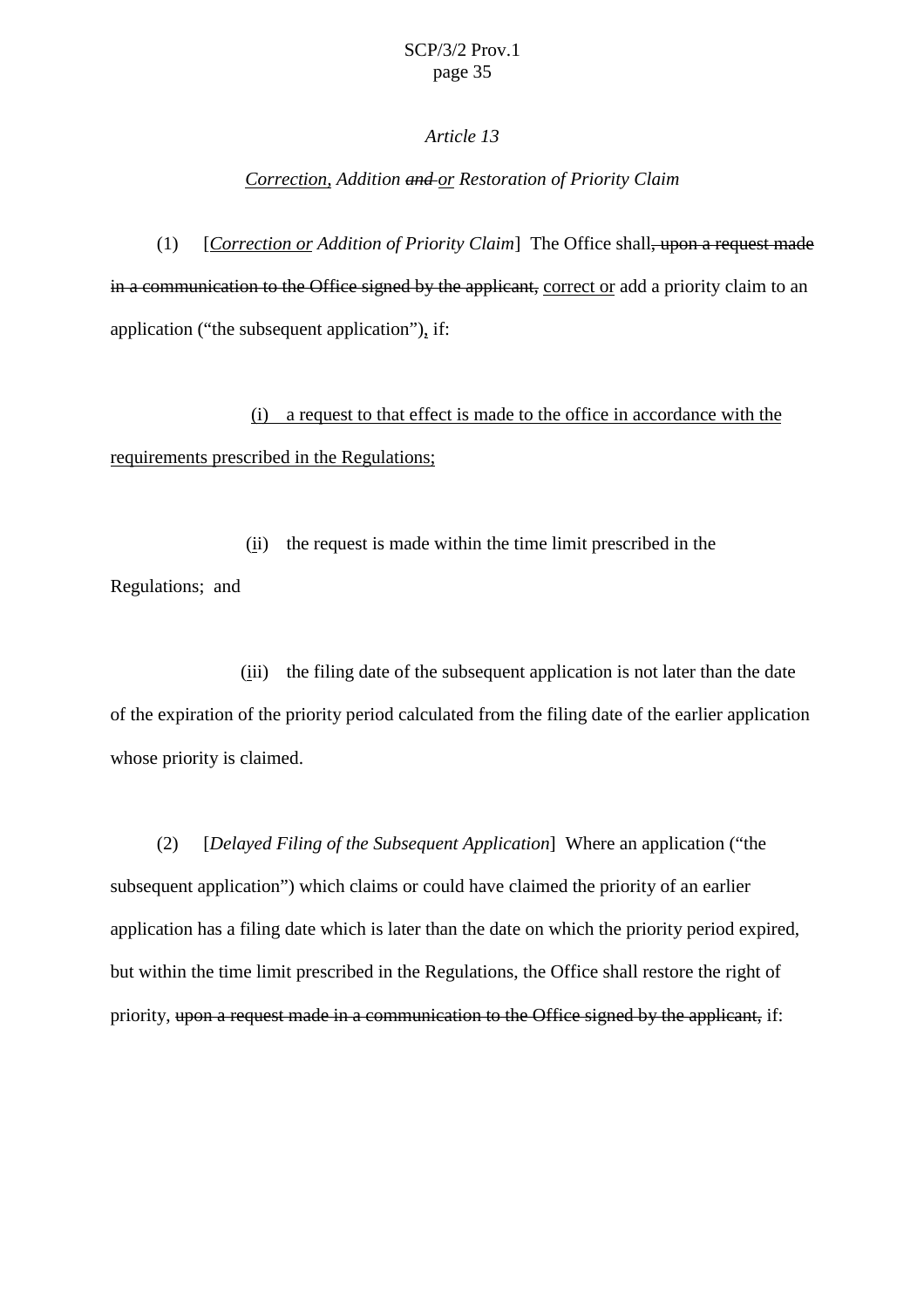[Article 13(2), continued]

(i) the request is made before the expiration of the said time limit and before any technical preparations for publication of the subsequent application have been completed a request to that effect is made in accordance with the requirements prescribed in the Regulations;

(ii) the request is made within the time limit prescribed in the Regulations;

(iii) the request states the ground on which it is based; and

 $(iiiiv)$  the Office finds that the failure to file the subsequent application within the priority period occurred in spite of all due care required by the circumstances having been taken or, at the option of the Contracting Party, was unintentional; and.

(iv) where the application did not claim the priority of the earlier application, the request is accompanied by the priority claim.

(3) [*Failure to File a Copy of Earlier Application*] (a) Where a copy of an earlier application required under Article  $5(5)(a)$  is not filed with the Office within the time limit referred to in prescribed in the Regulations pursuant to that Article, the Office shall restore the right of priority, upon a request made, in a communication to the Office signed by the applicant, within that time limit, if: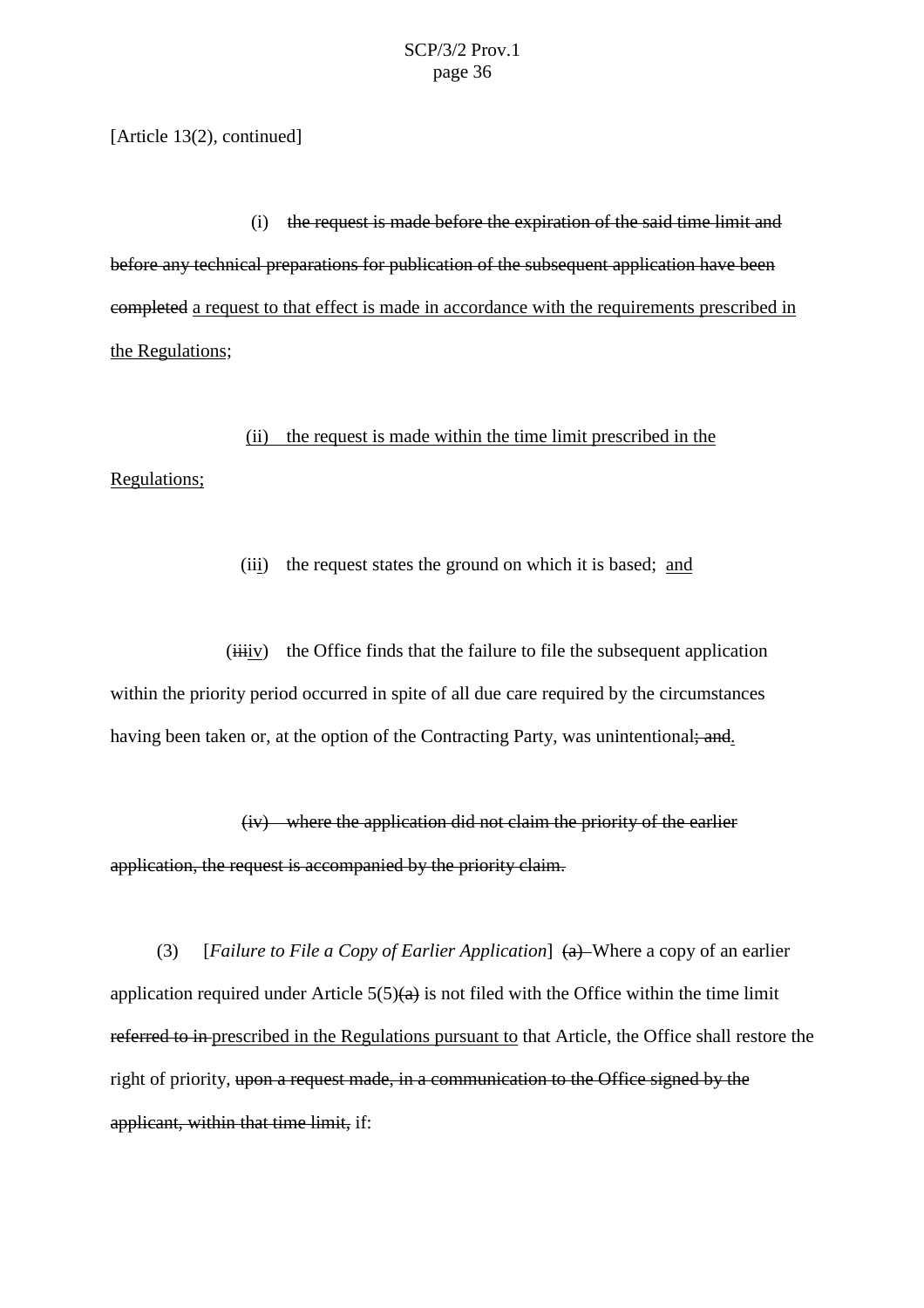[Article 13(3), continued]

(i) a request to that effect is made in accordance with the requirements prescribed in the Regulationsthe request for restoration indicates the Office to which the request for a copy of an earlier application had been made and the date of that request; and

(ii) the Office finds that the request for the copy to be provided had been filed with the Office with which the earlier application was filed, within the time limit prescribed in the Regulations.

(b) A Contracting Party may require that:

(i) a declaration or other evidence in support of the request referred to in subparagraph (a) be furnished to the Office within a time limit fixed by the Office;

(ii) the copy of the earlier application referred to in subparagraph (a) be furnished to the Office within the time limit prescribed in the Regulations.

(4) [*Request Form or Format*] Article 11(3) shall apply, *mutatis mutandis*, to requests under paragraphs (1) to (3).

(5) [*Requests Filed on Paper or in Electronic Form or by Other* Medans] Article 5(3) shall apply, *mutatis mutandis*, to requests under paragraphs (1) to (3).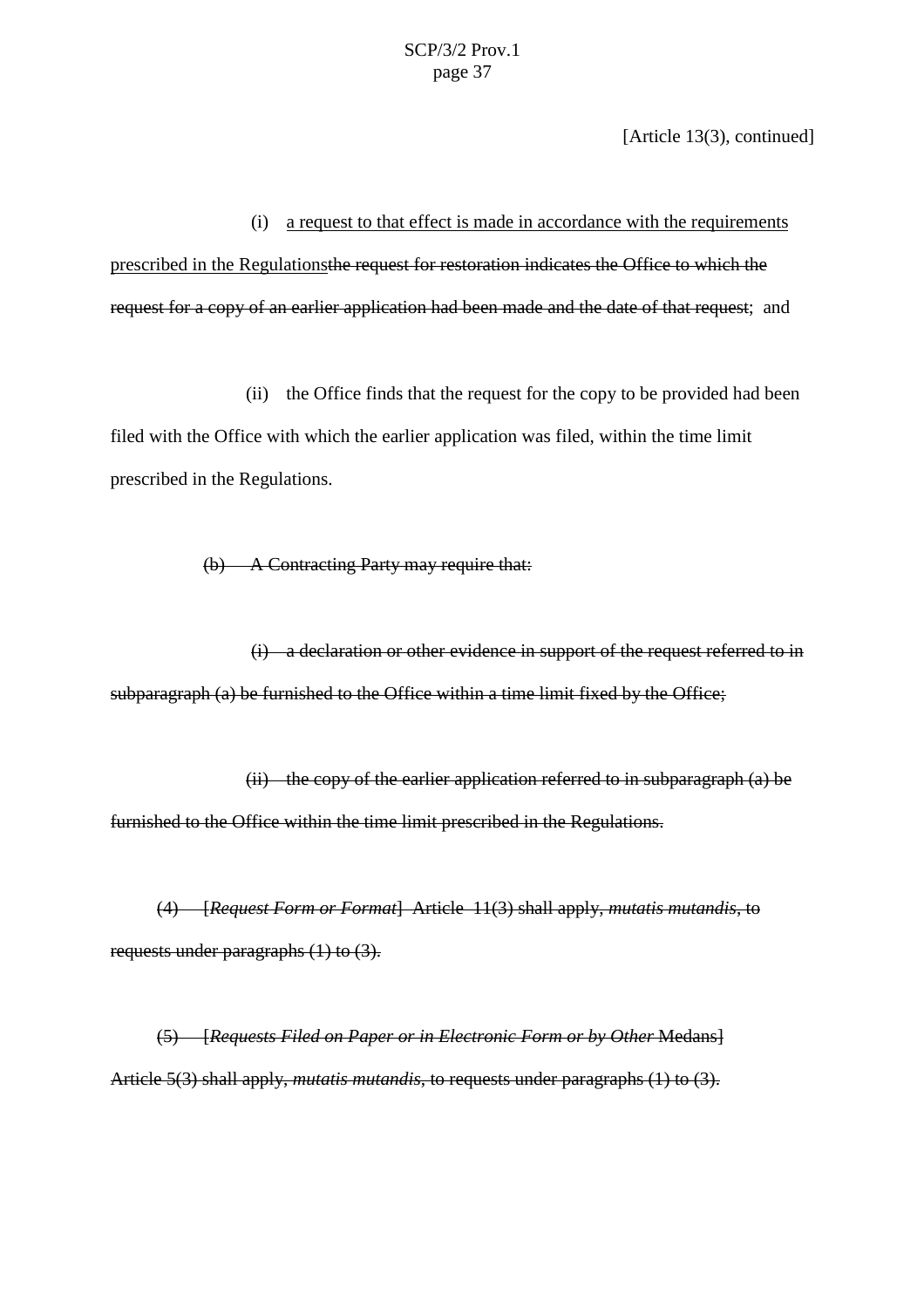[Article 13, continued]

(5) [*Language*] Article 5(3) shall apply, *mutatis mutandis*, to requests under paragraphs (1) to (3).

(46) [*Fees*] A Contracting Party may require that a fee be paid in respect of Article 5(4) shall apply, *mutatis mutandis*, to requests under paragraphs (1) to (3).

(57) [*Opportunity to Make Observations*] A request under paragraphs (1) to (3) may not be refused, totally or in part, without the requesting party being given at least one opportunity to make observations on the intended refusal within a reasonable time limit.

[(9) [*Intervening Rights*] Article 14(9) shall apply, *mutatis mutandis*, where a request under paragraphs (1) to (3) is allowed.]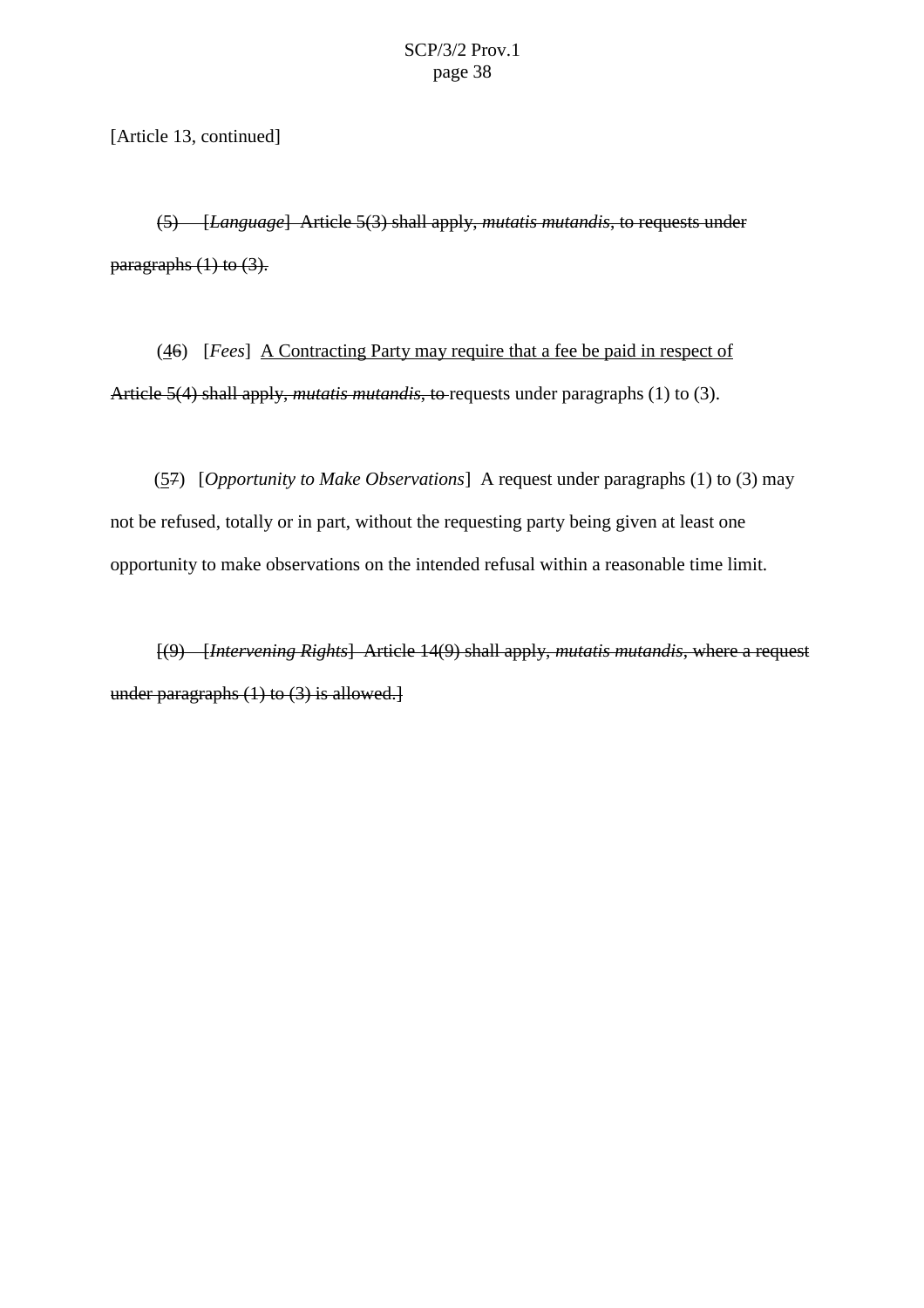## *Article 14*

## *Regulations*

(1) [*Content*] (a) The Regulations annexed to this Treaty provide rules concerning: (i) matters which this Treaty expressly provides to be "prescribed in the Regulations"; (ii) details useful in the implementation of the provisions of this Treaty; (iii) administrative requirements, matters or procedures. (b) The Regulations also provide rules concerning the formal requirements which a Contracting Party shall be permitted to apply in respect of requests for: (i) recordal of change in name and address; (ii) recordal of change in applicant or owner; (iii) recordal of a licensing agreement or security interest; (iv) correction of a mistake.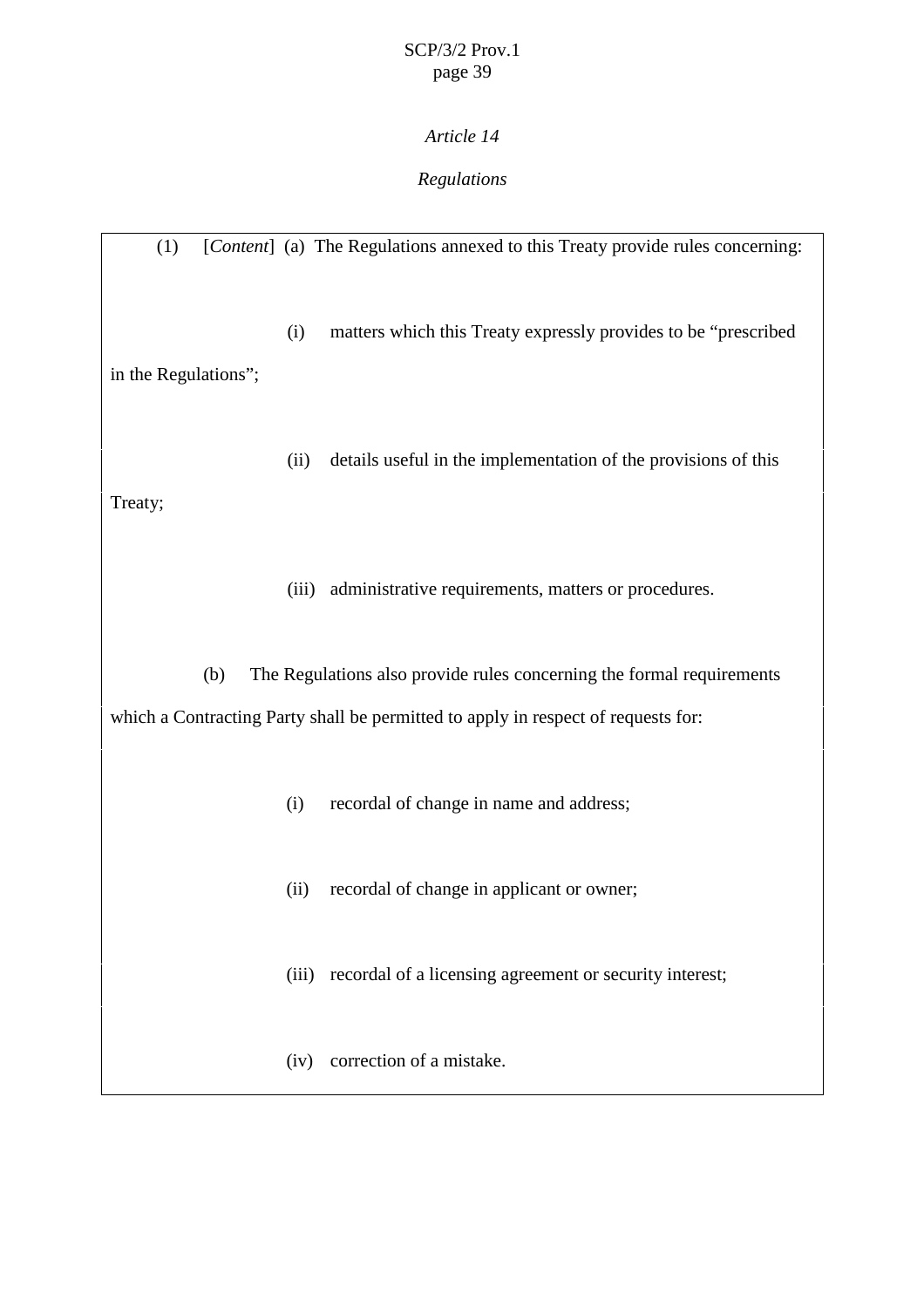[Article 14 (1), continued]

(c) The Regulations provide for the establishment of Model International Forms and Model International Formats, and for the establishment of the modifications referred to in Article 5(2)(b), by the Assembly, with the assistance of the International Bureau.

(2) [*Amending the Regulations*] (a) The Assembly may amend the Regulations and shall determine the conditions for the entry into force of each amendment.

(b) Subject to paragraph (3), any amendment of the Regulations shall require three-fourths of the votes cast.

(3) [*Requirement of Unanimity*] (a) The Regulations may specify provisions of the Regulations which may be amended only by unanimity.

(b) Any amendment resulting in an addition to, or deletion of, provisions specified pursuant to subparagraph (a) as requiring unanimity for amendment shall require unanimity.

(4) [*Conflict Between the Treaty and the Regulations*] In the case of conflict between the provisions of this Treaty and those of the Regulations, the former shall prevail.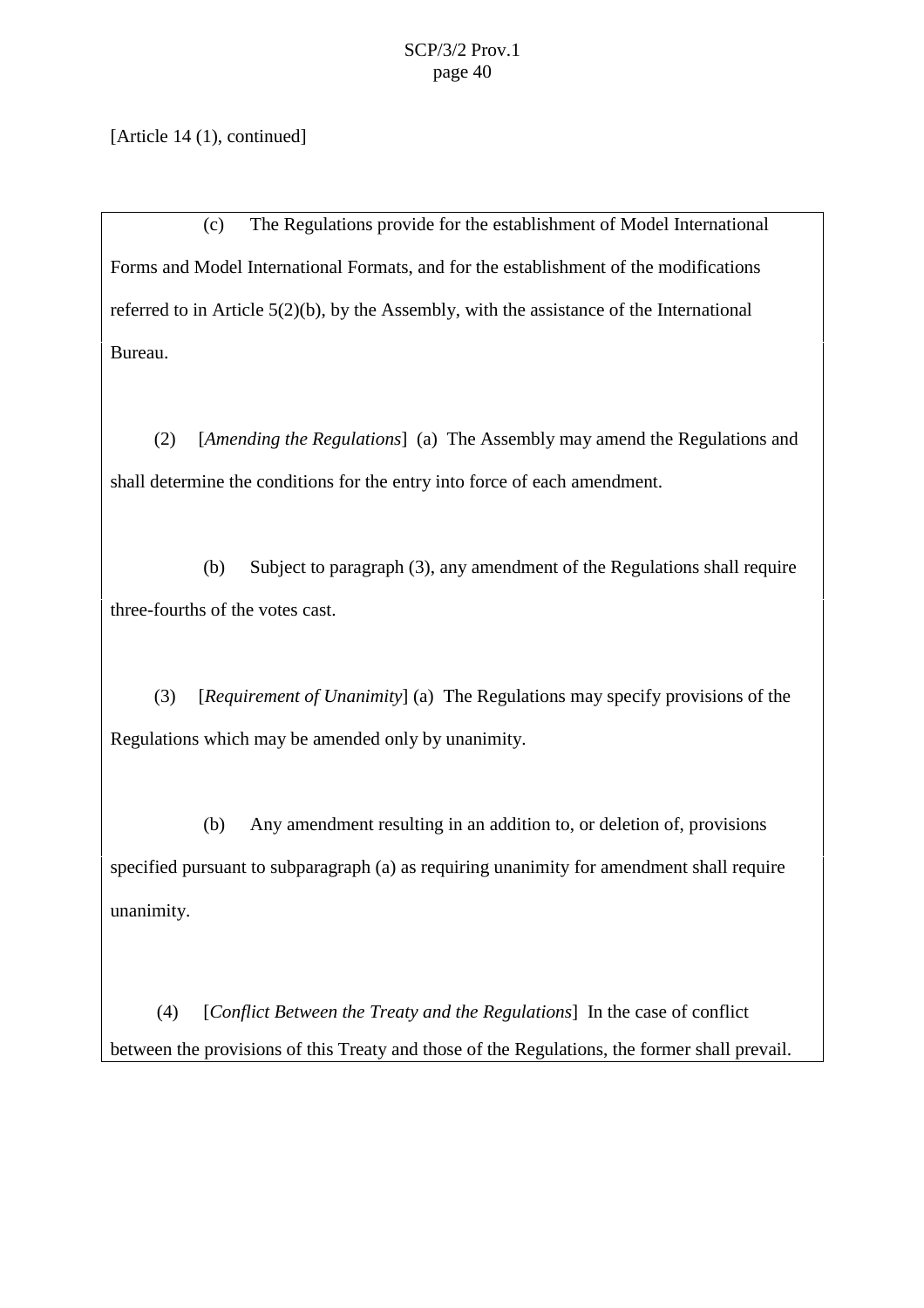## *Article 15*

## *Relation to the Paris Convention*

(1) [*Obligation to Comply with the Paris Convention*] Any Contracting Party shall comply with the provisions of the Paris Convention which concern patents.

(2) [*Obligations and Rights Under the Paris Convention*] (a) Nothing in this Treaty shall derogate from obligations that Contracting Parties have to each other under the Paris Convention.

(b) Nothing in this Treaty shall derogate from rights that applicants and owners enjoy under the Paris Convention.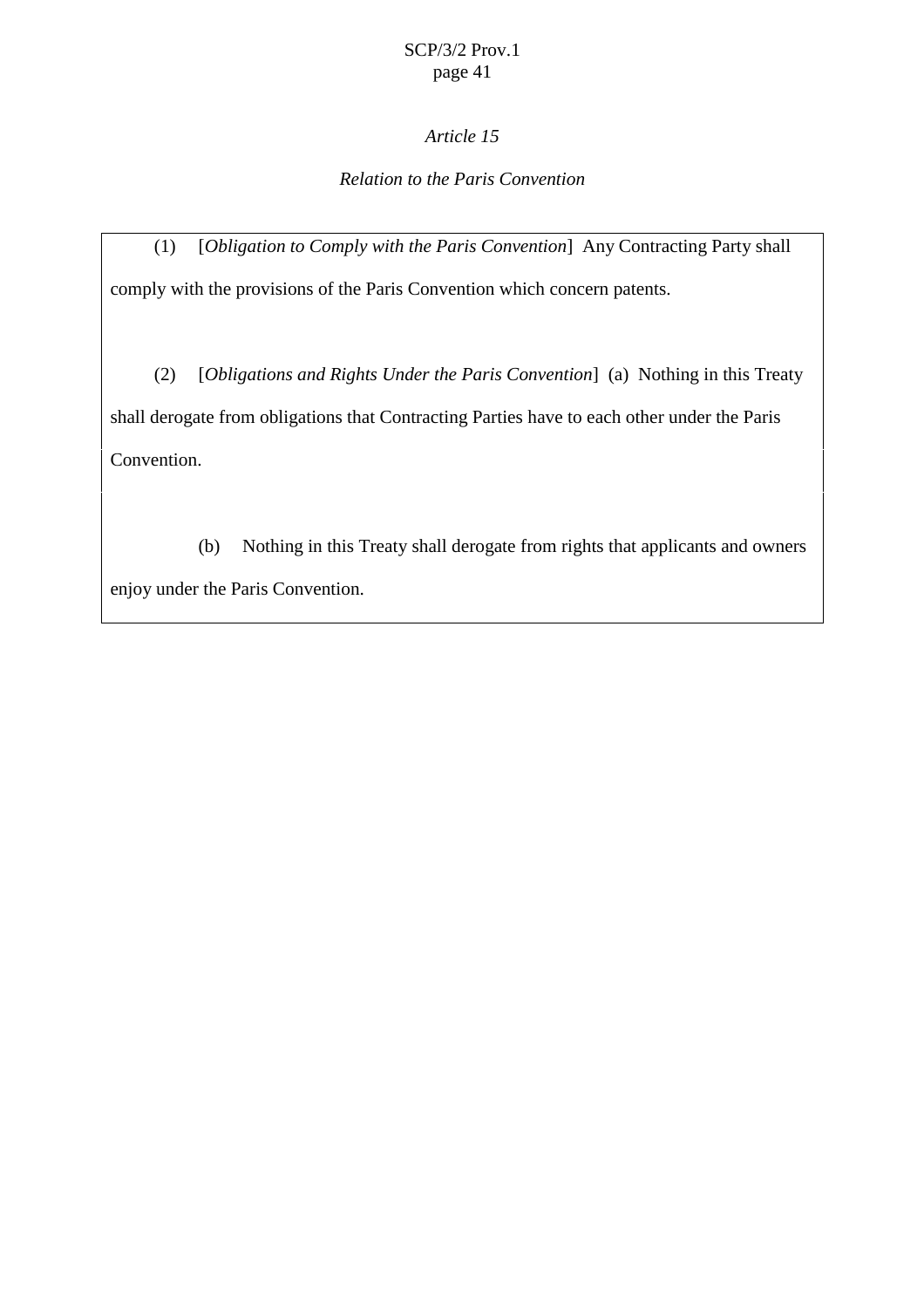## *Article 16*

## *Assembly*

## (1) [*Composition*] (a) The Contracting Parties shall have an Assembly.

(b) Each Contracting Party shall be represented by one delegate who may be assisted by alternate delegates, advisors and experts.

(c) The expenses of each delegation shall be borne by the Contracting Party that has appointed the delegation. The Assembly may ask the Organization to grant financial assistance to facilitate the participation of delegations of Contracting Parties that are regarded as developing countries in conformity with the established practice of the General Assembly of the United Nations or that are countries in transition to a market economy.

(2) [*Tasks*] The Assembly shall:

(i) deal with matters concerning the maintenance and development of this Treaty and the application and operation of this Treaty;

(ii) establish Model International Forms and Model International Formats referred to in Article 14(1)(c);

(iii) perform the function allocated to it under Article 19(2) in respect of the admission of certain intergovernmental organizations to become party to this Treaty;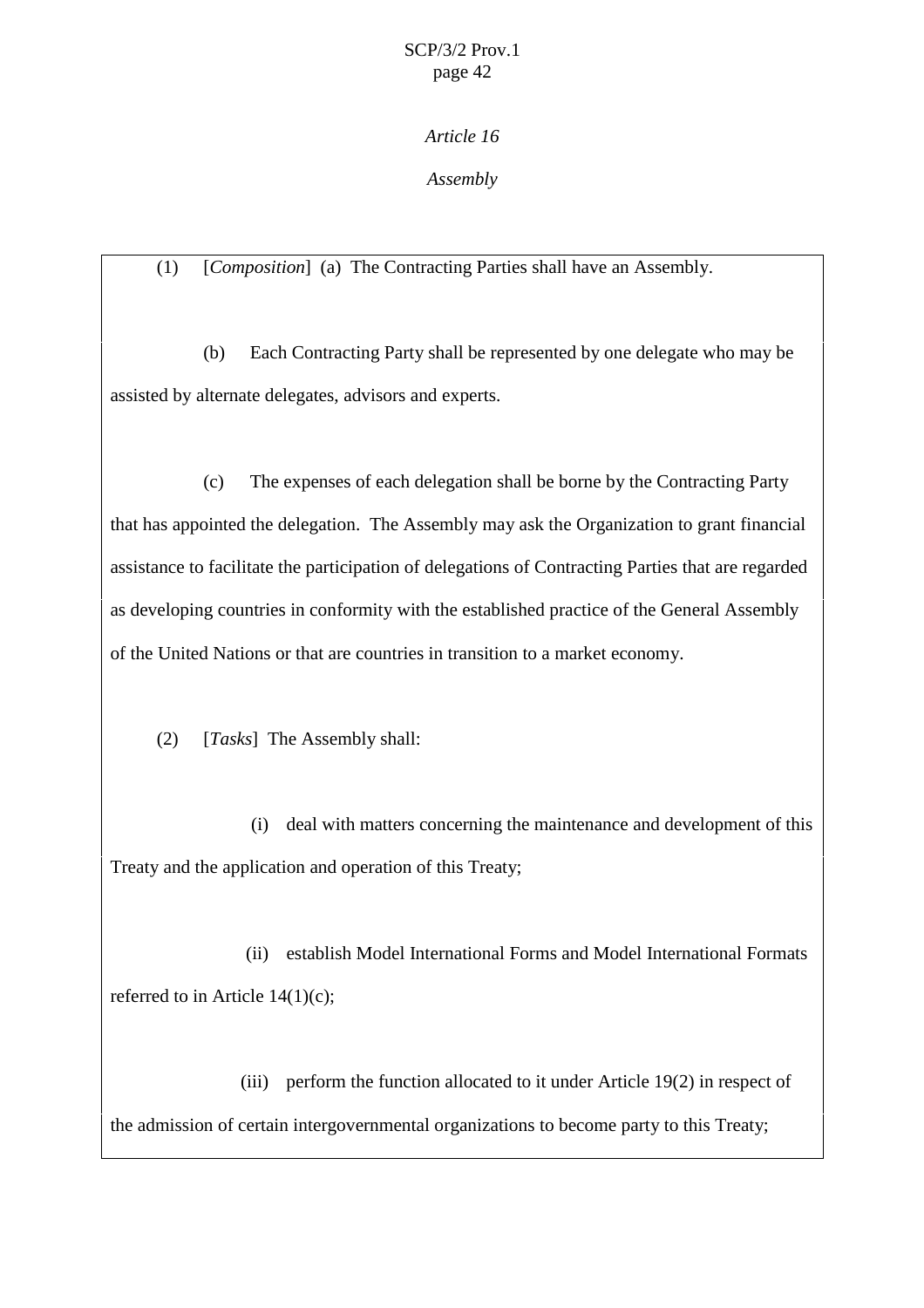[Article 16(2), continued]

(iv) perform such other functions as are appropriate under this Treaty.

(3) [*Voting*] (a) Each Contracting Party that is a State shall have one vote and shall vote only in its own name.

(b) Any Contracting Party that is an intergovernmental organization may participate in the vote, in place of its Member States, with a number of votes equal to the number of its Member States which are party to this Treaty. No such intergovernmental organization shall participate in the vote if any one of its Member States exercises its right to vote and *vice versa*. In addition, no such intergovernmental organization shall participate in the vote if any one of its Member States party to this Treaty is a Member State of other such intergovernmental organization and that other intergovernmental organization participates in that vote.

(4) [*Sessions*] The Assembly shall meet in ordinary session once every two years upon convocation by the Director General.

(5) [*Rules of Procedure*] The Assembly shall establish its own rules of procedure, including rules for the convocation of extraordinary sessions, the requirements of a quorum and, subject to the provisions of this Treaty and Regulations, the required majority for various kinds of decisions.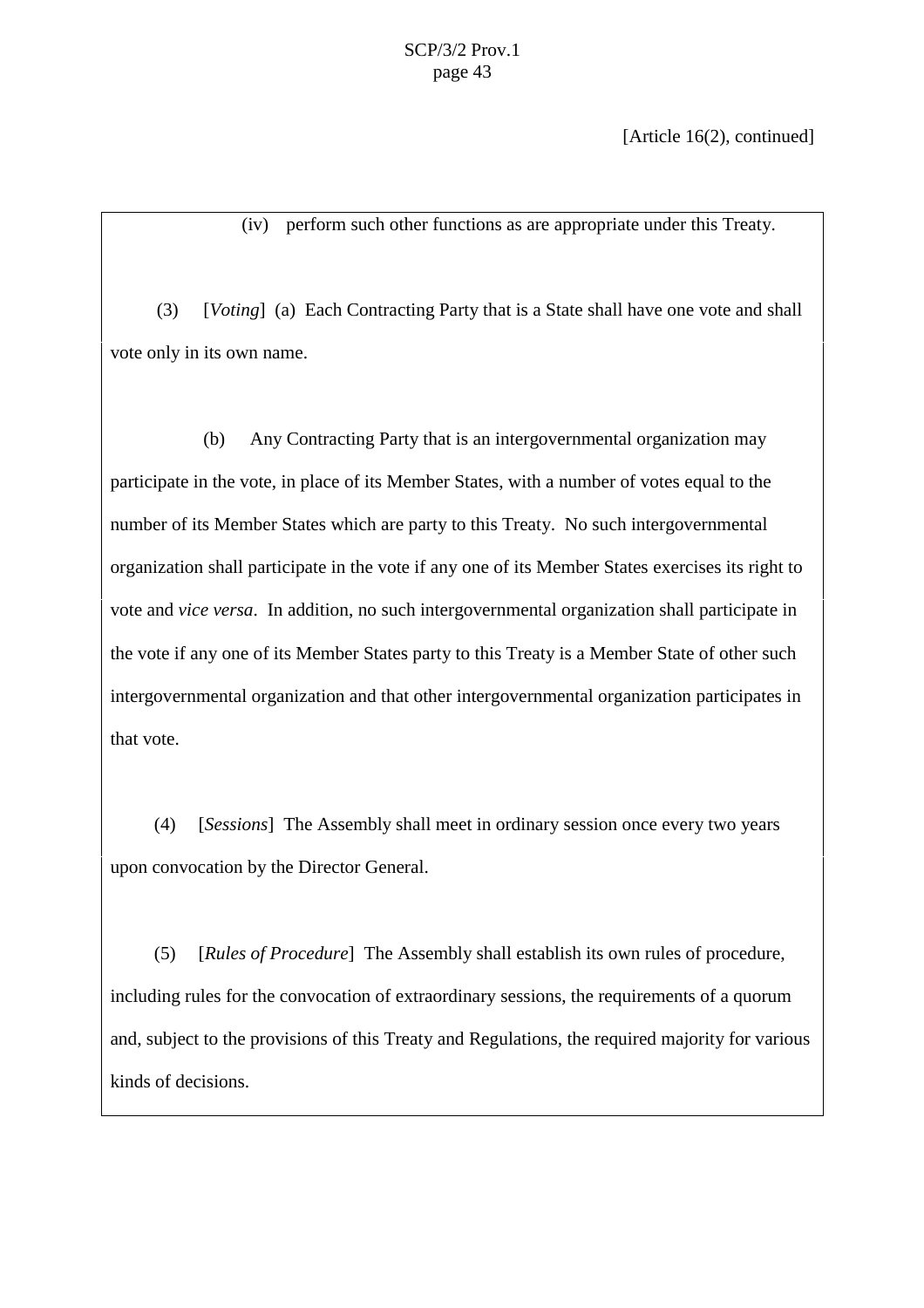# *Article 17*

## *International Bureau*

The International Bureau shall perform the administrative tasks concerning the Treaty.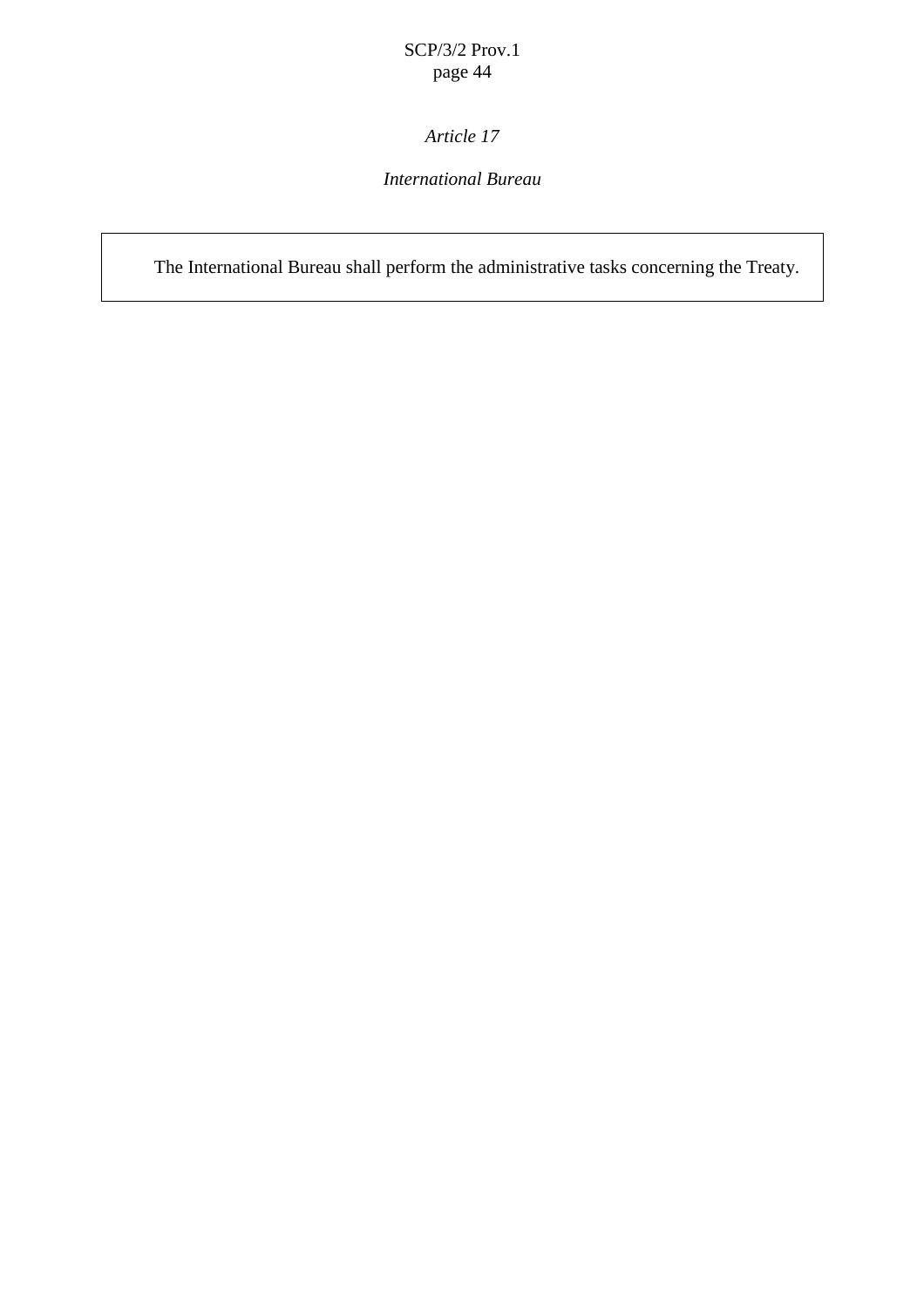#### *Article 18*

#### *Revisions*

(1) [*Revision of the Treaty*] Subject to paragraph (2), this Treaty may be revised by a conference of the Contracting Parties. The convocation of any revision conference shall be decided by the Assembly.

(2) [*Amendment of Certain Provisions of the Treaty*] (a) Proposals for the amendment of Article 16(2) and (4) may be initiated by any Contracting Party or by the Director General. Such proposals shall be communicated by the Director General to the Contracting Parties at least six months in advance of their consideration by the Assembly.

(b) Amendments to the provisions referred to in subparagraph (a) shall be adopted by the Assembly. Adoption shall require three-fourths of the votes cast.

(c) Any amendment to the provisions referred to in subparagraph (a) shall enter into force one month after written notifications of acceptance, effected in accordance with their respective constitutional processes, have been received by the Director General from three-fourths of the Contracting Parties which were Contracting Parties at the time the Assembly adopted the amendment. Any amendment to the said provisions thus accepted shall bind all the Contracting Parties at the time the amendment enters into force, or which become Contracting Parties thereof at a subsequent date.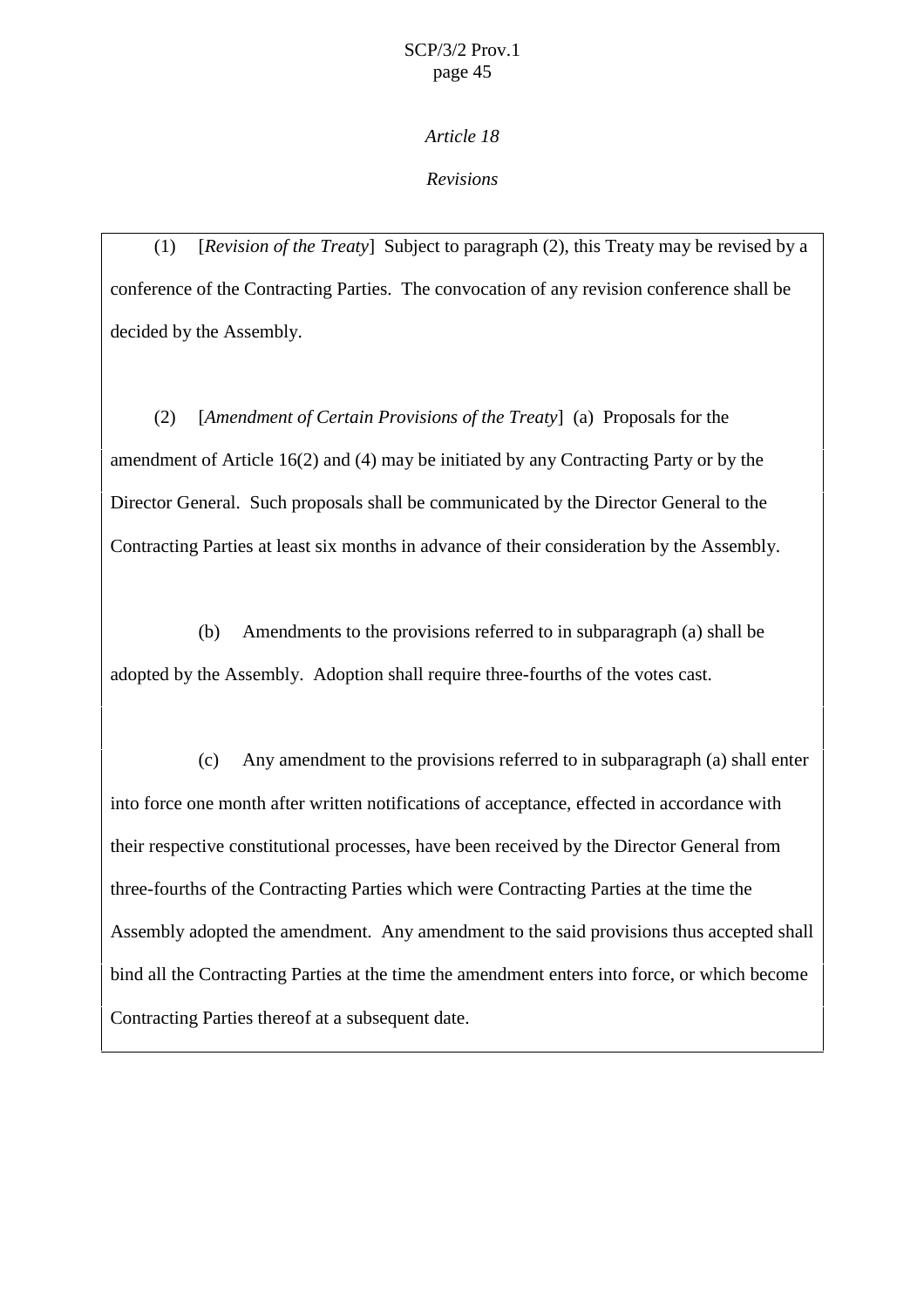#### page 46

#### *Article 19*

#### *Eligibility for Becoming Party to the Treaty*

(1) [*States*] Any State which is a party to the Paris Convention or which is a member of the Organization, and in respect of which patents may be obtained, either through the State's own Office or through the Office of another Contracting Party, may become party to this Treaty*.*

(2)<sup>∗</sup> [*Intergovernmental Organizations*] The Assembly may decide to admit any intergovernmental organization to become party to this Treaty if all the member States of that intergovernmental organization are party to the Paris Convention or members of the Organization, and the intergovernmental organization declares that it is competent to grant patents with effect for its member States and that it had been duly authorized, in accordance with its internal procedures, to become party to this Treaty.

(3) [*Regional Patent Organizations*] [The European Patent Organization][, the Eurasian Patent Organization][, the African Regional Industrial Property Organization][ and the African Intellectual Property Organization], having made the declaration referred to in the preceding paragraph in the Diplomatic Conference that has adopted this Treaty, may become party to this Treaty as intergovernmental organizations.

 $\overline{a}$ 

<sup>∗</sup> This paragraph was adopted subject to consultation with the European Community by the International Bureau.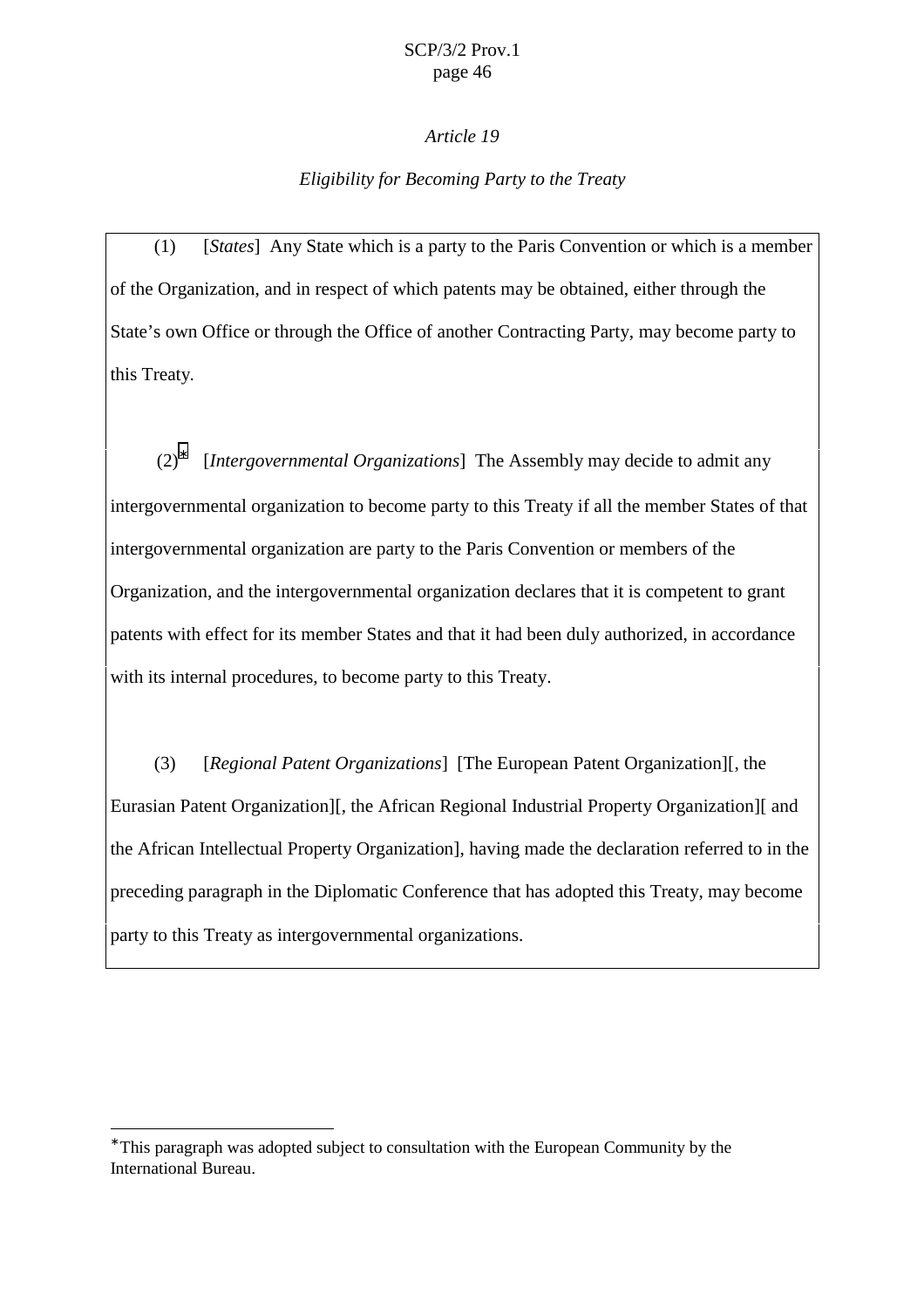## *Article 20*

## *Signature of the Treaty*

This Treaty shall be open for signature until [reserved], by any State that is eligible for becoming party to the Treaty under Article 19 and by [the European Patent Organisation][, the Eurasian Patent Organization][, the African Regional Industrial Property Organization][ and the African Intellectual Property Organization].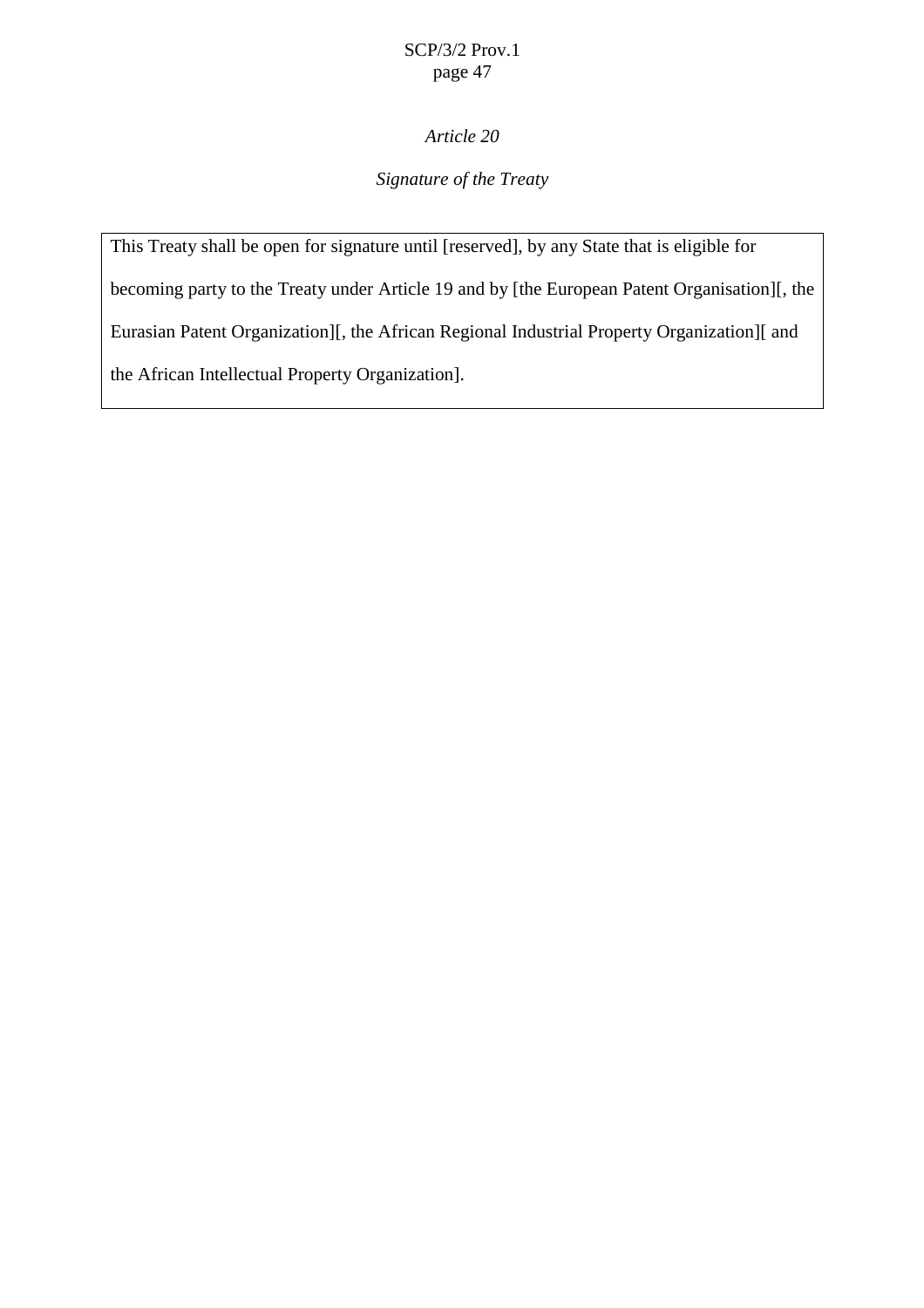#### *Article 21*

#### *Entry into Force*

(1) [*Entry into Force of This Treaty*] This Treaty shall enter into force three months after ten instruments of ratification or accession by States have been deposited with the Director General.

(2) [*Effective Dates of Ratifications and Accessions*] This Treaty shall bind:

(i) the ten States referred to in paragraph (1), from the date on which this Treaty has entered into force;

(ii) each other State, from the expiration of three months after the date on which the State has deposited its instrument with the Director General, or from any later date indicated in that instrument;

(iii) [the European Patent Organisation][, the Eurasian Patent

Organization][, the African Regional Industrial Property Organization][ and the African Intellectual Property Organization], from the expiration of three months after the deposit of its instrument of ratification or accession, or from any later date indicated in that instrument, if such instrument has been deposited after the entry into force of this Treaty according to paragraph (1), or three months after the entry into force of this Treaty if such instrument has been deposited before the entry into force of this Treaty;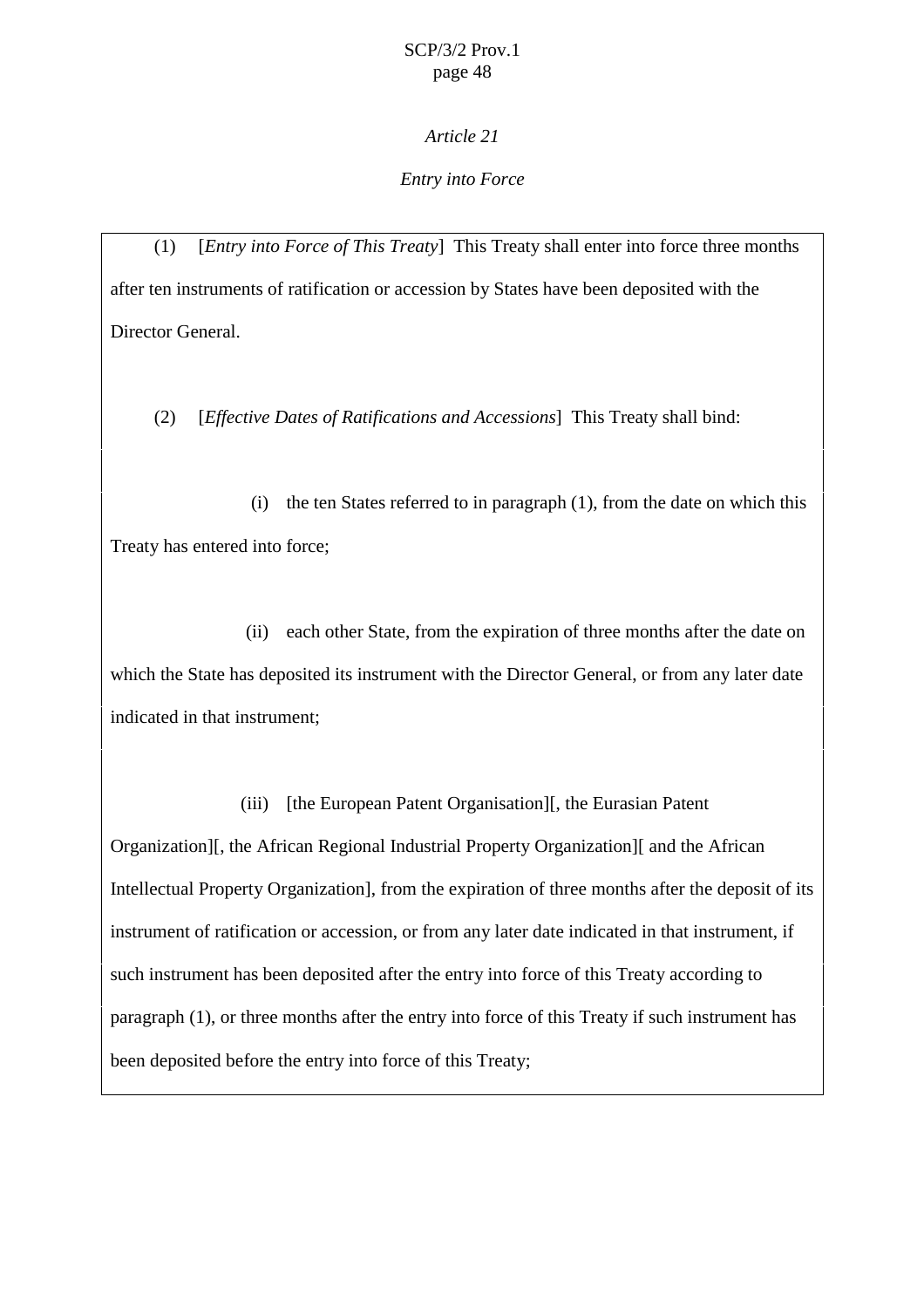[Article 21(2), continued]

(iv) any other intergovernmental organization that is admitted to become party to this Treaty, from the expiration of three months after the deposit of its instrument of accession, or from any later date indicated in that instrument.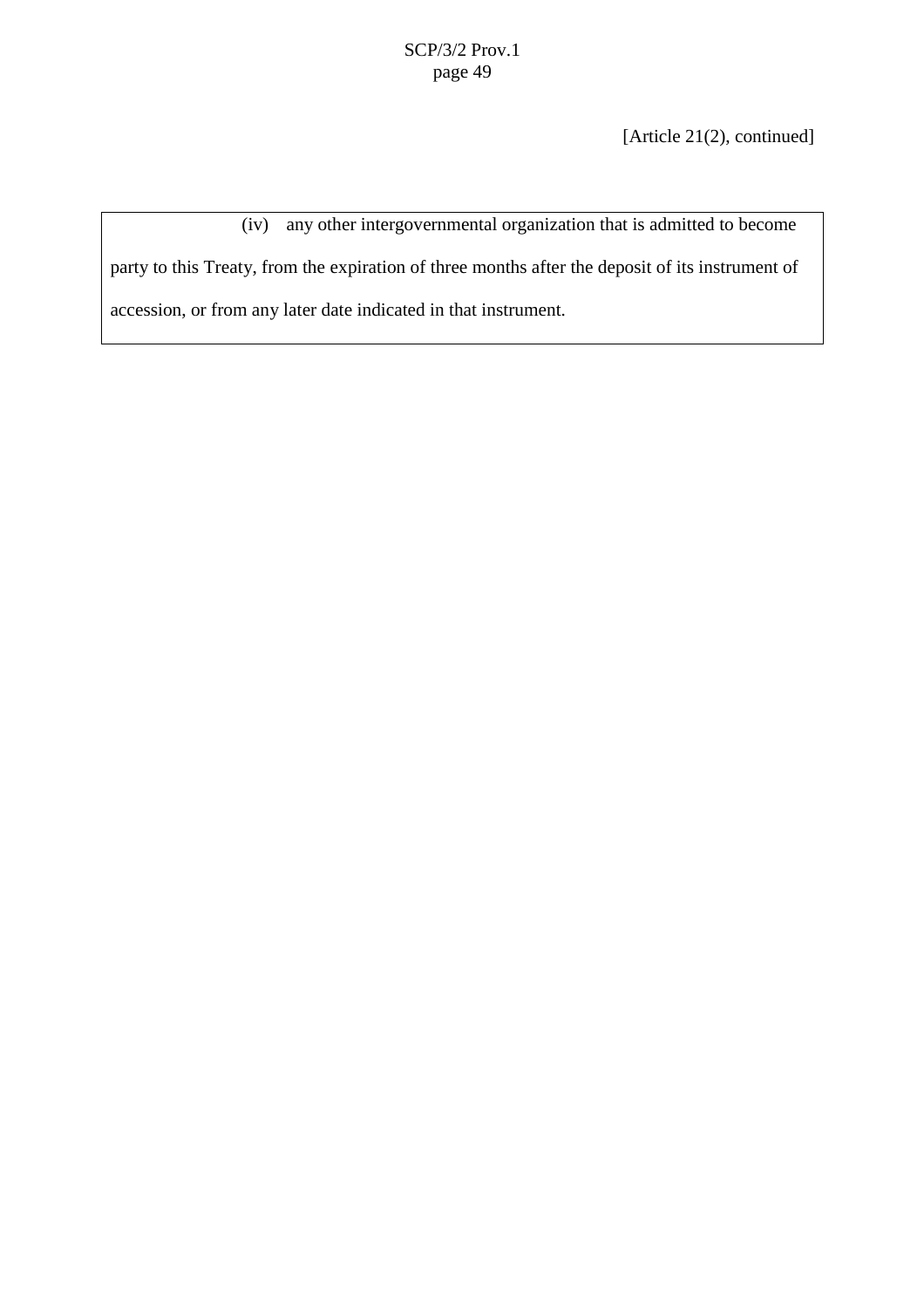*Article 22*

## *Reservations*

(1) [*Declaration*] Any State or intergovernmental organization may declare through a reservation that the provisions of Article 5(1) shall not apply to any requirement relating to unity of invention applicable under the Patent Cooperation Treaty to an international application.

(2) [*Modalities*] Any reservation under paragraph (1) shall be made in a declaration accompanying the instrument of ratification of, or accession to, this Treaty of the State or intergovernmental organization making the reservation.

(3) [*Withdrawal*] Any reservation under paragraph (1) may be withdrawn at any time.

(4) [*Prohibition of Other Reservations*] No reservation to this Treaty other than the reservation allowed under paragraph (1) shall be permitted.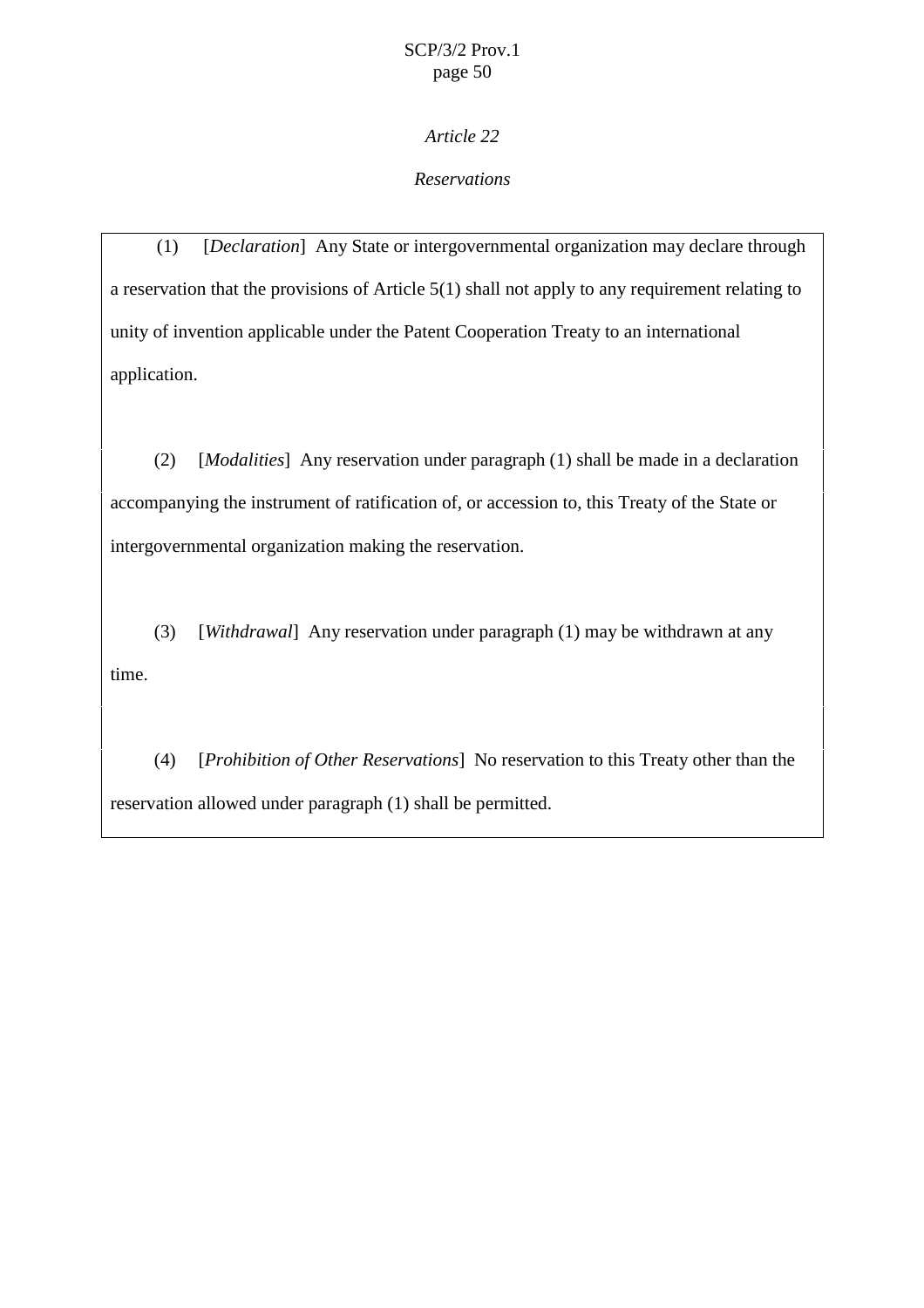## *Article 23*

## *Denunciation of the Treaty*

(1) [*Notification*] Any Contracting Party may denounce this Treaty by written notification addressed to the Director General.

(2) [*Effective Date*] Any denunciation shall take effect one year from the date on which the Director General has received the notification or at any later date indicated in the notification. It shall not affect the application of this Treaty to any application pending or any patent in force in respect of the denouncing Contracting Party at the time of the expiration of the said period.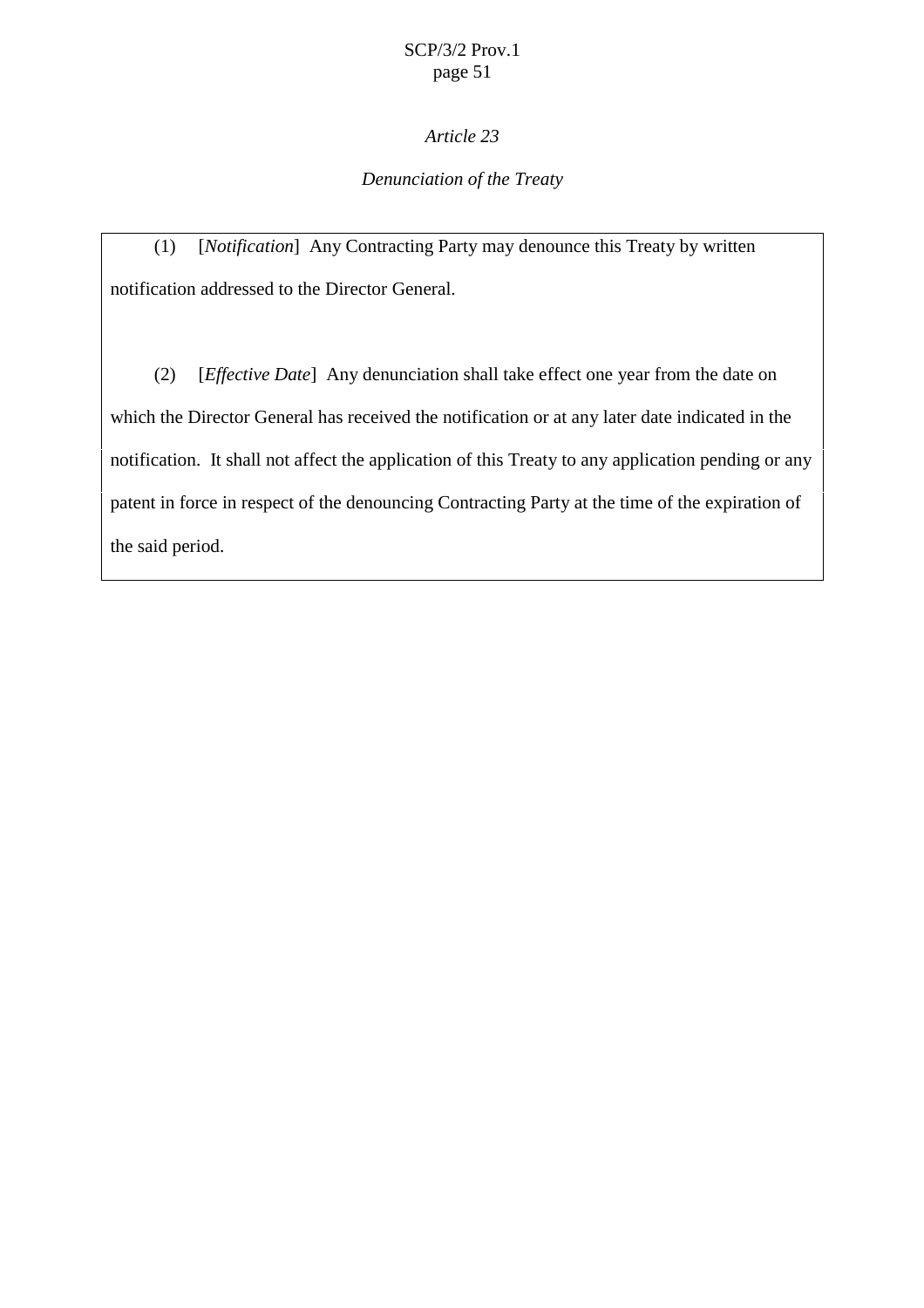#### *Article 24*

## *Languages of the Treaty*

(1) [*Original Texts*] This Treaty is signed in a single original in English, Arabic, Chinese, French, Russian and Spanish languages, the versions in all these languages being equally authentic.

(2) [*Official Texts*] An official text in any language other than those referred to in paragraph (1) shall be established by the Director General, after consultation with the interested parties. For the purposes of this paragraph, interested party means any State which is party to the Treaty, or is eligible for becoming party to the Treaty under Article 19(1), whose official language, or one of whose official languages, is involved, and [the European Patent Organization][, the Eurasian Patent Organization][, the African Regional Industrial Property Organization][ and the African Intellectual Property Organization] and any other intergovernmental organization that is party to the Treaty, or may become party to the Treaty, if one of its official languages is involved.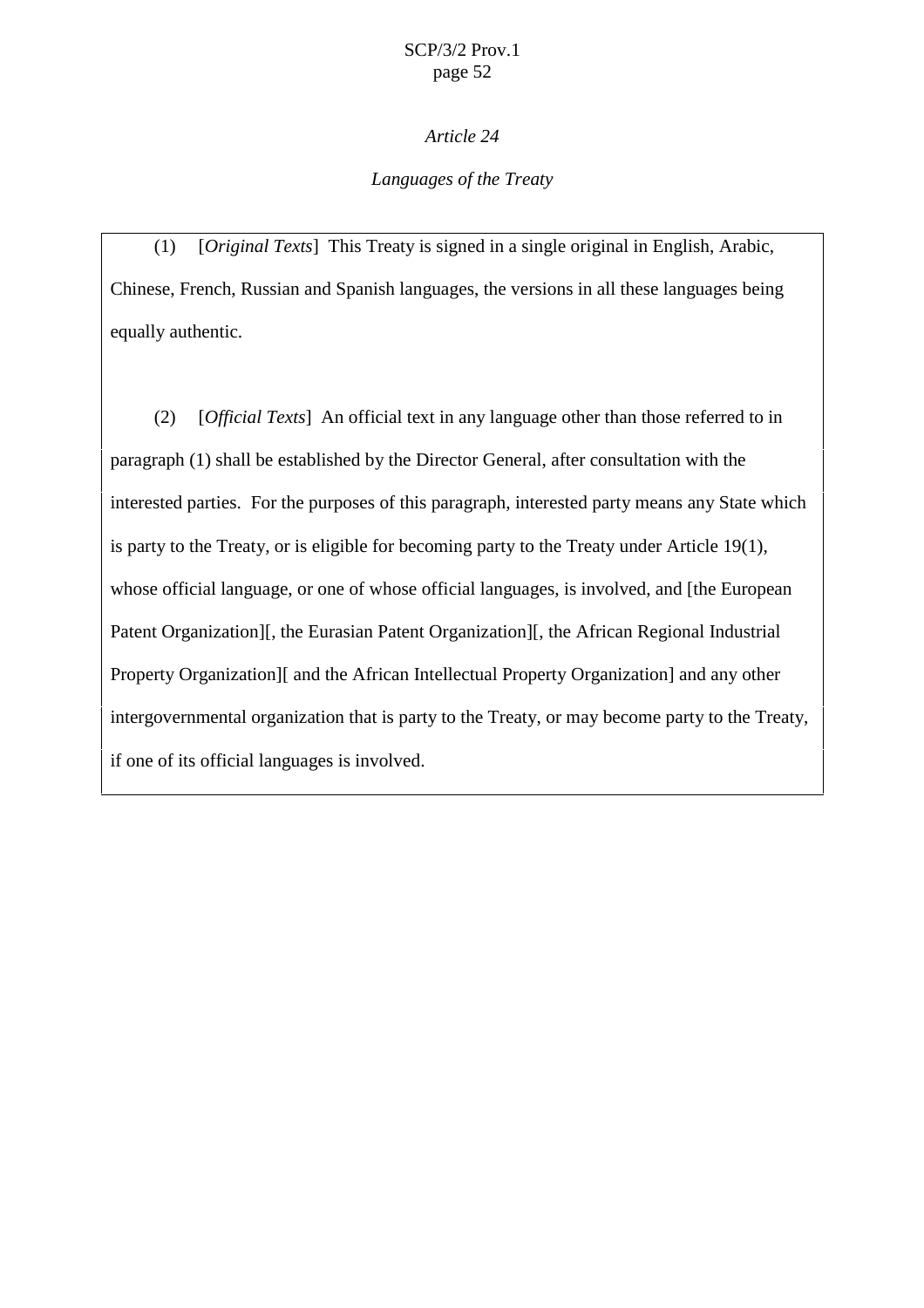# *Article 25*

## *Depositary; Registration*

(1) [*Depositary*] The Director General is the depositary of this Treaty.

(2) [*Registration*] The Director General shall register this Treaty with the Secretariat of the United Nations.